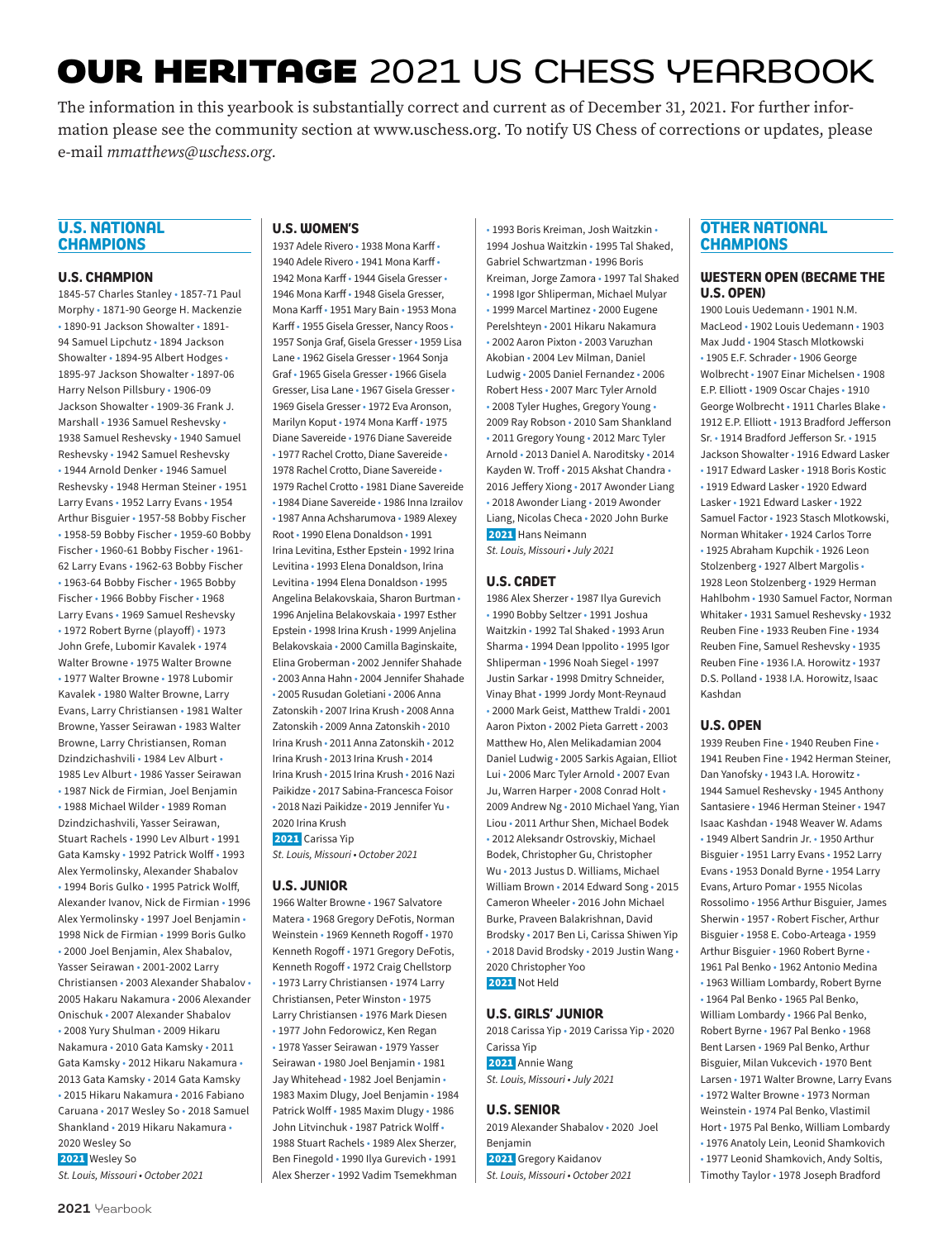## **US CHESS ANNUAL MEETINGS, MEMBERSHIP NUMBERS, AND FUND BALANCES**

|             | U.S. Open                 | Membership      | Fund         |      | U.S. Open                  | Membership | Fund            |
|-------------|---------------------------|-----------------|--------------|------|----------------------------|------------|-----------------|
| Year        | <b>Business Meeting</b>   | (1)             | Balance (2)  | Year | <b>Business Meeting</b>    | (1)        | Balance (2)     |
|             |                           |                 |              |      |                            |            |                 |
| 1940        | Dallas, Texas             | $1,000$ (appr.) | n/a          | 1981 | Palo Alto, California      | 49,628     | \$114,584       |
| 1941        | St. Louis, Missouri       |                 |              | 1982 | St. Paul, Minnesota        | 51,925     | ( \$305,584)(4) |
| 1942        | Dallas, Texas             |                 |              | 1983 | Pasadena, California       | 52,576     | ( \$316,169)    |
| 1943        | Syracuse, New York        |                 |              | 1984 | Fort Worth, Texas          | 52,576     | $($ \$402,584)  |
| 1944        | Boston, Massachusetts     |                 |              | 1985 | Hollywood, Florida         | 54,599     | ( \$315, 702)   |
| 1945        | Peoria, Illinois          |                 |              | 1986 | Somerset, New Jersey       | 55,291     | (\$128,353)     |
| 1946        | Pittsburgh, Pennsylvania  |                 |              | 1987 | Portland, Oregon           | 55,944     | (551,198)       |
| 1947        | Corpus Christi, Texas     |                 |              | 1988 | Boston, Massachusetts      | 52,964     | (572, 632)      |
| 1948        | Baltimore, Maryland       |                 |              | 1989 | Chicago, Illinois          | 51,595     | \$8,935         |
| <b>1949</b> | Omaha, Nebraska           |                 | (51,393)     | 1990 | Jacksonville, Florida      | 52,898     | (\$227,371)(5)  |
| 1950        | Detroit, Michigan         |                 | (53, 133)    | 1991 | Los Angeles, California    | 57,617     | ( \$69,575)     |
| 1951        | Fort Worth, Texas         |                 | (53,943)     | 1992 | Dearborn, Michigan         | 63,279     | (\$102,082)     |
| 1952        | Tampa, Florida            | 1,127           | (\$4,680)    | 1993 | Philadelphia, Pennsylvania | 68,746     | \$112,414       |
| 1953        | Milwaukee, Wisconsin      | 1,496           | (53,719)     | 1994 | Chicago, Illinois          | 73,485     | \$83,239        |
| 1954        | New Orleans, Louisiana    | 2,184           | (53,598)     | 1995 | Concord, California        | 81,808     | \$133,673       |
| 1955        | Long Beach, California    | 2,408           | ( \$3,176)   | 1996 | Alexandria, Virginia       | 83,082     | \$128,035       |
| 1956        | Oklahoma City, Oklahoma   | 2,220           | (52,862)     | 1997 | Orlando, Florida           | 83,291     | \$96,700(6)     |
| 1957        | Cleveland, Ohio           | 2,100           | (52,107)     | 1998 | Kona, Hawaii               | 84,929     | \$93,739        |
| 1958        | Rochester, Minnesota      | 2,668           | (51,205)     | 1999 | Reno, Nevada               | 84,160     | (\$130,296)     |
| 1959        | Omaha, Nebraska           | 3,820           | \$638        | 2000 | St. Paul, Minnesota        | 85,395     | (5498, 284)(7)  |
| 1960        | St. Louis, Missouri       | 4,579           | \$1,158      | 2001 | Framingham, Massachusetts  | 87,432     | (5911, 248)(8)  |
| 1961        | San Francisco, California | 5,543           | \$1,740      | 2002 | Cherry Hill, New Jersey    | 88,908     | ( \$826, 884)   |
| 1962        | San Antonio, Texas        | 6,120           | \$6,513      | 2003 | Los Angeles, California    | 87,642     | (\$1,161,415)   |
| 1963        | Chicago, Illinois         | 7,454           | \$9,860      | 2004 | Fort Lauderdale, Florida   | 88,842     | $($ \$876,124)  |
| 1964        | Boston, Massachusetts     | 8,383           | \$12,946     | 2005 | Phoenix, Arizona           | 82,846     | 11,412          |
| 1965        | San Juan, Puerto Rico     | 8,625           | \$15,352     | 2006 | Oak Brook, Illinois        | 82,564     | (186, 625)(9)   |
| 1966        | Seattle, Washington       | 9,466           | \$11,963     | 2007 | Cherry Hill, New Jersey    | 81,827     | (182, 842)      |
| 1967        | Atlanta, Georgia          | 9,943           | \$25,852     | 2008 | Dallas, Texas              | 80,578     | (257, 186)      |
| 1968        | Snowmass/Aspen, Colorado  | 11,202          | \$25,633     | 2009 | Indianapolis, Indiana      | 79.820     | (356, 961)      |
| 1969        | Lincoln, Nebraska         | 13,488          | \$40,691     | 2010 | Irvine, California         | 76,812     | (385, 161)      |
| 1970        | Boston, Massachusetts     | 22,623          | \$47,465     | 2011 | Orlando, Florida           | 76,151     | (187, 918)      |
| 1971        | Ventura, California       | 26,536          | \$48,742     | 2012 | Vancouver, Washington      | 77,254     | 61,492.20       |
| 1972        | Atlantic City, New Jersey | 30,844          | \$83,120     | 2013 | Madison, Wisconsin         | 78,466     | 33,914,52       |
| 1973        | Chicago, Illinois         | 59,250          | \$306,931    | 2014 | Orlando, Florida           | 80,814     | 43,486.00       |
| 1974        | New York, New York        | 59,779          | \$361,692    | 2015 | Phoenix, Arizona           | 84,274     | 520,078.00      |
| 1975        | Lincoln, Nebraska         | 51,842          | \$363,945    | 2016 | Indianapolis, Indiana      | 86,984     | 1,222,011.00    |
| 1976        | Fairfax, Virginia         | 49,179          | \$231,088    | 2017 | Norfolk, Virginia          | 91,575     | 1,701,633.00    |
| 1977        | Columbus, Ohio            | 46,179          | \$190,354    | 2018 | Middleton, Wisconsin       | 90,774     | 2.253,669.00    |
| 1978        | Phoenix, Arizona          | 48,837          | \$203,746    | 2019 | Orlando, Florida           | 90,861     | 2,516,082.00    |
| <b>1979</b> | Chicago, Illinois         | 48,707          | \$228,106    | 2020 | Online: COVID-19           | 81,334     | 2,615,898.00    |
| 1980        | Atlanta, Georgia          | 47,805          | (575,835)(3) | 2021 | Cherry Hill, New Jersey    | 54,051     | 3,682,308.00    |

(1) Membership totals are given as of June 30 of each year (until the fiscal year end changed to May 31 in 1997) Totals exclude Junior Tournament Players and tournament members. (2) Figures enclosed in parentheses are deficits. (3) The 1980 fund balance reflects an accounting change; namely, the reserving of assets to cover the long-term liability to life and sustaining members. (4) The 1982 fund balance reflects a further accounting change, a write-off of \$432,214 in a "goodwill" asset that had been created to balance the liability owed life members. (5) The 1990 fund balance reflects the addition of \$300,000 to the Life Members assets and \$596,210 to the liability, as a result of a reappraisal. (6) Note that because of the change in the fiscal year, the 1997 figures onward are from May 31 (7) Net assets for the year ended May 31, 2000 were restated during the 2001 audit by Nugent & Haeussler, P.C. (8) Net assets for the year ended May 31, 2001 were restated during the 2001 audit by Nugent & Haeussler, P.C. (9) The 2006 fund balance was changed from (\$118,383) to (186,625) as a result of a prior year adjustment made by our auditors Burk, Pearlman, Nebbin & Hudgins.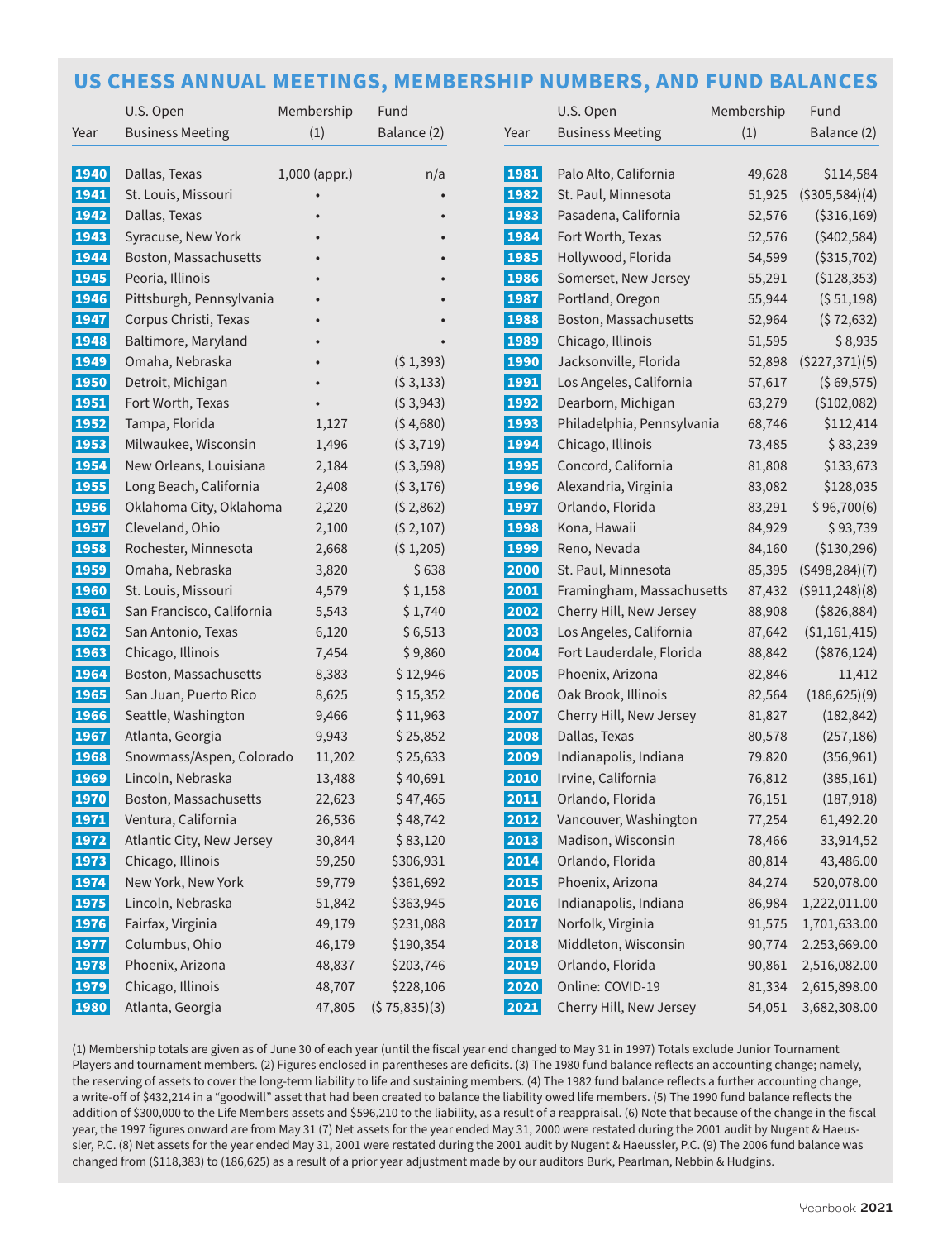• 1979 Florin Gheorghiu • 1980 John Fedorowicz, Florin Gheorghiu • 1981 Florin Gheorghiu, Larry Christiansen, Jeremy Silman, Nick de Firmian, John Meyer • 1982 Andrew Soltis, William Martz • 1983 Larry Christiansen, Viktor Korchnoi • 1984 Roman Dzindzichashvili, Sergey Kudrin • 1985 Yasser Seirawan, Boris Spassky, Joel Benjamin • 1986 Larry Christiansen • 1987 Lev Alburt • 1988 Dmitry Gurevich • 1989 Lev Alburt • 1990 Yasser Seirawan • 1991 Michael Rohde, V. Akopyan • 1992 Gregory Kaidanov • 1993 Alexander Shabalov • 1994 Georgi Orlov, Dmitry Gurevich, Ben Finegold, Smbat Lputian, Leo Kaushansky, Albert Chow • 1995 Alex Yermolinsky • 1996 Gabriel Schwartzman • 1997 Alex Yermolinsky • 1998 Judit Polgar, Boris Gulko • 1999 Alex Yermolinsky, Alexander Goldin, Eduard Rozentalis, Alexander Shabalov, Gabriel Schwartzman, Michael Mulyar • 2000 Alex Yermolinsky • 2001 Alek Wojtkiewicz, Joel Benjamin, Alexander Stripunsky,

Fabian Doettling • 2002 Gennady Zaitchik, Evgeniy Najer • 2003 Alexander Shabablov • 2004 Alexander Onishuk, Rodrigo Vasquez, Aleks Wojkiewicz, Ildar Ibragimov, Andranik Matikozyan, Renier Gonzalez, Marcel Martinez • 2005 Vadim Milov, Joel Benjamin • 2006 Yury Shulman • 2007 Boris Gulko, Alexander Shabalov, Sergey Kudrin, Benjamin Finegold, Michael Rohde, Michael Mulyar, Anton Del Mundo • 2008 Enrico Sevillano, Alexander Shabalov, Rade Milovanovic • 2009 Alex Lenderman, Jacek Stopa, Sergey Kudrin, Alex Yermolinsky, Dmitry Gurevich, Jesse Kraai • 2010 Alejandro Ramirez • 2011 Alex Lenderman, Alejandro Ramirez, Hikaru Nakamura, Tamaz Gelashvili, Alonso Zapata, Giorgi Kacheishvili, Timur Gareev • 2012 Manuel Leon Hoyos, Dmitry Gurevich, John Daniel Bryant • 2013 Josh Friedel, Mackenzie Molner, Julio Sadorra • 2014 Conrad Holt, Michael A. Mulyar, Giorgi Margvelashvili, Fidel Corrales Jimenez, Illia I. Nyzhnyk,

Alexander Shabalov • 2015 Alexander Shabalov • 2016 Alexander Shabalov, Gil Popilski • 2017 Aleksandr Lenderman • 2018 Timur Gareyev • 2019 Illia Nyzhnyk • 2020 Canceled: COVID-19 2021 Aleksandr Lenderman *Cherry Hill, New Jersey • July-August 2021*

### **U.S. OPEN TEAM**

1999 The Kudlanoators (Sergey Kudrin, Enrico Sevillano, David Cole, Alan Kantor)

### **U.S. WOMEN'S OPEN**

1934 Virginia Sheffield • 1937 Jean M. Grau • 1938 Mona May Karff • 1939 Mona May Karff, Mary Bain, Dr. Helen Weissenstein • 1948 Mona May Karff • 1950 Mony May Karff and Lucille Kellner • 1951 Maxine Cutlip • 1953 Eva Aronson • 1954 Gisela Kahn Gresser • 1955 Sonja Graf • 1956 Sonja Graf • 1957 Sonja Graf • 1958 Kathryn Slater • 1959 Sonja Graf • 1960 Lisa Lane • 1961 Eva Aronson • 1962 Kathryn Slater • 1963 Kate Sillars

## **US CHESS PRESIDENTS AND EXECUTIVE DIRECTORS**

| Presidents (1)               | Years        | Executive Directors (2)                                                                                                                                          | Years        |  |
|------------------------------|--------------|------------------------------------------------------------------------------------------------------------------------------------------------------------------|--------------|--|
| George Sturgis               | 1939-1942    | None                                                                                                                                                             | 1939-1952    |  |
| <b>Elbert Wagner</b>         | 1942-1948    | <b>Ken Harkness</b>                                                                                                                                              | 1953-1960    |  |
| <b>Paul Giers</b>            | 1948-1951    | Frank Brady                                                                                                                                                      | 1960-1961    |  |
| <b>Harold Phillips</b>       | 1951-1954    | Joe Reinhardt                                                                                                                                                    | 1962-1966    |  |
| <b>Frank Graves</b>          | 1954-1957    | Colonel Ed Edmondson                                                                                                                                             | 1966-1976    |  |
| Jerry Spann                  | 1957-1960    | <b>Martin Morrison</b>                                                                                                                                           | 1977-1978    |  |
| <b>Fred Cramer</b>           | 1960-1963    | George Cunningham                                                                                                                                                | Part year    |  |
| Colonel Ed Edmondson         | 1963-1966    | <b>Richard Meyerson</b>                                                                                                                                          | Part year    |  |
| Marshall Rohland             | 1966-1969    | Dr. Gerry Dullea                                                                                                                                                 | 1979-1987    |  |
| Dr. Leroy Dubeck             | 1969-1972    | Al Lawrence                                                                                                                                                      | 1988-1996    |  |
| Frank Scoff                  | 1972-1975    | George Filippone (acting)                                                                                                                                        | 1996         |  |
| <b>GM George Koltanowski</b> | 1975-1978    | Michael Cavallo                                                                                                                                                  | 1997-1999    |  |
| <b>Gary Sperling</b>         | 1978-1981    | Dr. Gerry Dullea                                                                                                                                                 | 1999-2000    |  |
| Dr. Tim Redman               | 1981-1984    | George DeFeis                                                                                                                                                    | 2000-2002    |  |
| E. Steven Doyle              | 1984-1987    | <b>Frank Niro</b>                                                                                                                                                | 2002-2003    |  |
| <b>Harold Winston</b>        | 1987-1990    | <b>Grant Perks (acting)</b>                                                                                                                                      | 2003         |  |
| <b>GM Maxim Dlugy</b>        | 1990-1993    | <b>Bill Goichberg</b>                                                                                                                                            | 2004-2005    |  |
| Denis Barry                  | 1993-1996    | <b>Bill Hall</b>                                                                                                                                                 | 2005-2013    |  |
| Donald Schultz               | 1996-1999    | Jean Hoffman                                                                                                                                                     | 2013-2017    |  |
| <b>Bob Smith</b>             | 1999-2000    | Carol Meyer                                                                                                                                                      | 2017-current |  |
| Tim Redman                   | 2000-2001    |                                                                                                                                                                  |              |  |
| John McCrary                 | 2001-2003    |                                                                                                                                                                  |              |  |
| <b>Beatriz Marinello</b>     | 2003-2005    |                                                                                                                                                                  |              |  |
| <b>Bill Goichberg</b>        | 2005-2009    |                                                                                                                                                                  |              |  |
| Jim Berry                    | 2009-2011    | (1) A change of presidents occurs immediately after<br>a business meeting; for example, Maxim Dlugy suc-<br>ceeded Harold Winston in August of 1990, but Winston |              |  |
| <b>Ruth Haring</b>           | 2011-2015    |                                                                                                                                                                  |              |  |
| <b>Gary Walters</b>          | 2015-2017    |                                                                                                                                                                  |              |  |
| Mike Hoffpauir<br>2017-2018  |              | chaired the 1990 meeting.                                                                                                                                        |              |  |
| <b>Allen Priest</b>          | 2018-2020    | (2) Until Ed Edmondson was named executive director<br>in 1967, this position was called business manager.                                                       |              |  |
| Mike Hoffpauir               | 2020-current |                                                                                                                                                                  |              |  |

• 1964 Kathryn Slater and Cecilia Rock • 1965 Mary Bain and Kathryn Slater • 1966 Mary Bain • 1969 Eva Aronson • 1972 Eva Aronson and Marilyn Braun • 1973 Eva Aronson • 2009 Saheli Nath • 2015 Simone Liao, Ramya Krishna Inapuri, Uyanga Byambaa, Joanna Liu • 2016 Vera Nebolsina • 2017 Nazi Paikidze • 2018 Saikhanchimeg Tsogtsaikhan • 2019 Megan Lee • 2020 Canceled: COVID-19 2021 Carla Herdia, Zoey Tang *Las Vegas, Nevada • June 2021*

### **U.S. JUNIOR OPEN**

1946 Larry Friedman • 1947 Larry Friedman • 1948 Arthur Bisguier • 1949 Arthur Bisguier • 1950 James Cross • 1951 Saul Wachs • 1952 Curt Brasket • 1953 Saul Yarmak • 1954 Ross Siemms • 1955 Charles Kalme • 1956 Robert Fischer • 1957 Robert Fischer • 1958 Raymond Weinstein • 1959 Robin Ault • 1960 Robin Ault • 1961 Robin Ault • 1962 Larry Gilden • 1963 Peter Irwin • 1964 John Meyer • 1965 William Martz • 1966 Charles Alden • 1967 David Lane, Alan Rufty • 1968 John Anderson, Steve Stoyko • 1969 Lawrence Day • 1970 John Geanakoplos • 1971 Peter Biyiasis • 1972 Jon Frankle, Jon Jacobs • 1973 Michael Wierzbicki, John Stopa, Charles Brenner • 1974 Spencer Lucas • 1975 Dadi Orn Jonsson, Donald Reents • 1976 Steven Odendahl • 1977 Alan Anderson, Thomas Brown • 1978 Yasser Seirawan • 1979 Jay Whitehead • 1981 David Griego, Moshe Khatena, Andy Lerner • 1982 Stuart Rachels, David Gertler • 1983 Doug Eckert • 1984 Dennis Younglove, Doug Eckert • 1985 Adam Lief • 1986 Vivek Rao • 1987 Andrew Serotta • 1988 Andrew Serotta • 1989 Andrew Serotta • 1990 R.O. Mitchell • 1991 Vadim Tsemekhman • 1992 Josh Manion, Mikhail Zlotnik • 1993 Valdis Saulespures, Andy McManus • 1994 Vadim Tsemekhman • 1995 Gabriel Schwartzman • 1996 Gregory Shahade • 1997 Shearwood McClelland III • 1998 Jennifer Shahade • 1999 Andrew Whatley • 2000 Asuka Nakamura, Arthur Traldi • 2001 Rodelay Medina, Digeng Du • 2002 A. J. Steigman • 2003 Salvijus Bercys, Thomas Bartell • 2004 Deepyaman Datta • 2005 Benjamin Coraretti, Roger Rojas-Suarez • 2006 Under 21: Peter Yeh, Ryan Milisits, Deepyaman Datta; Under 15: Gauri Shankar; Under 11: Dylan Scott James • 2007 Under 21: Brian Goldstein, Edward Ju; Under 16: Miguel Fonseca; Under 12: Haoqing Wang, Jared Lassner • 2008 Under 21: Maxx Coleman, Tim Moroney; Under 15: Garrett Wirka; Under 11: Joseph Stafford • 2009 Under 21: Eric S. Rosen, Kevin Bu; Under 15: Marc Christian Nazario; Under 11: Brady R. Harder • 2010 Under 21: Deepyaman Datta; Under 15: Jason Altschuler, Steven Chen; Under 11: Kesav Viswanadha; Under 8: Emily Nguyen • 2011 Under 21: Michael Michaelides; Under 15: Steven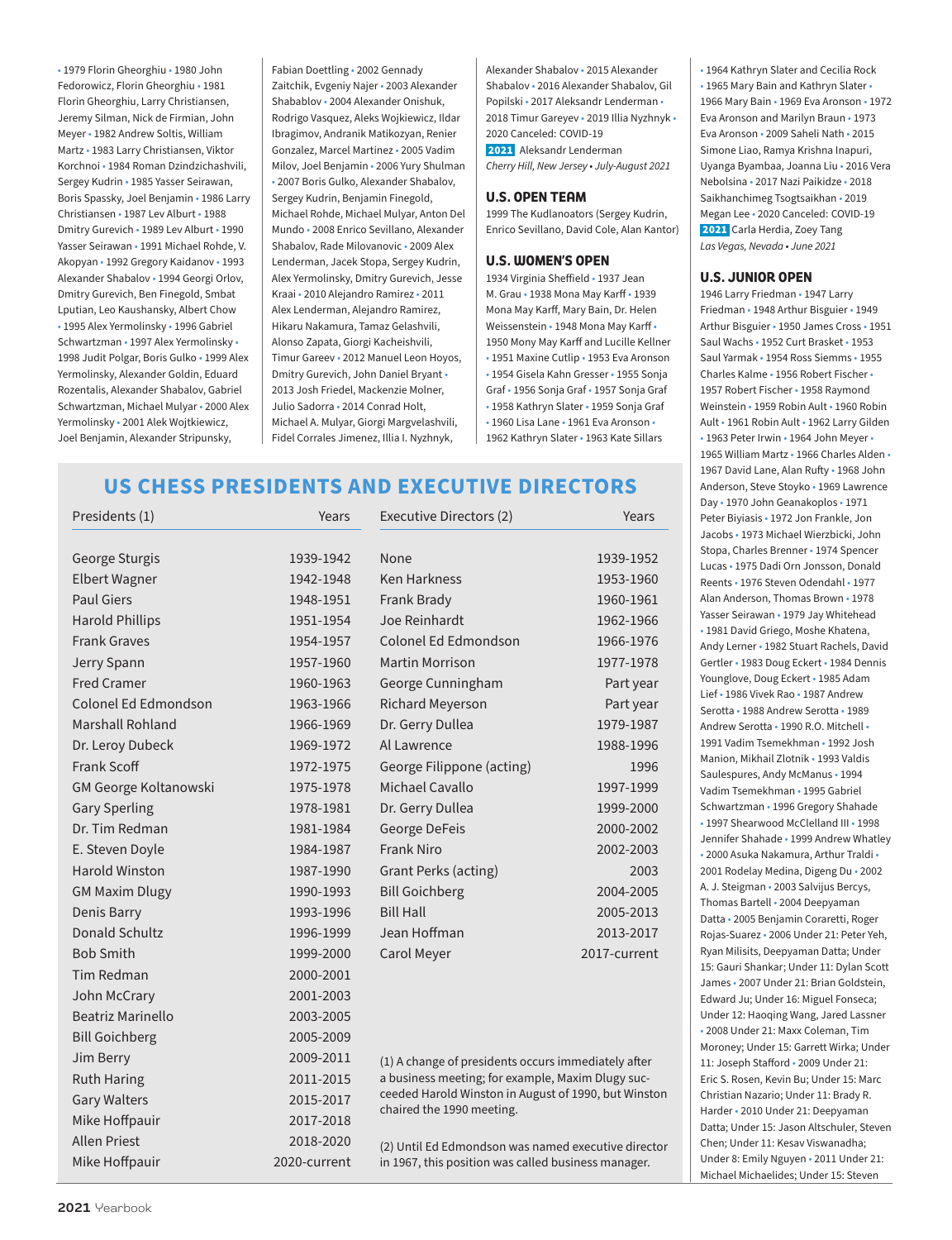Chen, Andy Shao, Andrew Jacob, Annie Zhao; Under 11: Tianming Xie; Under 8: Jason Metpally, Tristan Ma • 2012 Under 21: Karthik Ramachandran; Under 15: Jackson Chen, Richard Qi; Under 11: Advait Patel, Ram Krishna; Under 8: Maggie Ni • 2013 Under 21: Justus D. Williams; Under 15: Andrew Liu, Alexander J. Crump; Under 11: Daniel Levkov, Edwin Jin; Under 8: Maximillian Lu, Hamilton Shillingford, Benjamin R. Medina, Nathaniel Lande Shuman, Jay Lalwani, Merric Hu, Caden Li Jung • 2014 Under 21: Kesav Viswanadha, Kevin Y. Cao, Curran Han; Under 15: Sam Lander Cabrera Capocyan; Under 11: Anh Nhu Nguyen; Under 8: Vedant Patil • 2015 Under 21: Awonder Liang; Under 15: Anupama Shashikala Rajendra; Under 11: Daniel Andrew Perelman; Under 8: Sanjay Rajjan • 2016 Under 21: Justin Wang, Bovey Liu; Under 15: Rannon Huo; Under 11: Hersh Singh; Under 8: Sumit Amitha Aryan Surya, Kai Sung Forbach, Pulak Agarwalla • 2017 Under 21: Alex Bian; Under 15: Anthony Liu, Samarth Ram; Under 11: Roshen Sanjay Nair, Gauri Menon, Isaac Traynor; Under 8: Ritesh Eswar • 2018 Under 21: Atulya Vaidya; Under 15: Hersh Singh; Under 11: Jonathan Chen; Under 8: Jocelyn Chen • 2019 Under 21: Christopher Yu-Shuo Shen; Under 15: Elton Cao; Under 11: Ruoxiao Xia; Under 8: Christopher Cheng, Angela Hu • 2020 Canceled: COVID-19 2021 U8: Lucas Silvestre; U11: William Wang; U15: Jack Heller; U21: Pedro Espinosa, Aidan Carey, Elijah Samuel Platnick

*Elmhurst, Illinois • July-August 2021*

#### **U.S. SENIOR OPEN**

1981 Rea Hayes • 1982 John Curdo, Larry Evans • 1983 Don Bicknell • 1984 Louis Levy • 1986 John Curdo • 1985 Eugene Martinovsky, Alexander London, Hugh Noland • 1987 Eugene Martinovsky • 1988 John Curdo • 1989 Arthur Bisguier • 1990 Mark Lanin, Gerald Fielding • 1991 Ronald Gross, Louis Levy, Ray Satterlee, Carl Wagner • 1992 Neil Falconer • 1993 Carl Wagner, Isaak Margulies, Ron Gross • 1994 Ray Satterlee, Ralph Italie • 1995 Raymond Schutt, Eduard Gufeld • 1996 Jerry Simon • 1997 Arthur Bisguier • 1998 Arthur Bisguier • 1999 Nirio Basallo • 2000 Arnulfo Benesa • 2001 Jerry Simon • 2002 Steven L. Jones, Anthony Saidy • 2003 Boris Gulko • 2004 Fabiano La Rota • 2005 Walter Browne • 2006 Joseph Bradford • 2007 Joel Johnson • 2008 Larry Kaufman • 2009 Larry Christiansen • 2010 Alexander Ivanov • 2011 Sergey Kudrin • 2012 Alexander Ivanov • 2013 Alexander Ivanov, Sergey Kudrin, James Rizzitano, Nathan Resika • 2014 Walter Browne • 2015 Alexander Ivanov • 2016 Stephen Stoyko, Mark Ginsburg • 2017 Alex Yermolinsky • 2018 Yuri Anatolievich Barnakov • 2019 Dmitry Gurevich • 2020

Canceled: COVID-19 2021 Dmitry Gurevich *Elmhurst, Illinois • July-August 2021*

#### **U.S. GIRLS JUNIOR OPEN**

2011 Rachel Gologorsky • 2012 Alexandra Weiner

### **ARMED FORCES OPEN (INDIVIDUAL\* TEAM)**

1960 John Hudson, Arthur Feuerstein\* Air Force, Army • 1961 John Hudson\* Air Force • 1962 Roy Mallett\* Army • 1963 Irwin Lyon, Sr\* Air Force • 1964 Donato Rivera\* Air Force • 1965 David Lees\* Air Force • 1966 Chester Wozney\* Army • 1967 Michael Senkiewicz\* Army • 1968 Charles Powell\* Army • 1969 Steven Hohensee\* Air Force, Army • 1970 John Hudson\* Air Force, Army • 1971 Brendon Godfrey\* Air Force • 1972 Zaccarias Chavez\* Sea Services • 1973 Don Sutherland\* Sea Services • 1974 Richard Bustamante\* Air Force • 1975 Charles Unruh\* Air Force • 1976 Russell Garber\* Army • 1977 Robert Bond\* Air Force • 1978 Robert Bond\* Air Force • 1979 Michael Fletcher\* Army • 1980 Michael Fletcher\* Army • 1981 Timothy Brown\* Sea Services • 1982 Timothy Brown\* Air Force • 1983 Emory Tate\* Air Force • 1984 Emory Tate\* Air Force • 1985 Roberto Rodriguez\* Army • 1986 Richard Russell\* Air Force • 1987 Emory Tate\* Air Force • 1988 Emory Tate\* Air Force • 1989 Emory Tate\* Air Force • 1990 Mario Murillo\* Sea Services • 1991 • Mario Murillo\* Sea Services • 1992 Donato Lacno\* Sea Services • 1993 Elvin Wilson\* Air Force • 1994 Robert Holling\* Sea Services • 1995 John Hanson, Brian Richardson\* Army • 1996 David Hater\* Army • 1997 David Hater\* Air Force • 1998 Pete Kurucz\* Air Force • 1999 Robert Keough\* Air Force • 2000 Robert Keough\* Air Force • 2001 Sgt. Rudy Tia, Joseph Kruml\* Army • 2002 Sgt. Rudy Tia\* Army • 2003 Leroy Hill\* Air Force • 2004 Narcisco Victoria\* Air Force, Navy (tie) • 2005 David Jacobs\* Army • 2006 David Jacobs\* Army • 2007 Larry Larkins\* Navy • 2008 Jhonel Baniel\* Air Force • 2009 Pieta Garret • 2010 Larry Larkins\* Navy • 2011 Dan Ranario\* Air Force • 2012 Dan Ranario\* Air Force • 2013 Gordon Randall\* Air Force • 2014 Nicholas Oblak\* Army • 2015 Larry Larkins\* Air Force • 2016 Larry Larkins\* Army • 2017 Leroy Hill, Jr.\*, Chase Watters\* Navy • 2018 Larry R. Larkins\* Navy • 2019 Eigen Wang\* Navy • 2020 Andrew Peraino\* Navy

2021 Charles M. Unruh\* Navy *Grapevine, Texas • October 2021*

### **NATIONAL OPEN - EDMONDSON CUP WINNER\***

1965 Robert Byrne, Samuel Reshevsky • 1966 Pal Benko • 1968 Pal Benko • 1970 Arthur Bisguier, Larry Evans • 1971 Larry Evans • 1972 Walter Browne, Louis Levy

• 1973 Walter Browne • 1974 Arthur Bisguier • 1975 Pal Benko • 1976 Edward Formanek, Anthony Miles • 1977 Jaime Sunye • 1978 Arthur Bisguier • 1980 Calvin Blocker • 1982 Sergey Kudrin, Paul Kuroda • 1983 Leonid Bass • 1984 Walter Browne\*, Arthur Bisguier, Lubomir Kavalek, David Strauss, Luismar Brito, James Banks • 1985 Dmitry Gurevich\*, Yehuda Gruenfeld, Igor Ivanov, Kamran Shirazi, Kevin Burnett • 1986 Dmitry Gurevich\*, Joseph Bradford, Sergey Kudrin, Walter Browne • 1987 Maxim Dlugy\*, Joel Benjamin, Walter Browne, Sergey Kudrin, Cyrus Lakdawala • 1988 Michael Brooks\*, Sergey Kudrin, Mikhail Tal, James Rizzitano, Calvin Blocker, Leonid Shamkovich • 1989 Michael Rohde\*, Victor Frias, Maxim Dlugy, Sergey Kudrin, Eugene Meyer, Alexander Ivanov, Larry Christiansen • 1990 Dmitry Gurevich\*, Sergey Kudrin, Gregory Kaidanov, Alexander Ivanov, Igor Ivanov, Jeremy Silman, Gata Kamsky • 1991 Walter Browne\*, Alex Yermolinsky, Alexander Ivanov, Alex Fishbein, Dmitry Gurevich • 1992 John Fedorowicz\*, Gregory Kaidanov, Igor Ivanov, Ilya Gurevich, Joe Bradford • 1993 Gata Kamsky\*, Sergey Kudrin, Alex Yermolinsky, Maxim Dlugy • 1994 Walter Browne\*, Gregory Kaidanov, Vladimir Akopian, Jaan Ehlvest, Ali Mortazavi • 1995 Julian Hodgson\*, Walter Browne, Tal Shaked • 1996 Alexander Ivanov\*, Dmitry Gurevich, Enrico Sevillano, Pavel Blatny • 1997 Dmitry Gurevich\*, Ilya Smirin, Alexander Baburin, Julian Hodgson • 1998 Julian Hodgson\*, Pavel Bltany, Jan Ehlvest, Vladimir Eipishin, Evgeny Pigusov • 1999 Jaan Ehlvest\*, Ilya Smirin, Gregory Kaidanov • 2000 Jaan Ehlvest\*, Alex Yermolinsky, Gregory Kaidanov, Alexander Goldin, Alexander Baburin, Gregory Serper, Dmitry Gurevich, Pavel Blatny, Alexander Stripunsky, Yury Shulman, Levon Altounian, Eduard Gufeld, Rade Milovanovic • 2001 Vladimir Akopian\*, Zhang Zhong • 2002 Alex Yermolinsky\*, Walter Browne • 2003 Aleks Wojtkiewicz • 2004 Alex Yermolinsky • 2005 Dimitry Gurevich • 2006 Aleks Wojtkiewicz\*, Lubomir Ftacnik, Varuzhan Adobian, Nikola Mitkov, Merab Gagunashvili • 2007 Hikaru Nakamura • 2008 Gata Kamsky\*, Laurent Fressinet, Tigran L. Petrosian, Atanas Kolev, Ben Finegold, Josh Friedel • 2009 Varuzhan Akobian,

Enrico Sevillano • 2010 Timur Gareyev • 2011 Loek van Wely, Varuzhan Akobian • 2012 Aleksandr Lenderman • 2013 Wesley So, Jaan Ehlvest, Varuzhan Akobian, Alejandro Ramirez, Manuel Leon Hoyos, Enrico Sevillano • 2014 Gata Kamsky • 2015 Aleksey Dreev, Gata Kamsky, Illia Nyzhnyk, Axel Bachmann • Ruifeng Li\*, Daniel Fridman • 2017 Tigran L. Petrosian • 2018 Ioan Cristian Chirila • 2019 Illia Nyzhnyk • 2020 Dariusz Swiercz\*, Timur

Gareyev, D Gukesh 2021 Arthur Guo\*, Illia Nyzhnyk, Andrew Hong, Emilio Cordova Daza, Lazaro Bruzon Batista *Las Vegas, Nevada • June 2021*

### **U.S. MASTERS (AKA MID-WEST MASTERS PRIOR TO 1990)**

1982 Leonid Bass, L. Kaushansky, Michael Brooks • 1984 L. Kaushansky, Michael Brooks, Paul Kuroda • 1985 Igor Ivanov, Vince McCambridge, Bruce Leverett • 1986 Joel Benjamin, Yehuda Gruenfeld, Sergey Kudrin • 1987 Joel Benjamin, Sergey Kudrin, Leonid Shamkovich • 1988 Victor Frias • 1989 Michael Brooks • 1990 Tony Miles • 1996 Dmitry Gurevich • 1997 Suat Atalik, Alexander Shabalov, Dmitry Gurevich • 1998 Boris Gulko • 1999 None • 2000 Jaan Ehlvest, Alek Wojtkiewicz, Nick de Firmian, Alexander Baburin, Alexander Shabalov, Pavel Blatney, Rashid Ziatdinov • 2002 Gregory Kaidanov, Alexander Onischuk, Daniel Fridman, Leonid Yudasin, Alek Wojtkiewicz • 2003- 2005 Not held • 2006 Daniel Ludwig • 2007 Jaan Ehlvest • 2008 Not held • 2009 Not held • 2010 Craig W. Jones • 2012 Giorgi Margvelashvili • 2013 Rauf Mamedov • 2014 Bartlomiej Macieja • 2015 Yaroslav Zherebukh, Aloyzas Kveinys • 2016 Andrey Stukopin • 2017 Vladimir Belous • 2018 John M. Burke, Jeffery Xiong, Evgeny Postny, Djurabek Khamrakulov, Yuri Gonzalez Vidal, Sergey Erenburg, Timur Gareyev, Hovhannes Gabuzyan • 2019 Lazaro Bruzon Batista, Hovhannes Gabuzyan, Daniel A. Naroditsky, Isan Reynaldo Ortiz Suarez, Sergei Azarov, Elshan Moradiabadi, Steven Zierk, Bartlomiej Macieja, Praveen Balakrishnan • 2020 Canceled: COVID-19 2021 Jose Alcantara Martinez, Peddi Rahul Srivatshav

*Charlotte, North Carolina • November 2021*

### **U.S. CLASS**

1976 X: Andrew Karklins; A: James Gwyn; B: Michael Matthews; C: Daniel Bryant; D: Kevins Clark • 1977 X: Viktors Pupols; A: James Ellis; B: Steven Frederickson; C: Chris Zielke; D: Stephen Hampton & Paul Eisela; E: William McKevitt; U: Brad Hughes • 1978 M: Eugene Martinovsky; X: Stephen Feloman, Stephan Popel, Thomas Sloan, Lester Van Meter; A: Mark Bohannon, Michael Brooks, Eli Jaffe; B: John Geder, James Jordan, Richard Lang, Marc Plum, Rodney Thurman; C: Kenneth Phillips, Edward Zywicki; D: James Michalak; E: Dexter Thompson; U: Angus Lamond • 1979 X: Bruce Albertson, Paul Espinosa, Louis Mercuri, Sunil Weeramantry, A: Zoltan Bartok, Edward Frumkin, Lawrence Noderer, Alan Pincus; B: James G. Anderson; Robert Feldstein, C: Rai Palmer; D: Brian Schmitz; E: Michael Mai; U: Vaclav Kostelecky • 1980 M: Robert Rowley; X: John Hudson; A: Ted Bullockus; B: David Lommen; C: Paul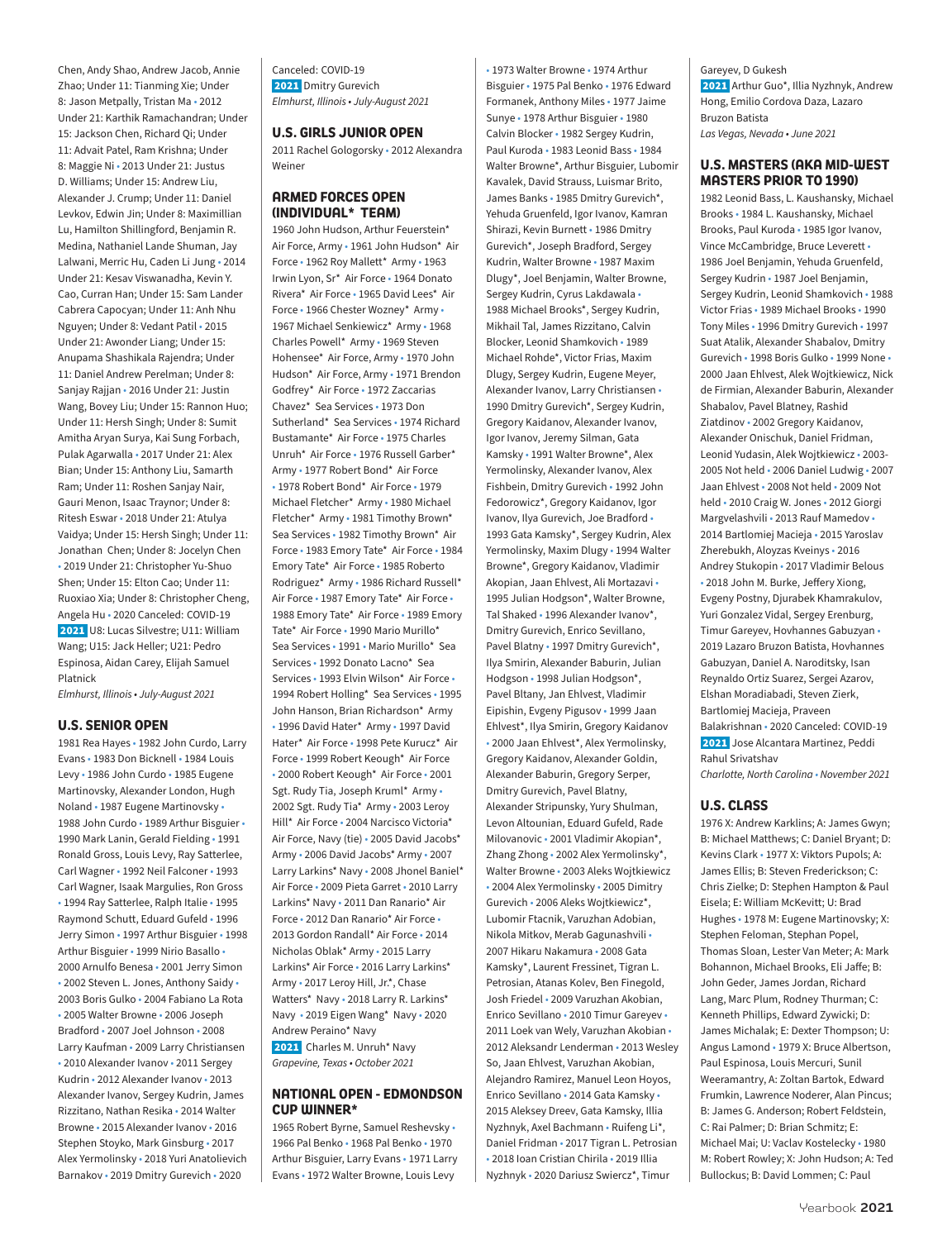Ganem, Gary Griffith; Druben Chavez; E: Miner Patton, Roger Redmond; U: Alan Avins • 1982 M/X: Boris Kogan; A: Charles Sexton, David Schofield, Alireza Shain, Moti Penzias; B: Zihovy Meyer; C: Todd Schremser, Gregory Handike; D/E: Keith Bronson; U: Simeon Ivanov • 1983 M/X: Igor Ivanov; A: Zinovy Meyer; B: Kevin Pierce; C: Michelle Adams, Marco Bartocci, Marco Ingenoso, Joselito Rigor; D: Robert Pinchott, Duane Rybensky; E: Sid Credle; U: Niv Gilboa, Peter Middel, Edward Tippins • 1984 M: Oleg Kaminsky; X: Ronald Burnett, Rob Bostrom; A: Alireza Shanin; B: Robert Gabriel; C: Tony Chen; D: Siamack Bondari; E: Dean Parsons; U: Harold Gude • 1985 M: Joel Benjamin, Art Bisguier, Brian Hartman; X: Randy Hough, Homeric Arvanitis; A: Brent Schwab; B: Anthony Westbrook, Cesar Caturla; C: Joel Karlin; D: David Mathews, John Moore; E: Tom Campbell • 1986 M/E: Dmitry Gurevich; A: Harry Lee Abrams; B: Steve Steinhouer; C: Jim Evans; D/E: Frank Elmore • 1987 M/E: Klaus Pohl; A: Jimmy Boykin, Larry Petroff; B: Craig Harrison; C: van Chester Wright; D/E: Ken Weiner • 1988 Open: Anatoly Volovich; X: Mihaly Szlovak, Edgar McCormick, Thomas Cook; A: Zigmant Bliznikas, Crawford Daniels; B: David Locke; C: John Schroff; D: Jesse Howard; E: Ryan Sand, Keith Brann; Unr: Sinclair Gray • 1989 M: Joel Benjamin; X: William Cornwall, Richard Bolton; A: Michael Foust; B: Joseph Looney; C: Robert Tucker, Jr.; D/E: Dale Martin • 1990 M: Alexander Ivanov; X: Hans Multhopp, Mark Dejmek, Walter Jordan, Philip Laren; A: Brian Harper, Sri Rahm; B: Scott Bent; C: Julian Ford; D: Jay Grassman • 1992 M: Alex Yermolinsky, Michael Rohde; X: Leigh Walker, Timothy Hall; A: Jason Cohen; B: Orman Modest, Kevin Stokker; C: Manoj Muzumdar; D: Steven Crist, John Steele; E: Brian Cornell, Mark Martino • 1993 M: John Donaldson, Robert Cunningham; X: Albert Prieto, John Kirby; A: Elizabeth Vicary; B: David Fischler, Joe Acker; C: Jesse Liu, Ron McCarter; D: Timothy Clontz; E: Clyde Plyer. • 1994 M: Michael Brooks, Gabriel Schwartzman; X: Timothy Brookshear, Bill Kramer; A: John Richard Simmons; B: Alex Dery-Chaffin; C: Brenton Bovay, Frederick Bedford, Joseph Skalski; D: Robert Platt; E: Fred Montgomery; Unr: Scott Galbraith • 1995 M: Alex Yermolinsky, Sam Palatnik, Alexander Ivanov, Josh Waitzkin, William Paschall; X: Eric Johnson, George Krauss; A: Terry Hallinan, Eric Luce, Joe LaFornara; B: Keith Bergerstock; C: Thomas Hartwig; D: Severine Wamala; E: Jeff Knight; Unr: Henrique Araujo • 1996 M: Gregory Serper; X: Miron Zinytch, Peter Stein; A: Steven Amundsen; B: Bryan Gast, Matt Sellers; C: Mark Robledo; D: Salar Jahedi; E: Pete Karagianis; U1000: Daniel Alekna; U800: David Jachyra; Unr: Aleksey

Makeyev • 1997 M: Ronald Burnett, Gregory Shahade; X: Haroldo Obando; A: Robert Olsen; B: Harris Nizel, Jonathan Levy; C: Her Duhaylungcod; D: Douglas Proll; E: B. J. Crouch, Ryan Lewis-Bradley, Danny Rade, Hana Itkis; Unr: Jean Dunne • 1998 SM: Michael Brooks, James Voelker; NM: Pavel Bereza; X: Robert Jacobs, Andre Dokoutchaev; A: Behrooz Vakil; B: Darryl Jackson; C: Salem Alhalhali, Andrey Gorlin; D: Todd Mayfield; E: Adam Chambers, Glen Scheibel; F: Jeremy Carter; Unr.: David Johnson • 2002 X: Joseph Jurjevich; A: Keith Eubanks, Cezarte Ramos; B: Joshua Suich; C: Octavio Pinell; D: Victor Suich; Unr: Jesse Gray Jones • 2003 Not held • 2004 Stanislav Smetankin, Alexsander Stamnov; X: Tyler Hughes; A: William Murray; B: Jesse Allen; C: Jason Juett; D: Andrey Golovan, Paul Evanson, Curtis Ware, Phani Sathiraju; E: Scott Tan, Kevin Lufkin; Unr: Robert Keating • 2005 Movses Movsisyan; E: Sylvester Smarty, Jeremy M. Volkman; A: Joshua Dubin; B: Daniel M. McNally; C: Brad A. Schlosser; D: John R. Boyer, Taylor Bailey; E: Michael W. Nelson; Unr: Carlos Ortiz • 2006 Not Held • 2007 M: Alejandro Ramirez; X: Artur Safin; A: Andy Lin; B: Bradley Anderson; C: Ricky Durbin; D: John Sefton; E: Peter Harris; Unr: Spencer Scorcelletti • 2008 M: Daniel Fernandez; X: Jeffrey De Jesus, Ernesto Malazarte, Anton Solovyov; A: Frank Brack, Steven Chen, Mariano De Medina, Mitchell Powell; B: Dylan James; C: Stephen Rugh; D: Kyle Hecker; E: Robert Settles; Unr: Gheorghe Socaciu • 2009 M: Julio Becerra; X: Andre Harding, Makaio Krenke, Adam Miller; A: Maurizio Heller; B: Robert Mitchell; C: Hubert Wilcox, Steve Morgan, Tommy Ruan; D: Kurt Vaz-antrobus; E: Paul Berlinsky • 2010 M: Mauricio Flores; X: Mark Dejmek; A: Frank Brack; B: Donald Briggs, Jr., Don Burrus; C: Josh Pruett; D: Ted Ingram, Malik Coleman; E: John Warren; Unrated: Mario Acero • 2011 M: Timur Gareev, Julio Sadorra; X: Austin Jiang; A: Daniel Ng; B: Angelito Abella; C: Brian Shicoff, Ben Karren; D: Cindy Nam; E: Antonio Pereria, Adrian Patterson; Unrated: Alexander Olzhas • 2012 M: Julio Sadorra, Justin Sarkar, Salvijus Bercys; X: Ernesto Malazarte, Akshay Malhotra, Odunayo Ajiboye; A: Ramy Farrag; B: Khoa Minh Nguyen; C: Charles Ventimiglia, Dale Bird; D: Sriharsha Rangaraj; E: Matthew Minear; Unrated: Yezeng Cheng • 2013 M: Andrey Gorovets, Ioan Cristian Chirila; X: Daniel J. Ng, Akshay Malhotra, Arthur D. Mitchell, Christopher Todd Hobart; A: Michael David Ingram; B: Jie Liu; C: Karthikeyan L; D: Cecilia Martine Tisserand; E: Albert Sean Yau; Unrated: Antonio Jose Alvarado-Rivera III • 2014 M: Ioan Cristian Chirila; X: Gabriel James Bickl, Trevor W. Showalter; A: Aniruddha Basak, Seaver Dahlgren; B: Kristian

Clemens, Chenyi Zhao; C: Arsalan Jenab,

Chittimilla; E: Seth Michael Borgo • 2015 M: Andrey Stukopin, Jeffery Xiong, Andrey Gorovets; X: Nicholas F. Matta; A: Jhonel Baldago Baniel; B: Nephtali T. Diaz; C: Andy Scott Hudson, Dylan Traber Kaye; D: Albert Rodriguez, Benjamin Hughes; E: Sasa Pocek; Unrated: Charles Adney Moore • 2016 M: Zviad Izoria; X: Chinguun Bayaraa, Justin Feng, Anaiy Somalwar; A: Manas Manu; B: Divija Hasteer; C: Akshar Aiyer; D: Tal Gaffan, Calvin Truong Anh Nguyen, Masanaga Marc Seno, Justin Reed; E: Samuel Wang, Archish Rishan Ray, Katherine Renee Pask, Sanya Badhe, Robert Chen; F: Winston Yeh; H: Abhiram Voleti; I: Pranaya Vibhushini Vijay; J: Iris Quan • 2017 M: Jeffery Xiong, Ruifeng Li; X: Ju Hyung Ahn, Peter Peng, Alaa-Addin Moussa, William G. Fan; A: James Eryk Hargrove; B: Benjamin Yang; C: Minh Binh Tran; D: Xueyi Chen; E: Afaf Bouardi; Unrated: Cameron Robert Braun • 2018 Masters/Experts: Andrew Tang; Class A: Anish Lodh; Class B: Andrew John Kozich; Class C: Marcus Gardner; Class D: Michael Perry; Class E: Randall A. Engelby; Unrated: Danny Rank • 2019 Master: Francesco Rambaldi, Prasanna Raghuram Rao, Balaji Daggupati; Expert: Phillip Seitzer, Ashley Pang, Pranav Sairam; A: Ashik Uzzaman; B: Li Li, Ryan Tiong; C: Jason Chen; D: Brian Fong; E and Under: Serkan Sofuoglu • 2020 Master: Hans Niemann, Eugene Yanayt; Expert: Guy Cardwell; A: Andrew Bledsoe; B: Samuel He; C: Anantha Kumar, Siddharth Kurup; D: Cole Frankenhoff; E: Ethan Shaffer, Daks Dudipala Jr. Master: Hans Niemann, Eugene Yanayt; Expert: Guy Cardwell; A: Andrew Bledsoe; B: Samuel He; C: Anantha Kumar, Siddharth Kurup; D: Cole Frankenhoff; E: Ethan Shaffer, Daks Dudipala Jr. 2021 Master: GM Vladimir Belous; Expert: Dhruv Pathak, Isaac George; A: John Farrell, Nirupam Kushalnagar, Jay Parashar, Patrick Young; B: Jackson Serice; C: Michael Boyle; D: Caleb Yohannes Workeneh; E: Thanh Viet Nguyen, Samuel Gu *Houston, Texas • July 2021* **U.S. BLIND** 1977 James Slagle • 1982 Albert Sandrin • 1983 Joseph Kennedy • 1984 Ted Bullockus • 1985 Joseph Kennedy • 1986 Albert Sandrin • 1987 Joseph Kennedy

Andy Cai, Alekhine Nouri; D: Ajay

• 1988 William Gibson • 1991 Joseph Kennedy, William Pete Gibson • 1992 Joseph Kennedy • 1993 Alex Barrasso, Pete Gibson • 1994 Joseph Kennedy • 1995 Don Beaulieu • 1996 Alex Barrasso • 1997 Alex Barrasso • 1998 Alex Barrasso • 1999 Henry Olynik • 2000 Jeffrey Siebrandt, Jay Leventhal • 2001 Jeffrey Siebrandt • 2002 Jeffrey Siebrandt, Jay Leventhal • 2003 Alex Barrasso • 2004 Michael Davis • 2005 Jeffrey Siebrandt

• 2006 Jeffrey Siebrandt • 2007 Jeffrey Siebrandt • 2008 Jeffrey Siebrandt, Alex Barrasso • 2009 Dennis Cummings • 2010 Daniel Steininger • 2011 Daniel Steininger • 2012 Daniel Steininger • 2013 William P. Gibson, Jr. • 2014 James R. Thoune • 2015 Albert Pietrolungo • 2016 James R. Thoune • 2017 James R. Thoune • 2018 Jessica T. Lauser • 2019 Jessica T. Lauser • 2020 Jessica T. Lauser 2021 Jessica T. Lauser

*Pittsburgh, Pennsylvania • October 2021*

### **U.S. BLITZ**

2006 Susan Polgar • 2007 Daniel Yeager • 2008 Julian Landaw • 2009 Alexandra Kosteniuk • 2010 Melikset Khachiyan, James A. Thinnsen • 2011 Hikaru Nakamura • 2012 Andre Diamani • 2013 Manuel Leon Hoyos • 2014 Julio Becerra • 2015 Conrad Holt • 2016 Illia Nyzhnyk • 2017 Bryce Tiglon • 2018 Vladimir Belous, Andrey Stukopian, Fidel Jimenez Corrales • 2019 Andrew Tang • 2020 Canceled: COVID-19

 2021 Alexander Fishbein, Ryo Chen *Cherry Hill, New Jersey • July-August 2021*

### **U.S. GAME/10**

1992 Maxim Dlugy, Maurice Ashley • 1993 Girome Bono • 1994 Ben Finegold • 2000 Gregory Kaidanov • 2001 Ilya Smirin, Alek Wojtkiewicz, Igor Novikov, Alexander Chernin, Roman Dzindzichashvili, Alexander Stripunsky, Guillermo Rey • 2003-2004 Andrew Scherman • 2005 Aleks Wojtkiewicz • 2006 Aleks Wojtkiewicz, Varuzhan Akobian, Nikola Mitkov, Merab Gagunashvili, Lubomir Ftacnik • 2007 Not Held • 2008 Hikaru Nakamura • 2009 Gabriel Sargissian, Tigran Petrosian, Zviad Izoria • 2010 Daniel Fridman • 2011 Sam Shankland, Levon Altounian • 2012 Tamaz Gelashvili, Sam Shankland, Mikheil Kekelidze • 2013 Wesley So, Varuzhan Akobian • 2014 Alejandro Ramirez, Carlos Matamoros • 2015 Illia I. Nyzhnyk • 2016 Tigran L. Petrosian • 2019 Illia Nyzhnyk • 2020 Canceled: COVID-19 2021 Not Held

### **U.S. GAME/15**

1992 Roman Dzindzichashvili, John Fedorowicz, Maxim Dlugy, Boris Gulko • 1993 Walter Browne • 1994 Ben Finegold • 2002 Ben Finegold • 2004 • Clarence Yeung • 2005 Nikola Mitkov • 2006 Audrius Macenis • 2007 William Aramil, Jon Burgess • 2008 Dionisio Aldama • 2009 Aleksandar Stamnov, David Long, Gopal Menon, Mark Robledo Jr. • 2010 Diobisio Aldama • 2011 Sergey Kudrin • 2012 Georg Meier • 2014 Fidel Corrales Jimenez • 2015 Aleksandr Lenderman • 2016 Fidel Corrales Jimenez • 2017 Alex Wang, Justin Sun Liang • 2018 Daniel Brashaw • 2019 J. Timothy Sage• 2020 Canceled: COVID-19 2021 Samuel Heran-Boily *Cherry Hill, New Jersey • July-August 2021*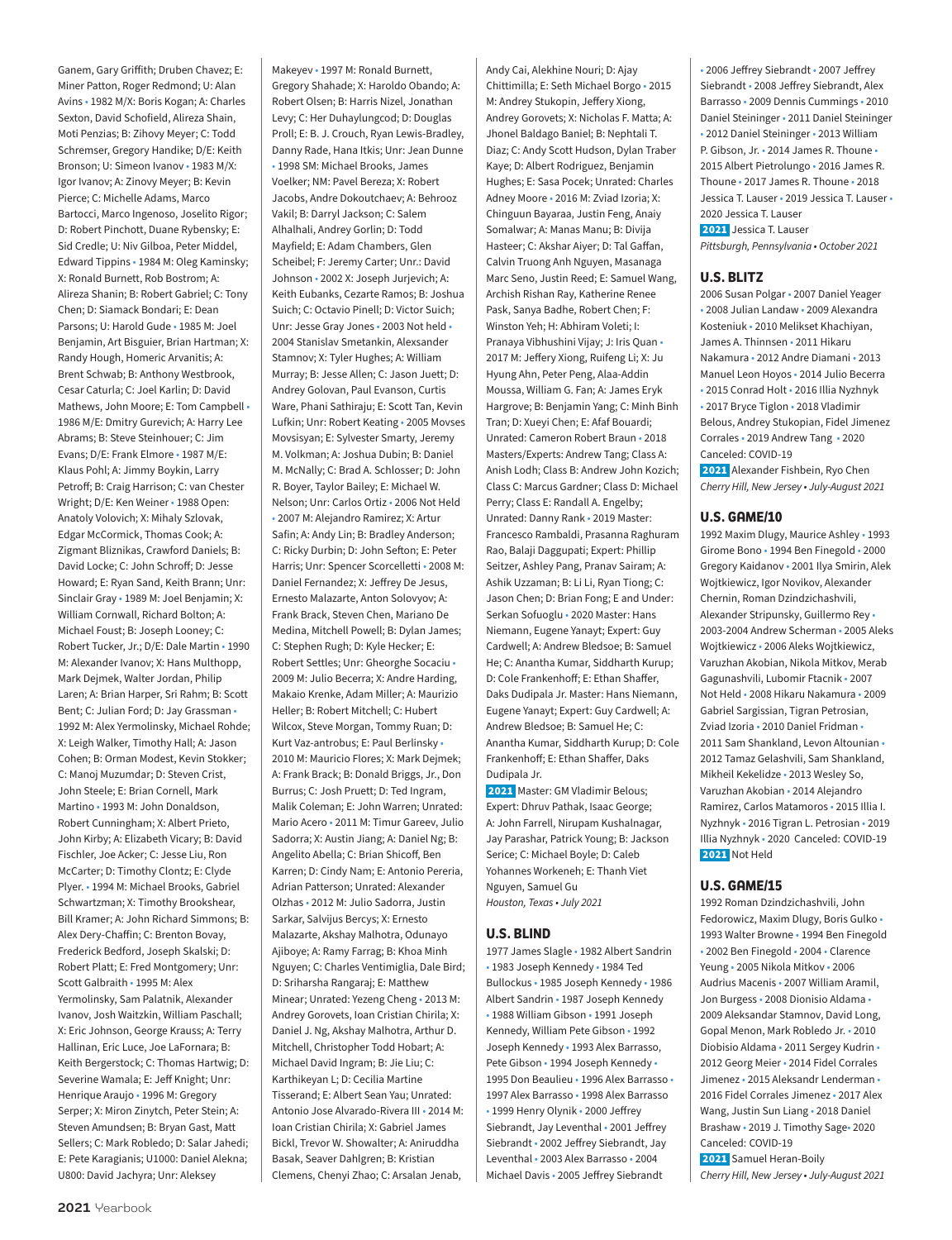### **U.S. GAME/30**

1991 Joel Benjamin • 1992 Tony Davis • 1993 Michael Brooks • 2000 Alfred Carlin, Mark Kile, Lee Gardner, Mark Liatti • 2002 Ben Finegold • 2005 Nikola Mitkov • 2006 Alexander Betaneli, Audrius Macenis, Erik Santarius • 2007 Ashish Vaja • 2008 Emory Tate, Kirill Kuderinov, Albert Chow • 2009 Michael Auger, William Brock • 2010 Michael Auger • 2011 1800+: Vladimir Mezentsev, Raymond Kaufman • 2012 Enrico Sevillano, Walter Browne, Cyrus Lakdawala, John Cline • 2013 Georg Meier • 2014 Andrey Gorovets • 2015 Ioan Cristian Chirila • 2016 Illia I. Nyzhnyk, John Daniel Bryant • 2017 Ray Robson, Daniel A. Naroditsky • 2018 Illia Nyzhnyk • 2019 Alexander Ipatov • 2020 Canceled: COVID-19 2021 Not Held

#### **U.S. GAME/60**

1988 Lev Alburt, Michael Wilder • 1989 Ron Henley, John Fedorowicz, Anthony Miles • 1990 Vladimir Malaniuk • 1991 Maxim Dlugy, Boris Gulko, Alex Yermolinsky, Kamran Shirazi, Alex Sherzer • 1992 Miles Ardaman • 1993 Michael Wiseman • 1994 James Thinnsen, David Gliksman, Stephen Booth, Mark Duckworth, Javier Torres, Levon Altounian • 1995 Igor Ivanov, Jack Peters • 1996 Jack Peters • 1997 Mark Duckworth • 1998 Cyrus Lakdawala • 2001 Matt Noble • 2002 Enrico Sevillano • 2003- 2004 None held • 2005 None held • 2006 Vishnuvardhan Chirukandath • 2007 Not Held • 2008 Emory Tate • 2009 Jeremy Kane, Matthew Waller • 2010 Adarsh Jayakumar, Sam Schmakel, Thomas Ulrich • 2011 1800+: Vladimir Mezentsev • 2012 Enrico Sevillano • 2013 Georg Meier, Henning Silber • 2014 Ioan Cristian Chirila, Andrey Gorovets, Enrico Sevillano • 2015 Yaroslav Zherebukh • 2016 Illia I. Nyzhnyk • 2017 Ray Robson, Zviad Izoria, Alex Shimanov, Timur Gareyev, Melikset Khachiyan • 2018 Illia Nyzhnyk • 2019 Illia Nyzhnyk, Alexander Ipatov, Mackenzie S. Molner • 2020 Canceled: COVID-19 2021 Not Held

### **U.S. AMATEUR**

1942 E.S. Jackson, Jr. • 1943 Ariel Mengarini • 1944 E.S. Jackson, Jr. • 1945 Paul Ellis • 1955 Clinton Parmelee • 1956 John Hudson • 1957 Harry Lyman • 1958 Erich Marchand • 1959 • L.R. Chauvenet • 1960 Raoul Benedicto • 1961 Edgar McCormick • 1962 Max Cohen, Ben Greenwald • 1963 Kenneth Clayton • 1964 Michael Hailparn • 1965 Frank Street • 1966 Thomas Lux • 1967 Ronald Lohrman • 1968 Stephen Jones, Michael Shahade • 1969 Kimball Nedved • 1970 Charles Weldon • 1971 Clarence Kalenian • 1972 Edward Vano • 1973 Paul Jacklyn, Robert Szendroi • 1974 Bruce Rind • 1975 Frank Metz, Tom Nelson • 1976 Laszlo Ficsor • 1977 Thomas Sweeney,

Milton Danon • 1980 Robert O'Donnell • 1981 John Tomas • 1982 Steven Jacobi, Thomas Crispin • 1983 Donald Connors, Jr., John Jarecki • 1984 Mark Pinto, Daniel Pillone, Harlan Lee, Jeffrey Ivins, Michael Knighton, Randall Hough, Mark Schlagenhauf, Floyd Boudreaux, Tomasz Kosinski, John Demos • 1985 Michael Shvartsman, Carl Magnuson • 1986 Eddie Falcon • 1987 Ilan Kreitner • 1988 Gregory Kotlyar • 1989 East: Robert Kender West: Stephen Gordon • 1990 Edgar McCormick • 1991 Dave Collins • 1992 East: Dean Ippolito, West: David Mathys • 1993 East: Dennis Dawley West: David Mathys • 1994 East: Steve Anderson; West: Pedro Saenz; South: Alan Erlebacher; North: Philip Dorsey. Playoff: Pedro Saenz • 1995 East: Jason Cohen; West: Matt Guthrie; North: Chris Eagle, William Fuller; South: Andy Reeder. Playoff: Jason Cohen, Christopher Eagle • 1996 East: Steven Minsky; West: John McCalmont; North: Bill Calton, Kirk Petty. Playoff: Steven Minsky • 1997 East: Matthew Traldi; West Michael Reading; North: Thomas LaForge; South: John Roush. Playoff: Thomas LaForge, North • 1998 East: Omar Aguillar; West: Michael Reading; North: Tony Palmer; South: William Surlow, Russell Wilson. Playoff: Michael Reading • 1999 East: Peter Irwin; North: Ron Williams; South: Russell Wilson; West: Ann Marie Rosas. Playoff: Peter Irwin • 2000 East: Thomas Bartell; North: John Dowling; South: Ruixin Yang; West: Lior Lapid • 2001 East: Lev Milman; North: Mark Kriseler; South: Gary Newsom; West: Paul Lane, Ted Cross, James Baum • 2002 East: Steven Anderson; North: Bradley Rogers, Peter Andreas; West: Arin Madenci, Edward Yetman • 2003 East: Stephen Hrop, West: Edmund Jimenez North: Manis Davidovich • 2004 East: Evan D. Ju West: James Ely, Robert Keough • 2005 East: Daniel Yeager West: Mark Hathaway • 2006 East: Mark Heimann and Alec Getz, South: Chris Que, West: Vaishnav Aradhyula • 2007 East: David Grasso, Alisa Melekhina, Andrew Shvartsman; South: Lawrence Cohen, John Roush; West: Kevin Zhang, Edward Yetman III • 2008 East: Hanon Russell; South: Event Not Held; West: Richard Ding • 2009 East: Sandi Hutama; West: Joseph Kruml • 2010 East: Andrew Ding; West: Joseph Kruml, Andrew Lebovitz • 2011 East: Leonard Chipkin, Kimberly Ding; South: Bryan Tillis, Kevin Knight; West: Bryan Hu, Benjamin Marmont • 2012 East: Michael Lim; South: George Woodbury; West: Anthony Conyers II, Amrit Gupta, Rohan Mittal • 2013 East: Christopher Yang, Leonard B. Chipkin; South: Dex Webster; West: Benjamin A. Marmont • 2014 East: Sandi Hutama, Geoffrey Herman; South: Joey Michael Kelly; West: Xiexin Wang • 2015 East: Michael Yen;

Dave Reynolds • 1978 Alan Piper • 1979

### **TOP 50 FIDE-RATED AMERICANS**

Active players from the January 2022 FIDE Rating List.

|                            |           | Rtg. |
|----------------------------|-----------|------|
| 1. Fabiano Caruana         | GM        | 2792 |
| 2. Levon Aronian           | <b>GM</b> | 2772 |
| 2. Wesley So               | <b>GM</b> | 2772 |
| 4. Leinier Dominguez Perez | <b>GM</b> | 2752 |
| 5. Sam Shankland           | <b>GM</b> | 2708 |
| 6. Jeffery Xiong           | <b>GM</b> | 2686 |
| 7. Samuel Sevian           | <b>GM</b> | 2684 |
| 8. Ray Robson              | <b>GM</b> | 2676 |
| 9. Gata Kamsky             | <b>GM</b> | 2657 |
| 10. Dariusz Swiercz        | <b>GM</b> | 2656 |
| 11. Hans Moke Niemann      | <b>GM</b> | 2645 |
| 12. Alexander Onischuk     | <b>GM</b> | 2640 |
| 13. Lazaro Bruzon Batista  | <b>GM</b> | 2636 |
| 14. Yaroslav Zherebukh     | <b>GM</b> | 2623 |
| 15. Aleksandr Lenderman    | <b>GM</b> | 2622 |
| 16. Daniel Naroditsky      | <b>GM</b> | 2616 |
| 17. Vladimir Akopian       | <b>GM</b> | 2614 |
| 18. Varuzhan Akobian       | <b>GM</b> | 2600 |
| 18. Yuniesky Quesada Perez | <b>GM</b> | 2600 |
| 20. Awonder Liang          | <b>GM</b> | 2597 |
| 21. Larry Christiansen     | <b>GM</b> | 2577 |
| 22. Timur Gareyev          | <b>GM</b> | 2573 |
| 23. Alejandro Ramirez      | <b>GM</b> | 2573 |
| 24. John M. Burke          | <b>GM</b> | 2567 |
| 25. Gregory Kaidanov       | <b>GM</b> | 2556 |
| 26. Conrad Holt            | <b>GM</b> | 2553 |
| 27. Igor Novikov           | <b>GM</b> | 2551 |
| 28. Boris Gulko            | GM        | 2542 |
| 29. Elshan Moradiabadi     | <b>GM</b> | 2540 |
| 30. Robert Hungaski        | <b>GM</b> | 2537 |
| 30. Fidel Corrales Jimenez | <b>GM</b> | 2537 |
| 32. Brandon Jacobson       | GM        | 2533 |
| 33. Nicolas Checa          | <b>GM</b> | 2531 |
| 34. Praveen Balakrishnan   | GM        | 2524 |
| 35. Abhimanyu Mishra       | GМ        | 2510 |
| 36. Andrew Tang            | <b>GM</b> | 2508 |
| 37. Andrew Hong            | GM        | 2504 |
| 37. Alexander Shabalov     | GM        | 2504 |
| 39. Christopher Woojin Yoo | <b>IM</b> | 2500 |
| 40. Joel Benjamin          | GM        | 2496 |
| 41. Alexander Stripunsky   | <b>GM</b> | 2493 |
| 42. Julio Becerra Rivero   | <b>GM</b> | 2491 |
| 43. Steven Zierk           | <b>IM</b> | 2488 |
| 44. Joshua Sheng           | <b>GM</b> | 2487 |
| 45. David Brodsky          | <b>IM</b> | 2486 |
| 46. Akshat Chandra         | GM        | 2484 |
| 47. Leonid Sokolin         | <b>IM</b> | 2482 |
| 48. Igor Khmelnitsky       | <b>IM</b> | 2472 |
| 49. Justin Wang            | <b>IM</b> | 2468 |
| 50. Balaji Daggupati       | IM        | 2467 |
|                            |           |      |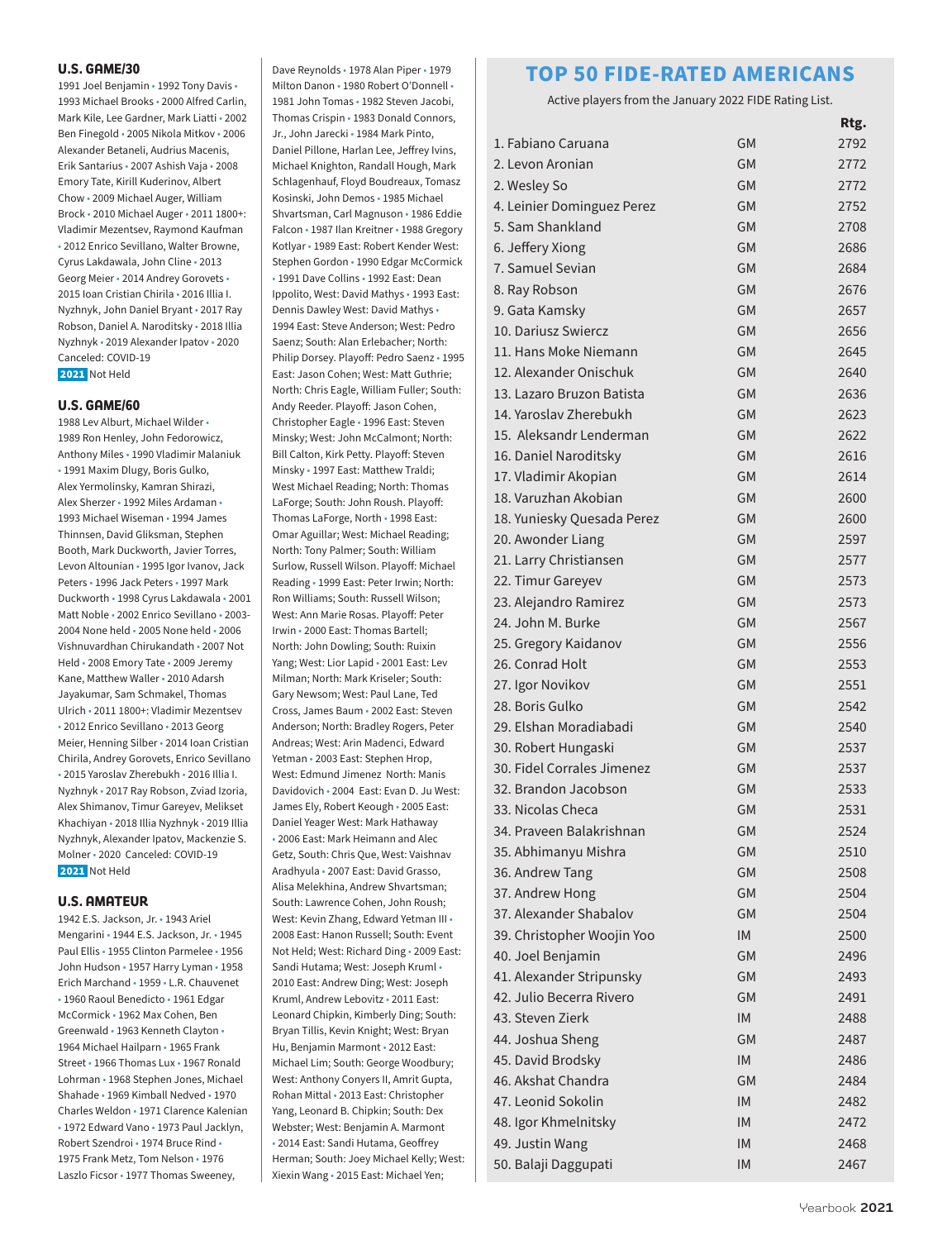South: Logan Wu; West: Bill A. Richards • 2016 East: Keshav Rao, Jon R. Edwards, Winston Ni; North: Ricky Wang; South: Tom Polgar-Shutzman, Logan Wu, Josh A. Smith; West: Andyb Lin • 2017 East: Jason Lu, Victor Chen, Yuvanshu Agarwal; North: Missaka N. Warusawitharana; South: Max Asher Friedman; West: Pranav Narnur • 2018 East: Shaun M. Smith; North: Jin Ashton; South: Devon Martin Puckett, Hemachandra Rambha; West: Andrew Flores • 2019 East: Gregory Matthew Nolan; North: Lawrence S. Cohen, Robert K. Both; South: Devon Martin Puckett; West: Carlos Boteo • 2020 Canceled: COVID-19 2021 East: Terry Winchester; North: Matthew Noble; South: Michael Takahashi; West: Benjamin Yan

### **U.S. AMATEUR TEAM - NATIONAL PLAYOFF WINNERS\***

1961 Dist. of Columbia • 1962 Dist. of Columbia • 1964 U.S. Students • 1971 Franklin Mercantile • 1972 Penn State • 1973 Independent Chess Team • 1974 Temple University "A'' • 1975 Garden State Chess Assn. Allstars • 1976 Garden State Chess Assn. Four • 1977 Mahko Ornst • 1978 Westfield Winners • 1979 Mahko Ornst • 1980 Heraldica Imports • 1981 The Materialists & The Capital Punishers • 1982 Metalhead 'n' the Mutants • 1983 Costigan Team • 1984 Quadrupled Pawns (West) • 1985 We Don't Have One (East) • 1986 Gateway Stars (Midwest) • 1987 Walk Your Dog II (East) • 1988 Laki, Laki, Maki and Haki (West) • 1989 History Will Teach Us Nothing (Midwest) • 1990 Walk Your Dog III (East) • 1991 The Old Gang (Midwest) • 1992 Made in the U.S.A. (East) • 1993 Bonin the U.S.A. (East) • 1994 Fear Itself (Midwest) • 1995 East: Brooklyn College A\*; West: Ramos and Romulans; Midwest: Bucky Badger's Battling Bishops; South: Shaq-Mate Magic II • 1996 East: Westfield Chess Club; West: It's Gonna Hurt Real Bad; Midwest: Tommy Morrison's Deadly Knights\* • 1997 West: Flesh, Bone, and Entrails\*; North: Pins of Chicago; South: Reti for Fine Moves; East: Klovsky's Killers • 1998 West: The Evil Samaritans; Midwest: Uncle Marv's Cabinet; South: Ehlvest Impersonators; East: Light Blue\* • 1999 West: Censure Countergambit (Robert Hurdle, John Wilson, Sharon Burtman, John R. Williams, Robert Bryan); Midwest: Gold 'n' Guys From Russia\* (Alexander Betanelli, Alexander Goldin, Alexander Zelner, Victor Chubukov); South: Miami International Chess Academy (Marcel Martinez, Manuel Varela, Blas Lugo, Jose Cabrera); East: Clinton – Insufficient Losing Chances (David Sichel, Michael Shapiro, Mel Rappaport, James West, Alan Kantor) • 2000 West: Dogs (IM Jack Peters, Robert Rowley, Ron Gross, Alan Compton); South: Psyched (Miles Ardaman, John

Nardandrea, Larry Storch, Mike Leavitt); East: Total Brutality\* (Igor Shliperman, S. Robovic, Mark Kurtzman, P. Sorge); Midwest: U C Rooks (William Maddex, William Lopes, Todd Rowland, Frank Titus) • 2001 West: AAA Kings\* (Andranik Matigozian, Varuzhan Akopian, Minas Nordanyan, Harut Keshishian); South: Five Dollar Haircut, (Greg Samsa, Matthew Noble, Robin Cunningham, Alan Patrick); East: Zen and the Art of Bisguier (Ron Burnett, Art Bisguier, Noah Belcher, Sergio Almeida); Midwest: The Rat Takes the Cheese (Todd Andrews, John Langreck, Jim Dean, Aaron Dean, Ted Langreck) • 2002 West: Enron Shredders and the Lord of the Kings\* (Levon Altounian, Karl Yee, Andrey Krasnov, Simon Haham); East: WeeraFamily (Hikaru Nakamura, Sunil Weeramantry, Asuka Nakamura, Michael Ellenbogen); Midwest: University of Chicago (Sean Nagle, Todd Rowland, Leon Shernoff, Plamen Petkov, Saran Subramanian); South: An Officer and 3 Gentlemen (Alfonso Babbedon, Wilmer Chavira, Jason Early, Charles Greene) • 2003 West: CALTECHnically Won\* (Whee Ky Ma, Eugene Yanayt, Graham Free, Howard Liu); East: UTD Orange (Andrei Zaremba, Dennis Rylander, Ali Morshedi, Clemente Rendon); Midwest: Carleton Knights (Andy Lee, Daniel Diskin, Taylor Curtis, Peter Newhall); South: Piecemongers (Peter Dyson, Fabio La Rota, Steve Chakis, Check Hall) • 2004 West: Patrick Hummel and a Hat Trick of Pummelers\* (Patrick Hummel, Eugene Yanayt, Graham N. Free, Howard Liu); East: Dean Ippolito LLC (Stanislav Krivenstov, Dean Ippolito, Mike Berenshteyn, Scott Lalli); Midwest: Air Show (Jason Doss, Nick Adams, Jim Dean, Garrett Smith); South: The Return of the Kings (John Nardandrea, Peter Dyson, Larry Storch, Steve R. Chakis) • 2005 West: Let's Mate Those Fockers\* (Charles Van Buskirk, Ron Hermansen, Tim Hanks, Rory O. Valle); East: My 60 Memorable Antisemitic Rants (Eli Vovsha, Samson Benen, Josh Bromberg, John Fernandez); Midwest: We Have Hardcore Stuff On (John Cole, James Stephen Cates, Ben Inskeep, Garret Smith); South: Grob This! (Javier Torres, Jorge L. Diaz, Guillermo Perez, Wayne Ballantyne) • 2006 West: Cal Tech (Patrick Hummel, Eugene Yanayt, Howard Lui, Joshua Gutman); East: My G-8 Predecessors\* (Charles Riordan, Alex Cherniak, Lawyer Times, Charles Mays); Midwest: 2 FMs and 2 Losers (Shivkumar Shivaji, John Langreck, Jim Dean, Les Kistler); South: Excaliber Electronics (Julio Becerra, Jorge Raynaldo, Javier Gonzalez, Gil Luna) • 2007 West: Orange County Chess Club (Alexander Kretchetov, Ilia Serpik, Takashi Iwamoto, Krishna Kaliannan); East: Beavis and Buttvinnik (FM James Critelli, Evan Turtel, Evan Rabin, Alan Kantor, Nick

Panico); North: Repeat Offenders (John Cole, John Langreck, FM Jim Dean, Drew Hollinberger); South: Four Found Fischers\* (Daniel Ludwig, Corey Acor, Jeffrey De Jesus, Eric Rodriguez, Anthony Felicione) • 2008 West: We Have Cox (Ben Marmont, Jonathan Cox, Robby Adamson, Landon Brownell); East: GGGg (Zviad Izoria, Roman Dzindzichashvilli, Eugene Perelshteyn, Stephen Fanning); North: WI Chess Academy's Surprise (Alex Betaneli, Ashish Vaja, Erik Santarius, Trevor Magness); South: The Foreclosure Doctors LLC 305.300.2055\* (Gilberto Luna, Javier Gonzalez, Jeffrey Haskel, Bruci Lopez) • 2009 West: ACA Beasts (John Daniel Bryant, Micheal Yee, Vincent Huang, Santy Wong)\*; East: Palin Gambit (Paul MacIntyre, Brian Hulse, Libardo Rueda, Alan Price); North: Jimmy Runs Deep (Jim Dean, Garrett Smith, Drew Hollinberger, Danny Gater); South: My Girl Is Pissed! (Bruci Lopez, Ernesto Alvarez, Gilberto Luna, Makaio Krienke) • 2010 West: Team OC (Alexandre Kretchetov, Takashi Iwamoto, Ilia Serpik, Leo Kamgar)\*; East: Cambridge Springers (Bill Kelleher, Joseph Fang, Leonard Morrissey, Anatoly Levin, Vesna Dimitrijevic); North: Pinoy of Chicago: I love www.tmchesscenter.com (Angelo Young, Camilo Pangan, Floren Inumerable, Rene Ancheta, Virgilio Forro); South: Beasts from the Southeast (Jeffrey Haskel, Toby Boas, Dalton Perrine, Adam Miller) • 2011 West: USC (Jack Peters, Danyul Lawrence, Blake Phillips, Nathan Heusenstamm, Sriram Balasubramanian); East: West Orange Krush (Mikhail Zlotnikov, Peter Radomskyj, Jose Fernandez, Victor Rosas); North: For Whom the Azbel Tolls (Josh Friedel, Alex Betaneli, Erik Santarius, Gregory Azbel); South: Armageddon Your Pieces (Javad Maharramzade, Jeremy Mandelkern, Matt Helfst, Peter Dyson)\* • 2012 West: Forfeit By Disconnection (Robin Cunningham, Dana Mackenzie, Julian Chan, Todd Rumph); East: Forking with Tebow's Knights Won't Lead to Mating (Robert Hess, Zachary Weiner, Shawn Swindell, Peter Hess)\*; North: Chess X-Men (Mariano Acosta, Tenzing Shaw, Fred Allsbrook, Dmitri Sergatskov); South: Yo Doy Clase (Eric Rodriguez, Ernesto Alvarez, Bennet Pellows, Mohammad Yousef) • 2013 West: NorCal House of Chess Kings & Queen (Ricardo De Guzman, Ronald Lazo Cusi, Uyanga Byambaa, Ted Castro, Bryon J. Doyle)\*; East: Princeton University "A" (Michael Lee, Andrew Ng, Dylan Mooching Xue, Leo Kang); North: The Illini Schmakelers (Sam Schmakel, Eric Rosen, Michael Auger, Aakaash Meduri, Akshay Indusekar); South: Cookie Monsters (Mel Goss, Nicholas Rosenthal, Eric Cooke, Lester Machado) • 2014 West: NorCal House of Chess (Enrico Sevillano, Ricardo

De Guzman, Ron Cusi, Shafieen Ibrahim)\*; East: Princeton "A" (Michael Lee, Andrew Ng, Jason Altschuler, Darek Johnson); North: The Illini Samwich (Sam Schmakel, Eric Rosen, Michael Auger, Shreya B. Mangalam); South: Russians Never Retreat (Daniel Gurevich, Richard Francisco, Michael Corallo, Elena Gratskaya) 2015 East: Virginia Assassins (James Schuyler, Andrew Samuelson, Daniel I. Miller, Lucas Knoll); North: Pinoy of Chicago Revamp 2015 (Angelo Young, Eden Diano, Prash Amarasinghe, Phi Parker-Turner); South: Thad's No Fun (Richard Francisco, Sanjay Ghatti, Frank Johnson, Grant Oen); West: NorCal House of Chess (Enrico Sevillano, Ricardo De Guzman, Ronald Cusi, Ronit Pattanayak, Evan Vallens)\* • 2016 East: Academy for Talented Youth I (Ethan Li, Henry Qi, Warren Wang, Wesley Wang); North: Got Mate (Jacob Furfine, Todd M. Freitag, Vincent Do, Daniel Bronfeyn)\*; South: Chakis-Mate (John P. Nardandrea, Lawrence Storch, Robert Persante, Peter Dyson); West: Rainbow Unicorns (Cameron Wheeler, Albert Lu, Siddharth G. Banik, Alvin Kong) • 2017 East: Summer Academy for Talented Youth (Ethan Li, Wesley Wang, Warren Wang, Jason Y. Li)\*; North: Fake Moves (Sam A. Schmakel, Jonathan Kogen, Michael Auger, Stephen Horvath); South: Mode Beast (Vlad Yanovsky, Yan Miellier, Miguel Fonseca, Dario Teodori); West: Xcell Chess Club (Hayk Manvelyan, Aksithi Eswaran, Ashritha Eswaran, Ashik Uzzaman, Arul Viswanathan) • 2018 East: Carnegie Mellon (Grant Xu, David Itkin, Beilin Li, Ryan Christianson); North: Wisconsin Chess Academy (Alex Betaneli, Erik Santarius, Hersh Singh, Kevin Li); South: Moon's Baboons (Benjamin Moon, Jonathan Hrach, Carter Peatman, Vishal Balyan)\*; West: San Jose Hackers (Kostya Kavutskiy, Ivan Ke, Balaji Daggupati, Sean Hayes • 2019 East: Princeton Orange (Ethan Li, Kapil Chandran, Daniel Moreno, Zachary Holecek); North: Liquid Knightrogen (Aydin Turgut, Rithwik Mathur, Arshaq Saleem, Benjamin Shoykhet)\*; South: "Youngstars" Rising (Tony Burrus, Raghav Venkat, Ben Chen, Dmitry Sergatskov); West: BAC-1 (Kostya Kavutskiy, Rayan Taghizadeh, Vinesh Ravuri, Daniel Kou) • 2020 East: SIG Calls (Atulya Shetty, Eric Most, Brian Luo, Justin Brereton);\* North: J'adoobie Brothers (Scott Ramer, John Randolph, Bryan Lilly, Glen Gratz, Scot Henderson); South: E4 (Tianqi Wang, Neo Zhu, Alex Chen, Benjamin Yan); West: BCS (Gabriel Bick, Ladia Jirasek, Rayan Taghizadeh, and Ben Lemkin)

2021 East: The Secret Square (MacKenzie Molner, Jason Lu, Sean Finn, Ed Knesevitch); North: a happy jubilant pawn (Jennifer Yu, Dachey Lin, Guannan Song, Maggie Luo); South: Narein's Disciples (Raghav Venkat,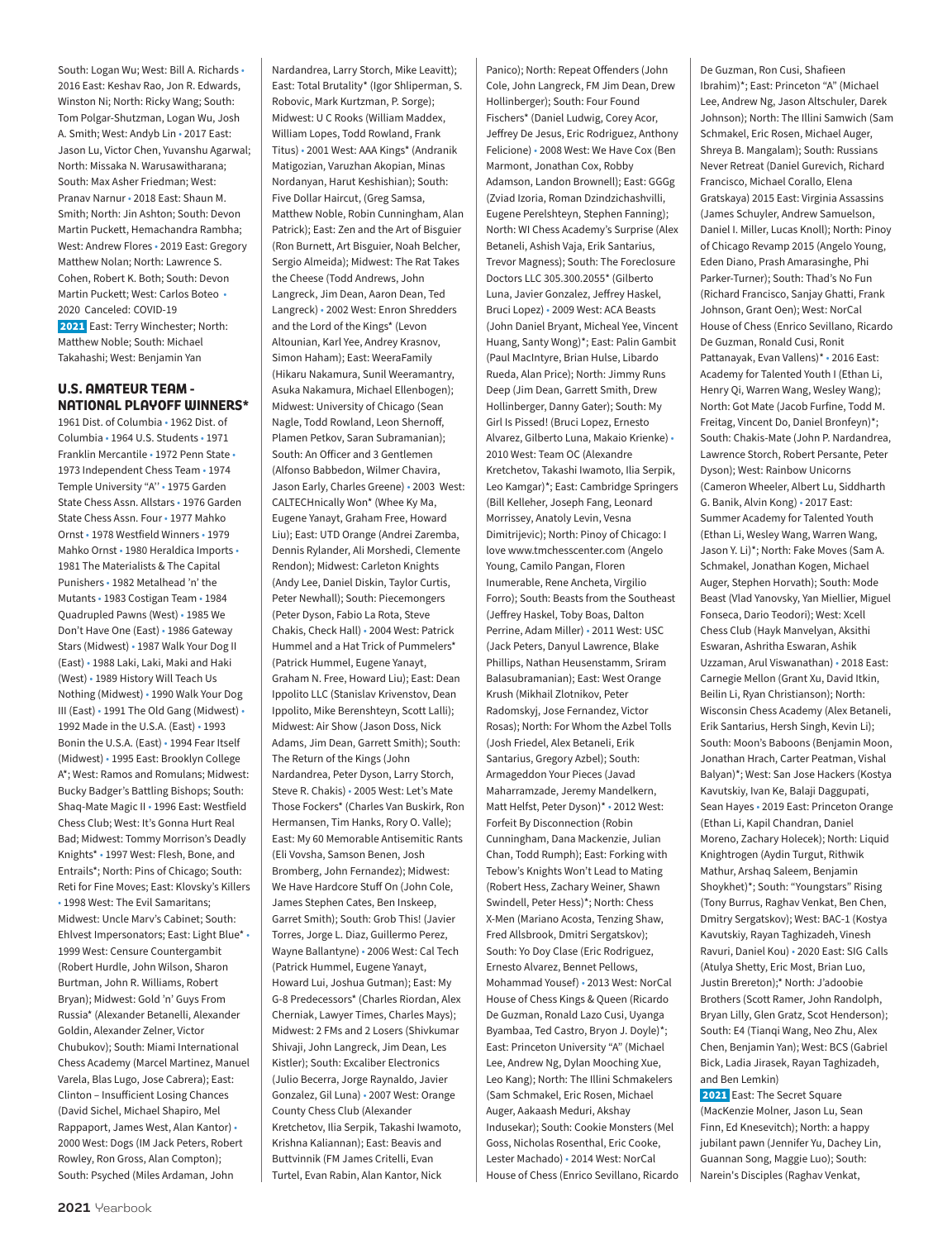Nicolas Alejandro de la Colina, Sharvesh Deviprasath, Rohun Trakru)\*; West: UC Berkeley Team B (Rayan Taghizadeh, Arjun Bjarat, Christopher Pan, Nathan Fong)

*Online: Covid-19 • January-February 2021*

### **STATE INVITATIONALS**

### **JOHN T. IRWIN NATIONAL TOURNAMENT OF SENIOR STATE CHAMPIONS**

2018 Alex Fishbein, Alonso Zapata • 2019 Shelby Getz • 2020 Alex Fishbein 2021 Igor Khmelnitsky *Cherry Hill, New Jersey • July-August 2021*

### **GM ARNOLD DENKER NATIONAL TOURNAMENT OF HIGH SCHOOL STATE CHAMPIONS**

1985 Alex Fishbein • 1986 Danny Edelman • 1987 Vivek Rao • 1988 Vivek Rao, Robby Adamson, Ilya Gurevich • 1989 Jesse Kraai • 1990 Alex Feldman, Jesse Kraai, Michael Lamon, Matthew Morgan • 1991 Alan Stein • 1992 Vadim Tsemekhman • 1993 Alex Kalikshtyn • 1994 Dean Ippolito, Josh Manion, Paul Rohwer, Dmitry Zilberstein, Aaron Wenger • 1995 Charles Geman • 1996 John Bick • 1997 Andrei Zaremba, Andrew Whatley • 1998 Florin Felecan • 1999 Andrei Zaremba, Steven Winer • 2000 David John, John Cole, Matt Hoekstra, Joshua Zilmer • 2001 Thomas Bartell • 2002 Bruci Lopez • 2003 William Aramil, Ryan Milisits • 2004 Mackenzie Molner, Pieta Garrett • 2005 Trevor Jackson. Zhi-Ya Hu, Josh Bakker • 2006 Nelson Lopez II • 2007 Warren Harper • 2008 Daniel Yeager, Julian Landaw, Scott Low • 2009 Abby Marshall • 2010 Steven Zierk • 2011 Michael Vilenchuk • 2012 Darwin Yang, Atulya Shetty • 2013 Kapil Chandran, Safal Bora, Michael William Brown • 2014 Christopher Gu • 2015 Alexander Velikanov • 2016 Mika Brattain • 2017 Praveen Balakrishnan, Edward Song, Bryce Tiglon, Zhaozhi [George] Li • 2018 Praveen Balakrishnan • 2019 Bryce Tiglon, Ben Li, Emily Nguyen • 2020 Nicolas De T Checa

 2021 Awonder Liang *Cherry Hill, New Jersey • July-August 2021*

### **WIM RUTH HARING NATIONAL TOURNAMENT OF GIRLS STATE CHAMPIONS**

2013 Akshita Gorti, Apurva Virkud • 2014 Jennifer R. Yu, Jessica Regam, Claudia E. Munoz • 2015 Jennifer R. Yu, Anupama Rajendra, Veronika Zilajeva, Evan Xiang • 2016 Jennifer R. Yu • 2017 Rochelle Wu • 2018 Veronika Zilajeva • 2019 Martha Samadashvili • 2020 Annie Wang 2021 Ruiyang Yan, Ambica Yellamraju *Cherry Hill, New Jersey • July-August 2021*

### **DEWAIN BARBER NATIONAL**

### **TOURNAMENT OF MIDDLE SCHOOL STATE CHAMPIONS**

2011 Michael Brown, Justus Williams • 2012 Tommy He • 2013 Andrew Liu, Andrew Tang, Vignesh Panchanatham, Craig Hilby • 2014 Advait Patel • 2015 Advait Patel • 2016 Brandon Jacobson • 2017 Christopher Shen, Justin Wang • 2018 Andy Huang • 2019 Robert Shlyakhtenko, Jason Wang • 2020 Evan Park, Jason Liang 2021 Vyom Vidyarthi *Cherry Hill, New Jersey • July-August 2021*

### **JOHN D. ROCKEFELLER III NATIONAL TOURNAMENT OF ELEMENTARY SCHOOL STATE CHAMPIONS**

2020 Bryan Xie 2021 Pedro Espinosa, Aidan Carey, Elijah Samuel Platnick *Cherry Hill, New Jersey • July-August 2021*

### **FM SUNIL WEERAMANTRY NATIONAL BLITZ TOURNAMENT OF STATE CHAMPIONS**

2020 Nicolas Checa (2200+), Sandeep Sethuraman, Ryan Amburgy (1600-2199), Kyle Ching (U1600

 2021 Awonder Liang (2200+); Ambica Yellamraju, Arnav Tamnash Gupta (1800- 2100); Lucas Flach (1400-1799); Andrew Jing (U1400)

*Cherry Hill, New Jersey • July-August 2021*

### **SCHOLASTIC CHAMPIONS**

#### **NATIONAL ELEMENTARY**

1976 Joel Benjamin • 1977 Andrew Lerner • 1978 Joe Longen, Stephen Tierney • 1979 Tim Radermacher • 1980 John Jarecki • 1981 Kenneth Wright • 1982 Marco Robert • 1983 Ilya Gurevich • 1984 Evan Turtel • 1985 K.K. Karanja • 1986 Alex Chang; Junior Varsity: Ricky Roth, Jason Samuels; Primary: Joshua Waitzkin, Jeff Sarwer • 1987 Robert Seltzer; Junior Varsity: Gavin Smith; Primary: John Viloria, Tal Shaked • 1988 Matthew Goldman, John Viloria, Erez Klein, Eric Smith; Junior Varsity: Jonathon Smith; Primary: Michael Klein, Jonathan Ruch • 1989 Joshua Waitzkin, Roy Runas; Junior Varsity: J.B. O'Neil; Primary: David Peterson • 1990 Tal Shaked; Junior Varsity: Lora Beene; Primary: Nawrose Nur, David Peterson • 1991 Rigel Cappallo, Nawrose Nur; Junior Varsity: David Esserman, Scott Gotschall; Primary: William Surlow, Michael Shulman; Kindergarten: Mark Geist, Peter Zuckerman • 1992 David Peterson; Junior Varsity: Matthew Fleck; Primary: Jordy Mont-Reynaud, Evan Williams; Kindergarten: Asuka Nakamura • 1993 K-6: David Peterson, Noah Siegel; K-5: Harutyan Akopyan; K-3: Nuriel Adler; Kindergarten: Elizabeth DelaTorre, Zubin Beesla • 1994 Harutyan Akopyan; K-5:

Philip Wang, Kazuyuki Saegusa; Primary: Samson Benen; Kindergarten: Cameron Friedman • 1995 K-6: Daniel Thomas, Sergey Shchukin, Philip Wang, Andy Reeder, Tsubasa Onozaki; K-5: Vinay Bhat; K-3: Adam Maltese; K: Edward Schloss • 1996 K-6: Samson Benen, Rubin Miller; K-5: Asuka Nakamura; K-3: Joshua Friedel; K: Flynn Zaiger • 1997 K-6: Asuka Nakamura, Matthew Traldi, Sean Dobbin, Leath Bing; K-5: Adam Maltese; K-3: Hikaru Nakamura; K: Jack Regenbogen • 1998 K-6: Daniel Rensch, Chaene Kingrey; K-5: Hikaru Nakamura, Isaac Hagerling, Richard Martin III; K-3: Eric Rodriguez, Noah Belcher; K: Michael Thaler • 1999 K-6: Jared Hecht; K-5: Mark Wheeler; K-3: Sarkis Agaian, Elliott Liu, Arthur Wei; K: Tony Chen • 2000 K-6: Hikaru Nakamura; K-5: Aleksandr Dementiev; K-3: Adam Weser, Troy Daly; K: Parker Zhao • 2001 K-6: Noah Pang; K-5: Zhe Quan; K-3: Robert Hess; K: Tamir Koren • 2002 K-6: Xiao Cheng, Sam Galler; K-5: Michael Cambareri; K-3: Marc Arnold; K: Alec Ho • 2003 K-6: Fabiano Caruana; K-5: Marc Arnold, Patrick Tae, Marc Parrino; K-3: Parker Zhao, Justin Karp; K-1: Matthew Owen • 2004 K-6: Marc Arnold, Michael Thaler, Tyler Lelis, Kasun Waidyaratne, Martin Goman, Malachi Roberson, K-5: Alexander Heimann; K-3: Ray Robson; K-1: Alexander Katz • 2005 K-6: Ray Robson; K-5: Christian Tanaka; K-3: Daniel Naroditsky; K-1: Daniel Gurevich • 2006 K-6: Boris Xu; K-5: Ryan Moon, Rahul Desirazu; K-3: Fernando Spada, Fernando Mendez, Jr., Eric Liao, Brennen Lee, Nicholas Nip, Gavin McClanahan, Benjamin Moon, Aaron Schein, Ken Chu; K-1: Christopher Wu, Leo Kamgar • 2007 K-6: Ryan Moon; K-5: Robert Perez; K-3: Benjamin Moon; K-1: Kadhir Pillai • 2008 K-6: Aleksandr Ostrovskiy; K-5: Brian Li, Eric Liao; K-3: Danny Angermeier, Tom Polgar-Shutzman; K-1: Tanuj Vasudeva, Roland Feng • 2009 K-6: Daniel Gurevich; K-5: Mika Brattain, Ford Nakagawa; K-3: Cameron Wheeler; K-1: Vincent Do • 2010 K-6: Justus Williams, Daniel Liu, Mika Brattain, Benjamin Moon; K-5: Allan Beilin; K-3: Roland Feng; K-1: Praveer Sharan • 2011 K-6: Christopher Wu; K-5: Cameron Wheeler; K-3: Joseph Wan, Max Chung, Andrew Titus; K-1: Ben Rood, Aydin Turgut • 2012 K-6: Amir Moazami, Vignesh Panchanatham, Alex Bian, Roland Feng, Kevin Moy; K-5: Bryce Tiglon, Marcell Szabo, Danial Asaria, Advait Patel, Dex Webster, Andrew Zheng, Thomas Knoff, Zachary Tanenbaum, Luke Bohua Xia; K-3: Aidan Lawler, Ruthvik Ayyagari, Jeremy Minikes, Alex Wei, Advaith Bulusui; K-1: Anthony Bi He, Logan Wu • 2013 K-6: David Tianjian Peng; K-5: Rayan Taghizadeh; K-3: Aydin Turgut; K-1: Chinguun Bayaraa, Drew Justice • 2014 K-6: Joseph Cheng-Yue Wang; K-5: Aydin Turgut; K-3: Balaji Daggupati; K-1: Marvin Gao • 2015 K-6:

Andrew Zhang Hong; K-5: Tan D. Nguyen, Daniel Levkov, Winston Ni; K-3: Rithik Sai Polavaram; K-1: Alex Zhao • 2016 K-6: Arthur Guo; K-5: Daniel Hung; K-3: Lucas Foerster-Yialamas, Ming Lu, Liran Zhou, Adi Murgescu, Ziyang Qiu, Vishnu Vanapalli; K-1: Ryan Wang • 2017 K-6: Maximillian Lu, Jason Yuyang Wang, Gus Huston, Raghav Venkat, Sumit Dhar; K-5: Nico Werner Chasin, Luke Sicong Ye; K-3: Dimitar Mardov, Liam Henry Putnam; K-1: Steve Wongso, Andrew Jiang • 2018 K-6: Nathaniel Lande Shuman, Kevin Pan, Rithik Sai Polavaram, Rianne Ke; K-5: Nico Werner Chasin; K-3: Ronen Wilson; K-1: Rohan Rajaram • 2019 K-6: Vyom Vidyarthi, Abinav Rajiv Mundayat, Aghilan Nachiappan, Adi Murgescu, Evan Park, James Y. Oh; K-5: Cooper Oh; K-3: Omya Vidyarthi; K-1: Alexander Braun, Kyle Yiwen Wang • 2020 Canceled: COVID-19 2021 Canceled: COVID-19

### **NATIONAL ELEMENTARY TEAM**

1976 Poinsettia (CA) • 1977 Lincoln Elementary (MN) • 1978 Lincoln Elementary (MN) • 1979 Lincoln Elementary (MN) • 1980 Lincoln Elementary (MN) • 1981 Sanborn Elementary (CA) • 1982 Frederick Douglass (PA), Hastings (NY) • 1983 Public School 27 (IN) • 1984 Pulaski Middle School (VA), Pojoaque Elementary (NM) • 1985 Hunter College Campus School (NY) • 1986 Cherry River (WV); Junior Varsity: Lost Creek (IN), Dalton (NY); Primary: Dalton (NY) • 1987 Dalton (NY); Junior Varsity: Armstrong (MI); Primary: Dalton (NY) • 1988 Dalton (NY); Junior Varsity: Fuller (AZ), Primary: Dalton (NY) • 1989 Dalton (NY); Junior Varsity: Greenfield (AZ); Primary: Dalton (NY) • 1990 Dalton (NY); Junior Varsity: Rover; Primary: Dalton (NY) • 1991 Fuller Elementary (AZ); Junior Varsity: Enos Garcia (NM); Primary: Dalton (NY) • 1992 Dalton; Junior Varsity: Zachary Lane (MN); Primary: Hunter College Elementary (NY); Kindergarten: Hunter College Elementary (NY) • 1993 K-6: Dalton (NY), K-5: Zachary Lane (MN); K-3: Hunter (NY); Kindergarten: Hunter (NY) • 1994 Hunter College Campus School; K-5: Guion Creek (IN); Primary: Hunter (NY); Kindergarten: Hunter (NY) • 1995 K-6: Sharon Elementary (NC); K-5: Hunter College Elementary (NY); K-3: Hunter College Elementary (NY); Kindergarten: Greenwich Country Day (CT) • 1996 K-6: Hunter College Campus School; K-5: Hunter College Elementary (NY); K-3: Phoenix Country Day (AZ); Kindergarten: Chess Emporium (AZ) • 1997 K-6: Shelby School (AZ); K-5: Franklin Elementary; K-3: Armstrong Academy (AZ); Kindergarten: St. Elizabeth Ann Seton (LA) • 1998 K-6: Shelby School (AZ); K-5: Phoenix Country Day (AZ); K-3: Shelby School (AZ); Kindergarten: Hunter College Campus (NY) • 1999 K-6: Dalton School (NY); K-5: Hunter College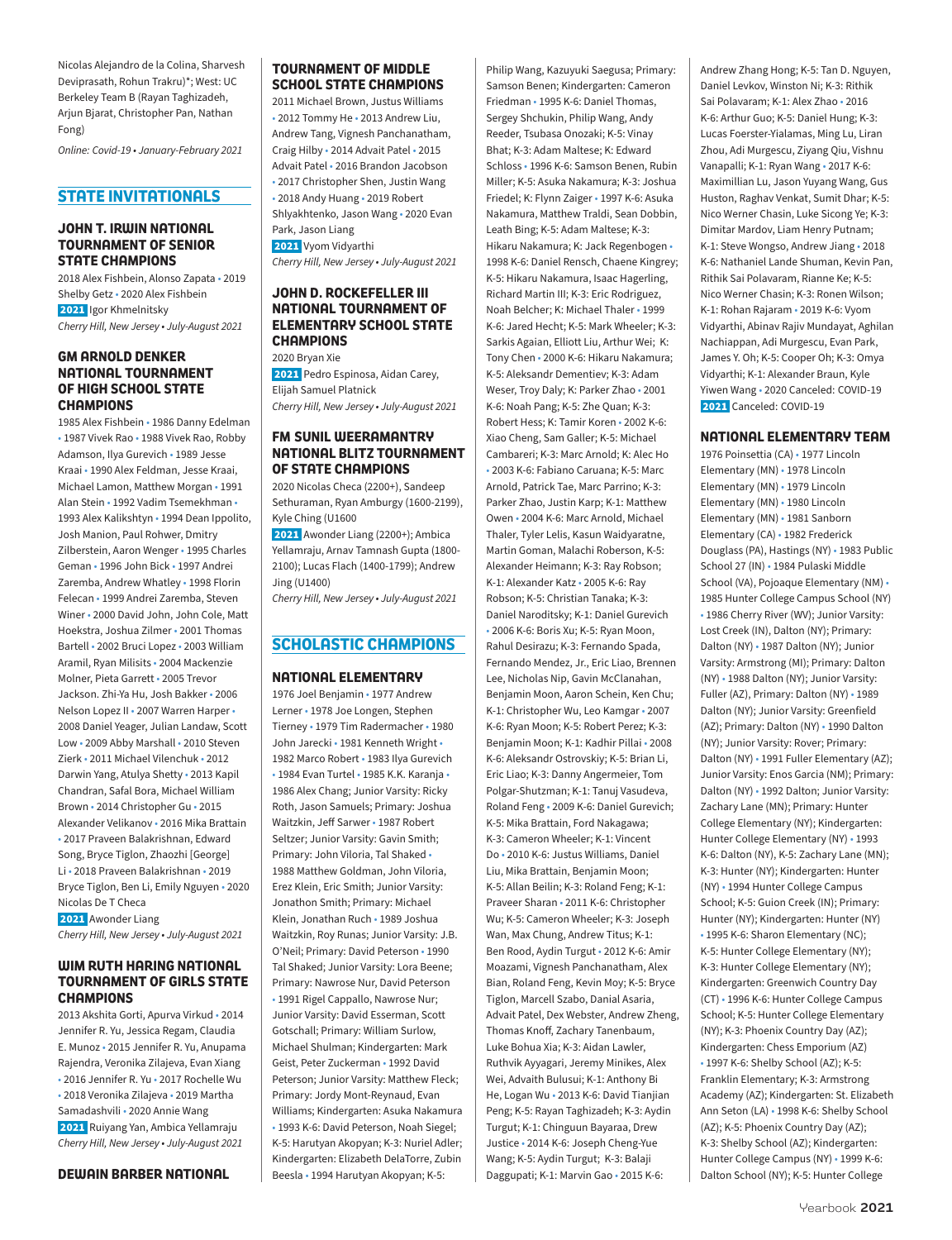### **TOP 50 CORRESPONDENCE PLAYERS**

(from International Correspondence Chess Federation, January 2022)

|                                  | Rtg. |
|----------------------------------|------|
| 1. GM Alik Samulovich Zilberberg | 2597 |
| 2. GM Stephen E. Ham             | 2579 |
| 3. GM Tim Murray                 | 2560 |
| 4. GM Daniel Fleetwood           | 2555 |
| 5. GM Jon Ostriker               | 2537 |
| 6. SIM Jon Edwards               | 2529 |
| 7. SIM Bobby Johnson             | 2524 |
| 9. GM Jason Bokar                | 2511 |
| 9. IM Denny Marbourg             | 2509 |
| 10. SIM Wolff Morrow             | 2508 |
| 11. SIM Dan Perry                | 2501 |
| 12. SIM Wilbur Tseng             | 2492 |
| 13. GM Carl L. Siefring          | 2491 |
| 14. SIM Kenneth M. Reinhart      | 2488 |
| 15. SIM Neil Kulick              | 2486 |
| 16. SIM Wieland Belka            | 2483 |
| 17. SIM Ciaran O'Hare            | 2472 |
| 18. IM Oliver Koo                | 2471 |
| 19. SIM Thomas Biedermann        | 2469 |
| 19. IM Kyle Biedermann           | 2469 |
| 21. IM Yoandy Rodriguez Fraga    | 2460 |
| 22. IM Thomas Williams           | 2459 |
| 23. IM Larry Parsons             | 2456 |
| 24. SIM Kenneth Holroyd          | 2455 |
| 25. IM Angel Hernandez           | 2452 |
| 26. IM Paul Muljadi              | 2445 |
| 26. LIM Gina Langan              | 2445 |
| 28. IM Robert N. Fass            | 2441 |
| 29. IM Grayling V.Hill           | 2440 |
| 30. IM Edwin Meiners             | 2437 |
| 31. IM Andrew Leonard            | 2436 |
| 32. IM Daniel S. Woodard         | 2434 |
| 33. IM Adel Faridani             | 2433 |
| 34. SIM Harry Ingersol           | 2426 |
| 35. IM Daniel Parmet             | 2421 |
| 36. CCM Vladimir Antonov         | 2410 |
| 37. IM Brian Villarreal          | 2409 |
| 37. James P. Monacell            | 2409 |
| 39. IM Dennis Doren              | 2406 |
| 39. IM John Dain Adams           | 2406 |
| 41. CCM Eric Landes              | 2405 |
| 42. IM George Stone              | 2404 |
| 42. CCM Thomas James             | 2404 |
| 44. IM William E. Fuller         | 2403 |
| 45. CCM Tom Morrell              | 2401 |
| 46. IM Mehran Divanbaigyzand     | 2397 |
| 47. CCM Christopher Deakin       | 2395 |
| 48. CCM Douglas Stewart          | 2394 |
| 49. SIM Kristo S. Miettinen      | 2393 |
| 49. IM Robert Rizzo              |      |
|                                  | 2393 |

Campus (NY); K-3: Phoenix Country Day (AZ); Kindergarten: Hunter College Campus (NY) • 2000 K-6: Phoenix Country Day School (AZ); K-5: C.E.S. 70 (NY); K-3: University School of Florida (FL); Kindergarten: St. Michael School • 2001 K-6: King's Way Christian School (WA), Quail Run (KS); K-5: Phoenix Country Day (AZ); K-3: Hunter (NY); Kindergarten: Hunter (NY) • 2002 K-6: Phoenix Country Day School (Arizona); K-5: Fernbank Elem. (GA); K-3: Hunter Elem. (NY); Kindergarten: Heritage Christian (WA) • 2003 K-6: Oakhaven Elementary School (TN); K-5: P.S. 116 (NY); K-3: Hunter College Campus School (NY); K-1: Americo Paredes Elementary School (TX) • 2004 K-6: Hunter College Campus School (NY); K-5: Castlehill Country Day School (AZ); K-3: Hunter College Campus School (NY); K-1: Hudson Elementary (TX) • 2005 K-6: Hunter College Campus School (NY); K-5: Stevenson Elementary (WA); K-3: Americo Paredes (TX); K-1: Hunter College Campus School (NY) • 2006 K-6: Hunter College Campus School (NY); K-5: Harrington Elementary School (MA); K-3: Dalton (NY); K-1: Hunter College Campus School (NY) • 2007 K-6: IS 318 (NY), Horace Mann (NY); K-5: T.H. Rogers (TX), Americo Paredes (TX); K-3: Horace Mann (NY); K-1: Dalton (NY) • 2008 K-6: IS 318 (NY); K-5: Horace Mann (NY); K-3: Stevenson Elementary (WA); K-1: Hunter College Campus School (NY) • 2009 K-6: Mission San Jose Elementary (CA); K-5: Stevenson Elementary (WA); K-3: Half Day School (IL); K-1: Hunter College Campus School (NY) • 2010 K-6: I.S. 318 (NY); K-5: Half Day School (IL); K-3: Hunter College Campus School (NY), Weibel Elementary School (CA); K-1: Dalton (NY) • 2011 K-6: Daniel Wright JHS (IL); K-5: Regnart Elementary School (CA); K-3: New Explorations Into Science, Technology and Math (NY); K-1: Dalton School (NY) • 2012 K-6: Weibel Elementary School (CA), NYC Lab Middle School (NY), Dalton School (NY); K-5: Greenbrier West Elementary School (VA); K-3: Dalton School (NY); K-1: Mission San Jose Elementary (CA), Hunter College Campus School (NY) • 2013 K-6: San Jose Elementary (CA); K-5: Gomes Elementary (CA); K-3: PS 41 (NY), Dalton (NY); K-1: Dalton (NY) • 2014 K-6: Gomes Elementary (CA); K-5: The Speyer Legacy School (NY); K-3: Mission San Jose Elementary (CA); K-1: P.S. 41 (NY) • 2015 K-6: Mission San Jose Elementary (CA), I.S. 318 (NY); K-5: The Speyer Legacy School (NY), P.S. 41 (NY); K-3: NEST+m School (NY); K-1: The Speyer Legacy School (NY), Franklin Academy (FL) • 2016 K-6: Mission San Jose Elementary (CA); K-5: Dalton (NY); K-3: The Speyer Legacy School (NY); K-1: P.S. 77 - Lower Lab School (NY) • 2017 K-6: Dalton (NY); K-5: P.S. 41 (NY), Mission San Jose Elementary (CA); K-3: Dalton (NY); K-1:

Durham Academy (NC) • 2018 K-6: The Speyer Legacy School (NY), Dalton (NY), Mission San Jose Elementary (CA); K-5: P.S. 41 (NY); K-3: Dalton (NY); K-1: Mission San Jose Elementary (CA) • 2019 K-6: The Speyer Legacy School (NY); K-5: Joseph A. Williams Elementary (FL); K-3: P.S. 77—Lower Lab School (NY); K-1: Hunter College Campus School (NY) • 2020 Canceled: COVID-19 2021 Canceled: COVID-19

**NATIONAL ELEMENTARY BLITZ**

2003 K-6: Kyle C. Rieb; K-3: Parker Zhao • 2004 K-6: Adam Kostrinsky, Ben Gershenov; K-3: Lucas Van Beuzekom • 2005 K-6: Eric Rosen, Curtis Crockett, Kevin Zhang. Kamran Hughes; K-3: Not Applicable • 2006 K-6: Boris Xu, Sebastian Baker, Curtis Crockett, Ryan Moon; K-3: Benjamin Moon • 2007 K-6: Sam Silberman; K-3: Jackson Chen, Benjamin Moon • 2008 K-6: Aleksandr Ostrovskiy; K-3: Bryce McClanahan • 2009 K-6: Sean Vibbert; K-3: Andrew Tang • 2010 K-6: James A. Black, Jr., Daniel Gurevich; K-3: Bryce Tiglon • 2011 K-6: Alex Bian; K-3: Aravind Kumar • 2012 K-6: Kyle Haining; K-3: Trung Nguyen • 2013 K-6: Bryce Tiglon; K-3: Christopher Shen • 2014 K-6: Aydin Turgut; K-3: Benjamin Medina, Jason Yu • 2015 K-6: Anthony Bi He; K-3: Maximillian Lu, Drew Justice • 2016 K-6: Anthony Bi He; K-3: Dimitar Mardov • 2017 K-6: Maximillian Lu; K-3: Dimitar Mardov, William Wang, Owen Xuan • 2018 K-6: Drew Justice, Nico Chasin, Harry Le, Nathaniel Shuman, Michael Zheng; K-3: Steve Wongso, Doruk Emir, Jack Yang, Rahul Ramesh • 2019 K-6: Doruk Emir, Troy Cavanah; K-3: Anjaneya Rao, Austin Tang • 2020 Canceled: COVID-19 2021 Canceled: COVID-19

### **NATIONAL ELEMENTARY BLITZ TEAM**

2003 K-6: Burk Elementary School (AZ); K-3: Burk Elementary School (AZ) • 2004 K-6: Burk Elementary School (AZ); K-3: Zachary Lane Elementary (MN) • 2005 K-6: Pace Academy (GA); K-3: Not Applicable • 2006 K-6: King's Way Christian School (WA); K-3: Grandview Elementary (SD) • 2007 K-6: Kamehameha School (HI); K-3: P.S. 166 (NY) • 2008 K-6: I.S. 318 (NY); K-3: University School (FL) • 2009 K-6: Unknown; K-3: Unknown • 2010 K-6: I.S. 318 (NY); K-3: P.S. 166 (NY) • 2011 K-6: Greenbriar West Elementary School (VA); K-3: Aspen Elementary (NM) • 2012 K-6: Churchill Road School (VA); K-3: Aspen Elementary (NM) • 2013 K-6: Unknown; K-3: Greenbriar West Elementary (VA) • 2014 K-6: University Prep Science & Math (MI), P.S. 503 (NY); K-3: Chrysler Elementary (MI) • 2015 K-6: N.Y. 1318 (NY); K-3: APP at Lincoln (WA) • 2016 K-6: P.S. 116 (NY), Whitby School (CT); K-3: Cascadia Elementary (WA) • 2017 K-6: Dalton (NY); K-3: Dalton (NY) • 2018 K-6: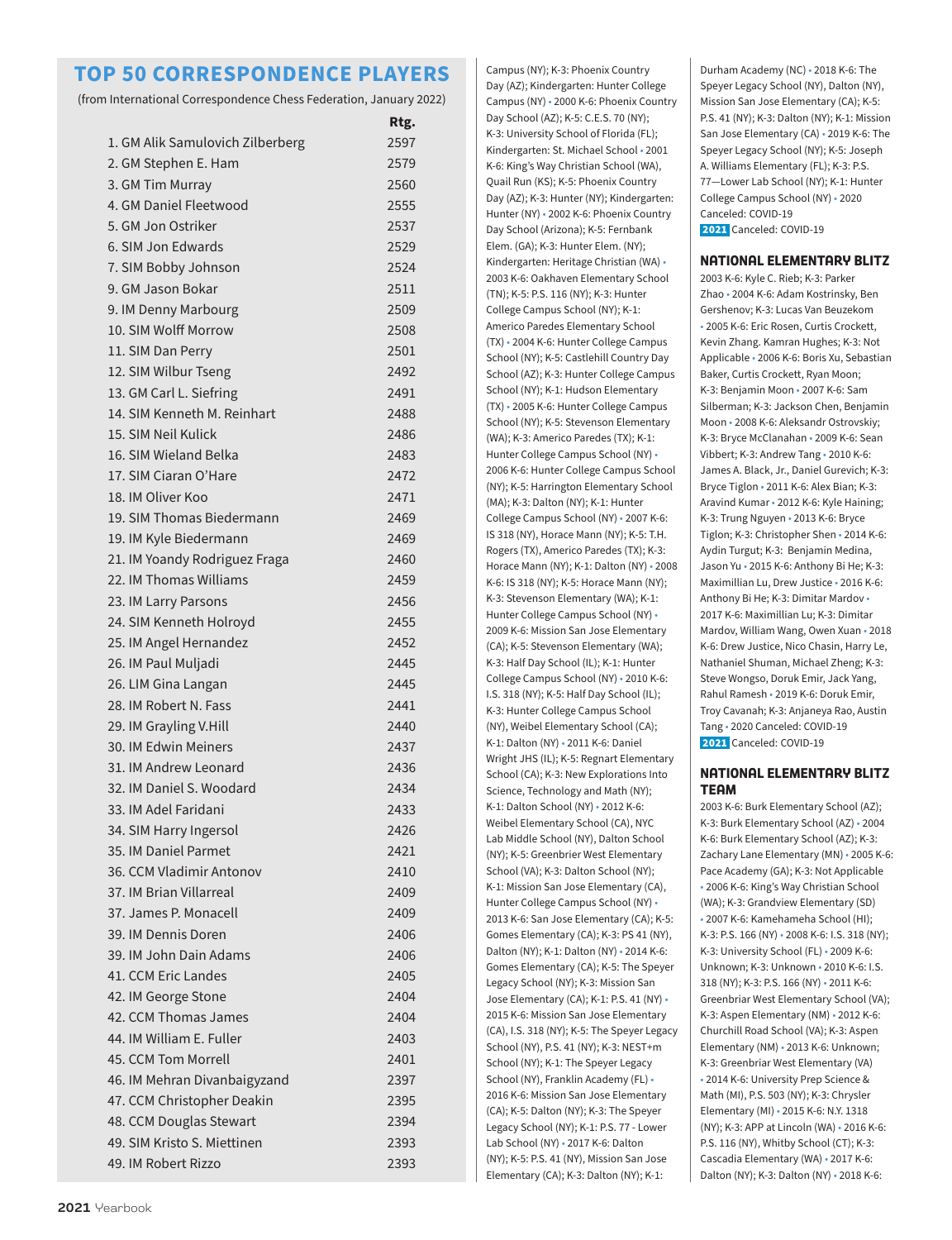Dalton (NY); K-3: Dalton (NY) • 2019 2019 K-6: The Speyer Legacy School (NY); K-3: The Speyer Legacy School (NY) • 2020 Canceled: COVID-19 2021 Canceled: COVID-19

### **NATIONAL ELEMENTARY BUGHOUSE**

2003 A. Heimann-M. Heimann • 2004 A. Kostrinsky-T. Riccardi • 2005 Heimann-Lind • 2006 S. Baker-D. Ho • 2007 C. Harmon-L. Harmon • 2008 J. Jaffe-N. Rosenthal • 2009 W. Lee-A. Vanmane • 2010 Unknown • 2011 M. Chandler-C. Dutton • 2012 N. Fields-K. Haining • 2013 C. Hoyos-J. Hoyos • 2014 B. Medina-McCarty-Snead • 2015 J. Daniels-A. Turgut • 2016 A. He-E. Zhang • 2017 D. Justice-M. Lu • 2018 A. Zhao-R. Pearl • 2019 D. Dolotta-R. Pearl • 2020 Canceled: COVID-19 2021 Canceled: COVID-19

### **NATIONAL JUNIOR HIGH**

1973 Michael Rohde • 1974 Lewis Cohen • 1975 Lewis Cohen • 1976 James Rizzitano • 1977 Perry Youngworth • 1978 Joel Benjamin • 1979 David Griego • 1980 Sandeep Joshi • 1981 John Jarecki • 1982 K-9: Andrew Metrick, Issa Youssef; K-8: Paul Homer, Stuart Rachels • 1983 K-9: Michael Podol; K-8: Marco Robert • 1984 K-9: Danny Edelman; K-8: Robby Adamson • 1985 K-9: Marco Robert; K-8: Anatoly Trubman • 1986 K-9: Robby Adamson; K-8: Andy Fisher, Richard Phillips • 1987 K-9: Jesse Kraai, Richard Hwang; K-8: Oliver Tai • 1988 K-9: Richard Phillips, Alan Polk, Joshua Waitzkin, Alex Chang, Nathaniel Graham, K-8: Richard Trepp • 1989 K-9: Eric Grabowski; K-8: Robert Seltzer • 1990 K-9: Joshua Waitzkin, Robert Seltzer; K-8: Roy Runas • 1991 K-9: Paul Rohwer; K-8: Tal Shaked, James Wheat • 1992 K-9: Geoffrey Gelman; K-8: Tal Shaked • 1993 K-9: Morgan Pehme, Nawrose Nur, Jacob Wheat, Gregory Shahade, Jacob Chudnovsky, Shearwood McClelland, Jonathan Goldfarb; K-8: David Peterson, James Todd • 1994 K-9: Igor Shliperman; K-8: Mauricio Ruiz, Justin Sarkar, Jordy Mont-Reynaud • 1995 K-9: David Peterson; K-8: Harutyun Akopyan • 1996 K-9: Harutyun Akopyan, Vinay Bhat; K-8: Stanislav Ritvin, Sergey Shchukin, Britt Ryerson • 1997 K-9: Lior Lapid; K-8: Tomo Fukui, Marc Esserman • 1998 K-9: Pavel Polyak; K-8: Casey McCracken, Andy Nicol • 1999 K-9: Hikaru Nakamura; K-8: Asuka Nakamura, John Sneed, Victor Feldberg, Aaron Chen • 2000 K-9: Daniel Rensch; K-8: Leonardo Martinez • 2001 K-9: John Bartholomew, Chaene Kingrey, Seth Rokosky, Andrew Svehaug; K-8: Alen Melikadamian, Keaton Kiewra, Daniel Leung • 2002 K-9: Keaton Kiewra, Reed Sorensen; K-8: Oleg Zaikov • 2003 K-9: Kazim Gulamali; K-8: Aleksandr Lenderman, Aleksandr Pelekhaty,

Michael Cambareri • 2004 K-9: Fabiano Caruana; K-8: Aleksandr Pelekhaty • 2005 K-9: Joel Banawa, Parker Zhao, Jonathan Hilton; K-8: Adam Weser • 2006 K-9: Ray Robson; K-8: Thomas Riccardi • 2007 K-9: Alec Getz, Christian Tanaka, Gregory Young, Michael Yee, Grant Ho, Steven Breckenridge; K-8: Marc Arnold • 2008 K-9: Michael Lee; K-8: Alec Getz, Jason Altschuler, Matthew Dahl, Justin Karp, Michael Chiang, Brennen Lee, George Qi • 2009 K-9: Ryan Joseph Moon, Ben Gershenov; K-8: George Qi • 2010 K-9: David Adelberg, Kevin Bu, Michael Omori, Zaroug Jaleel; K-8: Nathan Lee • 2011 K-9: John Hughes; K-8: Jeevan Karamsetty, James Black, Jr. • 2012 K-9: James A. Black, Jr., Michael William Brown, Bryan Hu; K-8: Christopher Wu, Kapil Chandran • 2013 K-9: Akshat Chandra; K-8: Siddharth G. Banik • 2014 K-9: Vignesh Panchanatham, Andrew Liu; K-8: Advait Patel • 2015 K-9: David Tianjian Peng; K-8: Marcus Ming Miyasaka, Joey Michael Kelly, Brandon Nydick, Vishal Kobla, Truman Hoang, Zachary Chen Tanenbaum • 2016 K-9: Maggie Feng; K-8: Danial Asaria, Wesley Wang • 2017 K-9: Rayan Taghizadeh, Wesley Wang; K-8: Hans Niemann • 2018 K-9: Arthur Guo; K-8: Winston Ni • 2019 K-9: Jason Metpally, Aydin Turgut, Maximillian Lu, Daniel Hung; K-8: Shunkai Peng • 2020 Canceled: COVID-19

2021 Canceled: COVID-19

### **NATIONAL JUNIOR HIGH TEAM**

1973 Two Rivers (WI) • 1974 South (NY) • 1975 Central (MA) • 1976 South (NY) • 1977 Vaux (PA) • 1978 Sweet Home (OR), Vaux (PA) • 1979 Vaux (PA) • 1980 Vaux (PA) • 1981 Vaux (PA) • 1982 K-9: Woodrow Wilson (IN), Vaux (PA); K-8: Martin Junior High (TN) • 1983 K-9: Vaux (PA); K-8: Pulaski Middle School (VA) • 1984 K-9: Pulaski County (VA); K-8: Orange Grove School (AZ); Pulaski Middle School (VA) • 1985 K-9: Martin (TN); K-8: Orange Grove Junior High (AZ) • 1986 K-9: University HS (AZ); K-8: Hostermann (MN), Pulaski (VA) • 1987 K-9: Metcalf (MN); K-8: Hunter (NY) • 1988 K-9: The Dalton School (NY), Metcalf (MN); K-8: Horace Mann (NY) • 1989 K-9: The Dalton School (NY), Horace Mann School (NY); K-8: Woodrow Wilson (IN) • 1990 K-9: The Dalton School (NY); K-8: Sam Fees Jr. High (AZ) • 1991 K-9: Julia R. Masterman School (PA), Adam Clayton Powell (NY); K-8: Clara Barton Open (MN) • 1992 K-9: J.R. Masterman School (PA); K-8: Orange Grove Middle School (AZ), Woodrow Wilson Jr. High (IN), Ramsey Jr. High School (MN) • 1993 K-9: The Dalton School (NY); K-8: White Plains MS (NY), Plymouth MS (MN), Mesquite JH (AZ) • 1994 K-9: The Dalton School (NY); K-8: Plymouth MS (MN) • 1995 K-9: St. Gregory College Prep (AZ); K-8: Plymouth M.S. (MN) • 1996 K-9: Woodlands School (NY) • 1997 K-9:

J.R Masterman (PA); K-8: Hunter School (NY) • 1998 K-9: Shelby School (AZ); K-8: M.S. 118 (NY), Larry R. Adamson Jr. Chess Club (AZ) • 1999 K-9: Hunter College Campus School (NY); K-8: I.S. 228 (NY) • 2000 K-9: Renaissance (MI); K-8: Roosevelt (OR), Emerson (IL), Lanier MS (TX) • 2001 K-9: Hunter (NY); K-8: Dalton (NY) • 2002 K-9: Julia R. Masterman School (PA); K-8: Orange Grove MS (AZ) • 2003 K-9: University School (FL); K-8: I.S. 228 (NY) • 2004 K-9: Catalina Foothills (AZ); K-8: I.S. 318 (NY) • 2005 K-9: Hunter College Campus School (NY); K-8: MS 118 (NY), I.S. 318 (NY) • 2006 K-9: Hunter College Campus School (NY); K-8: Odle Middle School (WA) • 2007 K-9: Hunter College Campus School (NY); K-8: I.S. 318 (NY) • K-9: 2008 Odle Middle School (WA); K-8: Canyon Vista Middle School (TX), Hunter College Campus School (NY) • 2009 K-9: Solomon Schechter (NY); Canyon Vista Middle School (TX) • 2010 K-9: Vela MS (TX); K-8: I.S. 318 (NY) • 2011 K-9: I.S. 318 (NY); K-8: I.S. 318 (NY) • 2012 K-9: I.S. 318 (NY); K-8: Kennedy Middle School (CA) • 2013 K-9: Newark Academy (NJ); K-8: Julia R. Masterman (PA) • 2014 K-9: Julia R. Masterman (PA); K-8: Canyon Vista Middle School (TX) • 2015 K-9: I.S. 318 (NY); K-8: Collegiate School (NY) • 2016 K-9: Collegiate School (NY); K-8: Jericho Middle School (NY), Odle Middle School (WA) • 2017 K-9: Jericho Middle School (NY); K-8: The Speyer Legacy School (NY) • 2018 K-9: I.S. 318 (NY); K-8: Princeton Day School (NJ) • 2019 K-9: T.H. Rogers (TX); K-8: Canyon Vista Middle School (TX) • 2020 Canceled: COVID-19 2021 Canceled: COVID-19

### **NATIONAL JUNIOR HIGH BLITZ**

2003 Alex Lenderman • 2004 Eric Rodriguez • 2005 K-8: Sam Shankland, Abby Marshall, Adam Kostrinsky, Richard Herbst, Andy May, Jared Tan, James Canty, Alexandr Krawczuk • 2006 Ray Robson • 2007 Steven James Breckenridge • 2008 Alec Getz • 2009 Aaron Landesman • 2010 Eldon Nakagawa • 2011 James A. Black, Jr. • 2012 Sean Vibbert • 2013 Joshua Sheng • 2014 Andrew Liu, Arshaq Saleem • 2015 Kyle Haining, Pratik Nehete, Zander Gorton • 2016 Nikhil Kalghatgi • 2017 Aydin Turgut • 2018 Aydin Turgut • 2019 Aydin Turgut • 2020 Canceled: COVID-19 2021 Canceled: COVID-19

### **NATIONAL JUNIOR HIGH BLITZ TEAM**

2003 I.S. 228 (NY)• 2004 University School (FL) • 2005 K-8: 2005 NY 1531 (NY) • 2006 I.S. 318 (NY) • 2007 I.S. 318 (NY) • 2008 Vela Middle School (TX) • 2009 I.S. 318 (NY) • 2010 I.S. 318 (NY) • 2011 I.S. 318 (NY) • 2012 I.S. 318 (NY) • 2013 Stuyvesant (NY) • 2014 Lohr Academy (VA) • 2015 I.S. 318 (NY), Metcalf (MN) • 2016 Whitney Young High School (IL) • 2017 I.S. 318

(NY) • 2018 I.S. 318 (NY) • 2019 Canyon Vista Middle School (TX) • 2020 Canceled: COVID-19

### 2021 Canceled: COVID-19

### **NATIONAL JUNIOR HIGH BUGHOUSE**

2003 B. Francis-K. Gulamali • 2004 A. Lanka-B. Wyde, N. Brown-E. Rodriguez • 2005 K-8: Unknown • 2006 A. Kostrinsky-T. Riccardi • 2007 J. Tan-J. Williams • 2008 R. Christianson-J. Paul • 2009 E. Gottlieb-M. Omori • 2010 D. Ho-M. Omori • 2011 J. Black-D. Feng • 2012 I. Barayev-J. Black • 2013 Sun-Wang • 2014 T. Head-M. McDonald • 2015 C. Yang-A. Rai • 2016 A. Kalghatgi-N. Kalghatgi • 2017 C. Costello-H. Neimann • 2018 J. Daniels-A. Turgut • 2019 A. Costello-M. Lu • 2020 Canceled: COVID-19 · 2021 Canceled: COVID-19

2021 Canceled: COVID-19

### **NATIONAL HIGH SCHOOL**

1969 John Watson • 1970 Robert Newbold • 1971 Larry Christiansen • 1972 Craig Barnes • 1973 Larry Christiansen • 1974 Michael Rohde • 1975 John Fedorowicz • 1976 Richard Kaner • 1977 Jim Thibault • 1978 Gregg Small • 1979 James Rizzitano • 1980 Joel Benjamin • 1981 Joel Benjamin • 1982 Sandeep Joshi, David Glueck, John Litvinchuk, Simon Yelsky • 1983 Patrick Wolff • 1984 Joseph Waxman • 1985 Danny Edelman • 1986 Vivek Rao, Danny Edelman • 1987 Vivek Rao • 1988 Andy Fisher, Elvin Wilson, Oliver Tai, Henry Yu, Jesse Kraai, Kyle Miller, James Schuyler, Marc Jiminez, Harold Yazzie • 1989 Alex Sherzer • 1990 Alex Feldman • 1991 Joshua Waitzkin • 1992 Lewis Eisen • 1993 Aleksandr Sidelnikov • 1994 Alex Kalikshteyn • 1995 David Arnett, Nawrose Nur • 1996 Dean Ippolito, Gregory Shahade, Charles Gelman • 1997 Harutyan Akopyan • 1998 Marcel Martinez • 1999 Patrick Hummel • 2000 Rodelay Medina, Lior Lapid • 2001 Hikaru Nakamura, Noah Siegel, Samson Benen • 2002 John Bartholomew • 2003 Morgan Griffiths • 2004 Daniel Rensch, David Justice • 2005 Xiao Cheng, Ruixin Yang, Salvijus Bercys • 2006 Landon Brownell, Bradley Sawyer • 2007 Alex Lenderman • 2008 Daniel Yeager • 2009 Robert Hess • 2010 Prashanth Amarasinghe, Alec Getz, Scott Low, Kristopher Meekins, Kevin Mo, William Ong, Christian Tanaka, Shinsaku Uesugi, Michael Vilenchuk, Eigen Wang • 2011 Eric Rosen • 2012 Ben Gershenov • 2013 Atulya Shetty • 2014 Darwin Yang • 2015 Akshat Chandra • 2016 Vignesh Panchanatham, Kesav Viswanadha, Andrew Tang, Justus D. Williams, Kyle Haining, Bryce Tiglon • 2017 Roland Feng, Kesav Viswanadha, Andrew Tang, Andrew Liu, Vignesh Panchanatham, Edward Song • 2018 David Tianjian Peng • 2019 Nicolas De T Checa, David Tianjian

Peng, Matthew James Stevens • 2020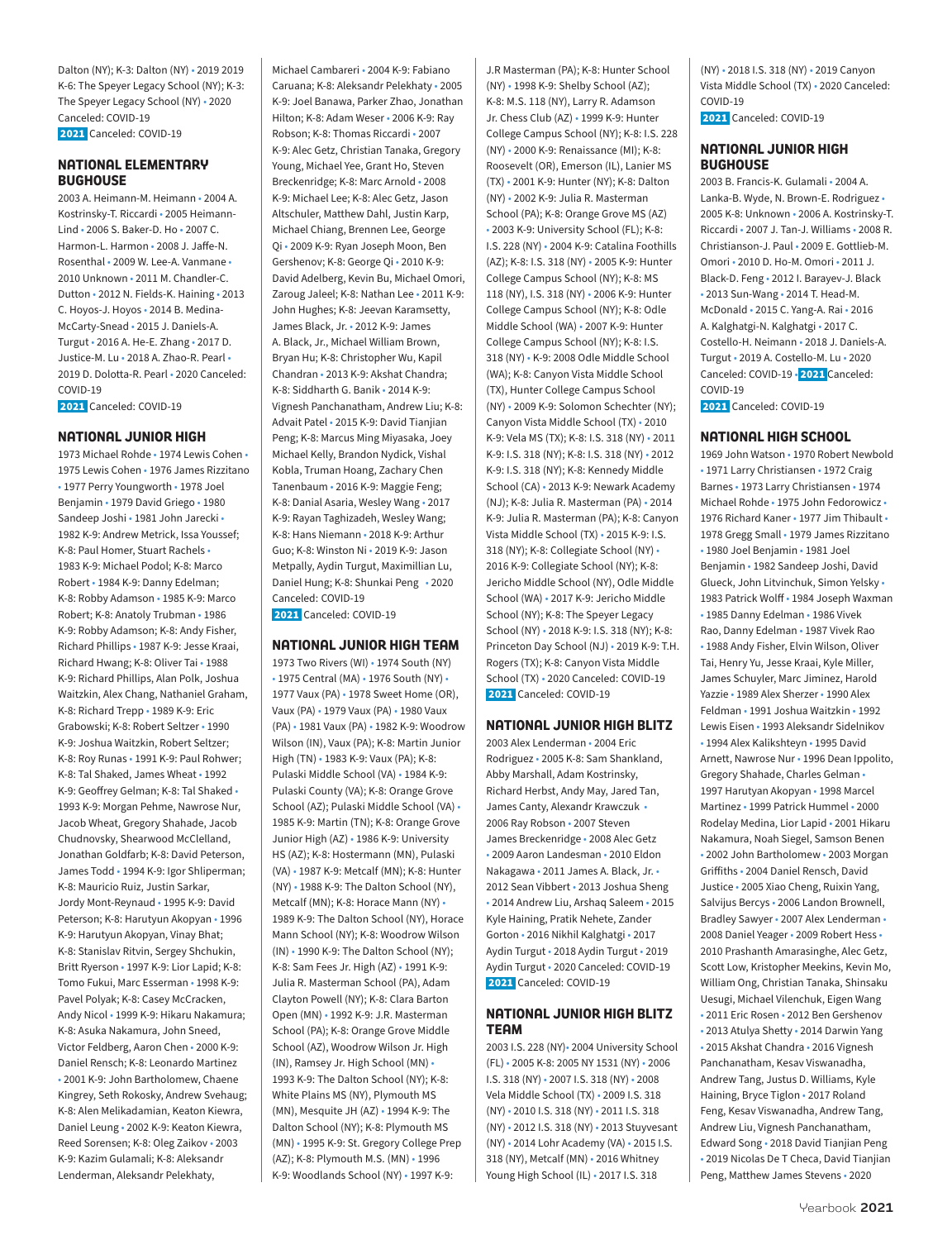### **NATIONAL HIGH SCHOOL TEAM**

1969 Lane Technical Institute • 1970 Brookline • 1971 Stuyvesant • 1972 Evanston Township • 1973 Evanston Township • 1974 Evanston Township • 1975 University High • 1976 Washington, University High, Two Rivers • 1977 Burlington • 1978 Crescenta Valley, Urbana University • 1979 Corvallis • 1980 Munster, Marquette • 1981 Stuyvesant • 1982 Boston Latin, Thomas Carr Howe • 1983 James Madison • 1984 Stuyvesant, George Washington • 1985 Stuyvesant • 1986 University • 1987 Bellarmine Preparatory School • 1988 University • 1989 Woodrow Wilson • 1990 Stuyvesant • 1991 Cleveland Heights • 1992 Edward R. Murrow • 1993 Edward R. Murrow • 1994 Edward R. Murrow • 1995 Dalton School • 1996 J.R. Masterman (PA) • 1997 J.R. Masterman (PA) • 1998 J.R. Masterman (PA); Miami Jackson Senior (FL) • 1999 Stuyvesant (NY) • 2000 Masterman School (PA) • 2001 Hunter (NY) • 2002 Julia R. Masterman School (PA) • 2003 Fitch Academy (AZ) • 2004 Edward R. Murrow H.S. (NY) • 2005 Catalina Foothills High School (AZ), Edward R. Murrow High School (NY) • 2006 Edward R. Murrow H.S. (NY) • 2007 Catalina Foothills High School (AZ), Edward R. Murrow High School (NY) • 2008 Catalina Foothills High School (AZ) • 2009 Stuyvesant High School (NY) • 2010 Hunter College Campus School (NY) • 2011 Hunter College Campus School (NY) • 2012 I.S. 318 (NY), Hunter College Campus School (NY) • 2013 Edward R. Murrow High School (NY) • 2014 Catalina Foothills High School (AZ) • 2015 Monta Vista High School (CA) • 2016 The Harker School (CA) • 2017 Monta Vista High School (CA) • 2018 Thomas Jefferson HS (VA), Whitney Young High School (IL) • 2019 Thomas Jefferson HS (VA) • 2020 Canceled: COVID-19 2021 Canceled: COVID-19

### **NATIONAL HIGH SCHOOL BLITZ**

2003 Daniel Rensch • 2004 Joshua Weinstein, Robert Rasmussen • 2005 Vaishna Aradhyula, Kazim Gulamali • 2006 Landon Brownell, James Canty III • 2007 Daniel Schwarz, Corey B. Acor, Landon Brownell • 2008 Conrad Holt • 2009 Matt Parry • 2010 Nicholas Ryba, Michael Bowersock, James Canty • 2011 Michael W. Auger • 2012 Sam Schmakel • 2013 Bryan Hu, Michael Brown, Sean Vibbert • 2014 Michael W. Brown • 2015 Akshat Chandra, Christopher Wu • 2016 Andrew Tang • 2017 Nicolas Checa, Bryce Tiglon, Alex Bian, Daniel He • 2018 Praveen Balakrishnan • 2019 Bryce Tiglon • 2020 Canceled: COVID-19 2021 Canceled: COVID-19

### **NATIONAL HIGH SCHOOL BLITZ**

### **TEAM**

2003 Maine South High School (ME) • 2004 University School (FL) • 2005 Catalina Foothills High School (AZ) • 2006 Catalina Foothills High School (AZ) • 2007 Catalina Foothills High School (AZ) • 2008 Catalina Foothills High School (AZ) • 2009 Thomas Jefferson High School (VA) • 2010 Stuyvesant High School (NY) • 2011 Whitney Young High School (IL) • 2012 I.S. 318 (NY) • 2013 Catalina Foothills High School (AZ) • 2014 Thomas Jefferson High School (VA) • 2015 Catalina Foothills High School (AZ) • 2016 Lakeside School (WA) • 2017 Lakeside School (WA) • 2018 Thomas Jefferson High School (VA) • 2019 Whitney Young High School (IL) Canceled: COVID-19 2021 Canceled: COVID-19

### **NATIONAL HIGH SCHOOL BUGHOUSE**

2003 K. Jones-T. Kindred • 2004 Z. Raves-M. Spece • 2005 Gulamali-Kostrinsky • 2006 A. Lanka-B. Wyde • 2007 D. McNall-I. Meerovich • 2008 E. Francis-A. Mateer • 2009 Unknown • 2010 S. Low-S. Uesugi • 2011 R. Christianson-J. Paul • 2012 R. Christianson-J. Paul, M. Dahl-E. Rosen • 2013 R. Christianson-J. Paul, M.Omoir-D. Inglis • 2014 D. Chen-R. Mittac • 2015 A. Sung-J. Wang • 2016 Unknown • 2017 A. Kalghatgi-N. Kalghatgi • 2018 D. Brashaw-G. Thangauel • 2019 T. Gokul-J. Wan • 2020 Canceled: COVID-19 2021 Canceled: COVID-19

### **NATIONAL ONLINE SCHOLASTIC CHAMPIONSHIP**

 2021 K-1: Winter Su; K-3: Andrew Wu, Roshan Sethuraman, Sam Luger; K-5: Sho Moritani, Eric Chang Liu, Luca Giorgio Tessiore, Tanitoluwa Adewumi, Alexander J. Wang; K-6: Erick Zhao; K-9: Hersh Singh; K-12: Justin Wang

### **NATIONAL K-12 GRADE**

1991 1st: Mark Geist; 2nd: Vinay Bhat; 3rd: Noah Siegel; 4th: Le Fong Hua; 5th: Steven Winer; 6th: Mauricio Ruiz; 7th: Charles Gelman, Andras Erdei; 8th: Joseph McDougall; 9th: Derrick Longo; 10th: Felix Le Riche, Alex Shinn; 11th: John Bronsteen; 12th: Pascal Bergeron • 1992 K: Corey Evans; 1st: Asuka Nakamura; 2nd: Mark Geist; 3rd: Vinay Bhat; 4th: Andrea Peterson; 5th: Harutyun Akopyan; 6th: Justin Sarkar; 7th: William Trepp, Adi Smith; 8th: Brian Harrow, Adranik Maissian, Jonathan Wolff; 9th: Nicholas Proudfoot; 10th: Raul Pinochet, Nathan Woods; 11th: Marcus McKinley; 12th: Mikulas Manik • 1993 K: Stephen Kendrix; 1st: Casey Alexander; 2nd: Asuka Nakamura; 3rd: Eli Adler; 4th: Matthew Seiden, Rubin Miller; 5th: Andrea Peterson, Andy Reeder, Evan Williams, Aron Golden, Tomo Fukui, Jeremy Fazli, Brian Wong; 6th: Harutyan Akopian; 7th: David Peterson; 8th: Andy

Alexander; 9th: Jacob Chudnovsky, Jonathan Wolff; 10th: Nicholas Proudfoot; 11th: Chuck Cadman, Joshua Frank; 12th: Paul Rohwer, Aaron Wenger • 1994 K: Max Gianniny; 1st: Stephen Kendrex; 2nd: Cory Evans; 3rd: Asuka Nakamura; 4th: Daniel Fernandez; 5th: Tsubasa Onozaki, Matthew Seiden, Kazuyuki Saegusa; 6th: Andy Reeder; 7th: Harutyun Akopyan; 8th: David Peterson, John Bick; 9th: Ben Dean-Kawamura; 10th: Jonathan Wolff; 11th: Shearwood McClelland III; 12th: Bernard Parham, Jason Earley • 1995 K: Flynn Zaiger, Matthew Polky; 1st: Noah Pang; 2nd: Jeffrey Biezunski; 3rd: Adam Maltese; 4th: Asuka Nakamura; 5th: Daniel Fernandez; 6th: Patrick Hummel, Stephen Glinert, Dmitry Schneider, Jonathan Gottleib, Matthew Seiden, Richard Gawel; 7th: Andy Reeder; 8th: Stanislav Ritvin, Le Fong Hua; 9th: Igor Zugic, Justin Sarkar, Arthur Traldi, Alexander Huff; 10th: Ben Dean-Kawamura; 11th: Jonathan Wolff; 12th: Shearwood McClelland III • 1996 K: David Miller; 1st: Flynn Zaiger; 2nd: Noah Pang; 3rd: Hikaru Nakamura, David Klink; 4th: Alen Melikadamyan; 5th: Brandon Burrows; 6th: Samson Benen; 7th: Patrick Hummel; 8th: Andrew Chi; 9th: Justin Sheek; 10th: William Ko; 11th: Andy Alexander, Sid Morriss, John Sparks, Loyd Gentry; 12th: Robert Sinn, Jonathan Wolff, Macauley Peterson • 1997 K: Michael Thaler; 1st: Arthur Wei; 2nd: Joshua Wallace; 3rd: Max Enkin, Noah Pang, Eric Rodriguez; 4th: Hikaru Nakamura, Benjamin Philip; 5th: Jack Stolerman; 6th: Asuka Nakamura; 7th: Matthew Hoekstra, Kelly Huang, Matthew Traldi, Samson Benen; 8th: Patrick Hummel; 9th: Jeff Maged; 10th: Stanislav Ritvin; 11th: Nawrose Nur, Justin Sarkar; 12th: Tommy Fisher, Loyd Gentry, Ben Dean-Kawamura • 1998 K: Jan Vincent Jaro; 1st: Andrew Ardito; 2nd: Arthur Wei; 3rd: Joshua Wallace, Alex Curry; 4th: Teddy Coleman, Eric Rodriguez; 5th: Hikaru Nakamura, Ryosuke Nanjo; 6th: Keaton Kiewra, Benjamin Tacker, Griffin Gibson; 7th Grade: Asuka Nakamura; 8th: Nathan Solon; 9th: Patrick Hummel, John Cole; 10th: Tomo Fukui; 11th: Mikhail Kirzhner; 12th: Jonathan Cearley, Victor Chubukov, John Malutich; • 1999 K: Alan Tsoi; 1st: Jan Vincent Jaro; 2nd: Thomas Henry Riccardi; 3rd: Michael Cambareri, Troy Daly, Max Rothstein, Swaminathan Sundaresan; 4th: Alan Amici; 5th: Noah Belcher; 6th: Kazim Gulamali; 7th: Griffin Gibson; 8th: Kyle Jones, Patrick Kenny, Asuka Nakamura; 9th: Nathan Solon; 10th: Patrick Hummel; 11th: Tam Ducmin Nguyen; 12th: Matthew Pullin • 2000 K: Mark Mirtchouk; 1st: Levi Miller; 2nd: Marc Tyler Arnold; 3rd: Micah Corcoran, Sarah Dapul-Weberman; 4th: Evan Ju; 5th: Daniel Ludwig; 6th: Allen Weiss; 7th: Melvin Zhang, Brian Pernes; 8th: Andrew

Hubbard; 9th: David Jacobs; 10th: Minas Nordanyan; 11th: Richard Francisco; 12th: Evan Rosenberg, Judah Brownstein • 2001 K: Eric Liao; 1st: Christopher Heung; 2nd: Edward Lu; 3rd: Marc Tyler Arnold, Mark Heinmann; 4th: Thomas Riccardi, Jeffrey Haskel; 5th: Evan Mah, Evan Ju; 6th: Xiao Cheng 7th: Allen Weiss; 8th: Tatev Abrahamyan; 9th: John Bartholomew; 10th: Asuka Nakamura; 11th: Victor Feldberg; 12th: Yelena Gorlin • 2002 K: Eric N. Liao; 1st: Atulya Shetty, Daniel Rozovsky; 2nd: Christopher Heung; 3rd: Max Yelsky; 4th: Alexander Heimann, Mark A. Heimann; 5th: Jayson Lian, Adam M. Kostrinsky; 6th: Robert M. Lau; 7th: Xiao Cheng, Daniel J. Ludwig, Aleksandr Dementiev; 8th: Eric Rodriguez, Francisco Guadalupe, Magdalena Matyszewska; 9th: Tatev Abrahamyan; 10th: Alen Melikadamian, Adam Maltese, Keaton Kiewra, Griffin Gibson, Adam McIntosh, Amit Jayakar, Harut Keshishian; 11th: Patrick Mihelich, Daniel Tapia; 12th: Samson Benen • 2003 K: Benjamin Rabinowitz, Alexander Velikanov, Jeevan Karamsetty 1st: Jonathan Chin; 2nd: Sam Schmakel; 3rd: Ray Robson; 4th: Michael Lee; 5th: Mark Heimann; 6th: Fabiano Caruana; 7th: Medina Parrilla; 8th: Daniel Ludwig; 9th: Eric Rodriguez, Aaron Kahn, Francisco Guadalupe, Christopher Williams, Jason Mielke, Alexander King, Adam Holmes; 10th: Kazim Gulamali; 11th: Keaton Kiewra; 12th: Kyle Jones, Ryan Milisits; Collegiate: Dennis Rylander, Andrei Zaremba • 2004 K: Christopher Wu; 1st: Daniel Gurevich; 2nd: Brennen Lee; 3rd: Paul Taylor; 4th: Andrew Wang; 5th: Christian Tanaka; 6th: Marc Tyler Arnold; 7th: Abby Marshall; 8th: James Critelli; 9th: Cameron Donis; 10th: Corey Acor; 11th: Kazim Gulamali; 12th: Keaton Kiewra, Griffin Gibson; Collegiate: William Aramil • 2005 K: Dachey Lin, Raymond Sun, Ian Gilgrist; 1st: Christopher Wu; 2nd: Michael Baldyga; 3rd: Darwin Yang; 4th: Daniel Naroditsky; 5th: Ray Robson, Lucas van Beuzekom; 6th: Michael Lee; 7th: Mark Heimann; 8th: Kevin Wang, Thomas Riccardi, Richard Herbst, Grant Ho; 9th: Robert Lau, Troy Daly; 10th: Daniel Ludwig; 11th: Christopher M. Williams, Francisco Guadalupe, Eric Dong; 12th: Atakan Siran; Collegiate: Timur Gareev • 2006 K: Raymond Sun; 1st: Jonathan Chiang; 2nd: Tom Polgar-Shutzman; 3rd: Benjamin B. Moon; 4th: Kevin Cao; 5th: Sylvia Yang; 6th: Christopher Heung; 7th: Andrew Ng, Alec Getz, Zachary Young, and Michael Yang; 8th: Mark Heimann and Victor Shen; 9th: Shinsaku Uesugi and Thomas Riccardi; 10th: Matt J. Parry; 11th: Daniel J. Ludwig; 12th: Eric Rodriguez; Collegiate: Daniel Fernandez • 2007 K: Aravind Kumar, Colin Zhu, Garrett Wright; 1st: Raymond Sun; 2nd: Alex Liu; 3rd: Luke Harmon; 4th: Patrick Chi, Joel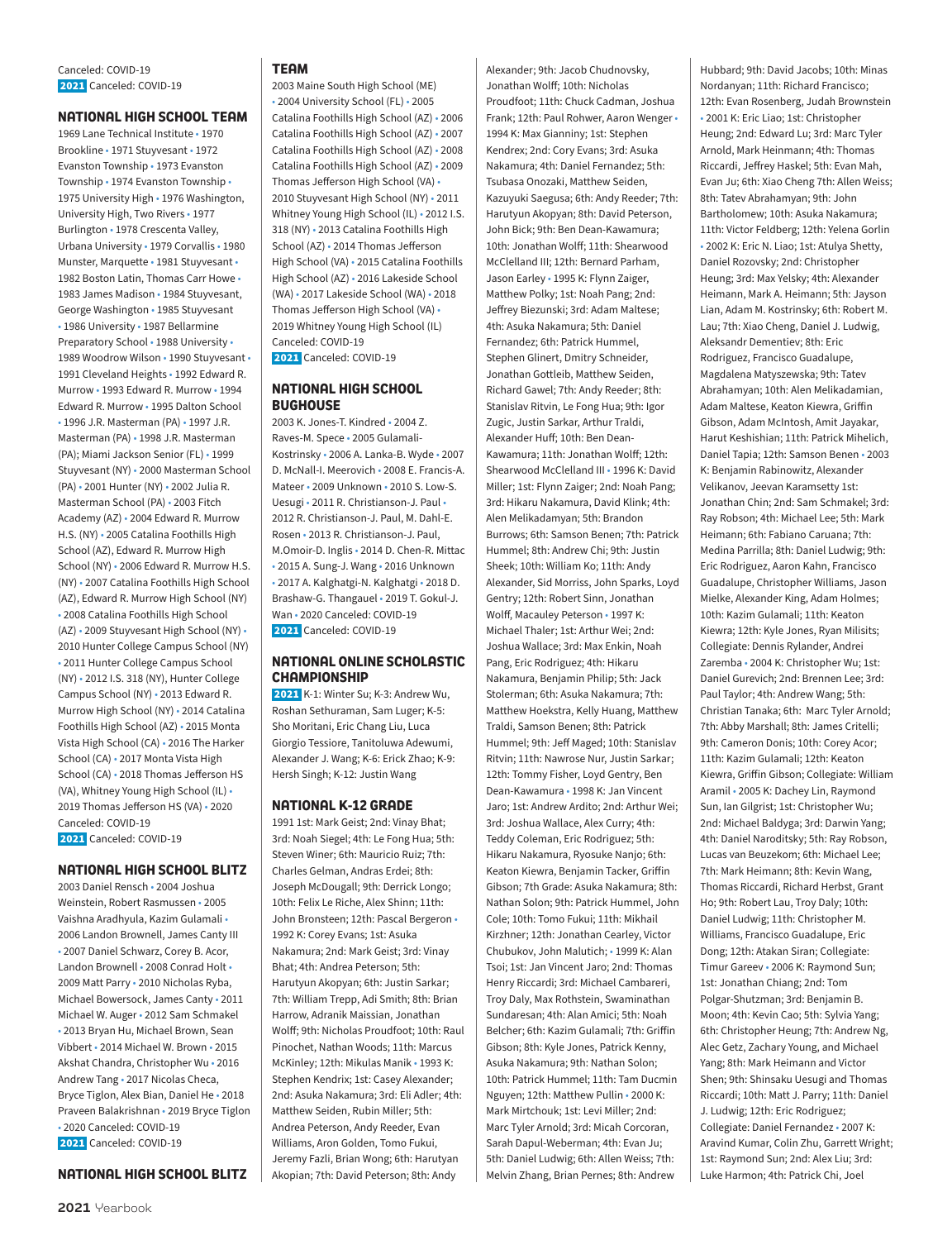Pena; 5th: Jarod Pamatmat; 6th: Vincent Zhang, Robert Perez, Derek Chang; 7th: Justin Karp; 8th: Darwin Li, Andrew Ng, Ben Gershenov, Chaz Daly; 9th: Alexander Heimann; 10th: Shinsaku Uesugi, Thomas Riccardi; 11th: Scott Lalli; 12th: Warren Harper; Collegiate: Chaitanya Vaidya • 2008 K: Arun Khemani, Awonder Liang, Zane Ice; 1st: Benjamin Lu; 2nd: Winston Zeng, William Radak, Richard Qi, Kevin Zhou, Sam Ferguson, Albert Lu, Sam Witwer; 3rd: William Graif; 4th: Matthew Zeitlin; 5th: Kyle Shin; 6th: Michael Bodek; 7th: Nicholas Rosenthal, John Hughes, Andy Wang; 8th: Hengyi Wu; 9th: Bob Shao; 10th: Alexander Heimann, Marc Tyler Arnold; 11th: Abby Marshall, Jeffrey Haskel; 12th: Toby Boas • 2009 K: Joaquin K. Perkins; 1st: Awonder Liang; 2nd: Rayan Taghizadeh; 3rd: Ruifeng Li; 4th: Jeffrey Xiong; 5th: Christopher Wu; 6th: James A. Black; 7th: Jarod M. Pamatmat; 8th: Vincent Zhang; 9th: Michael Chiang, Justin Karp; 10th: Matthew Liu; 11th: Marc Tyler Arnold; 12th: William C. Ong • 2010 K: Peter Crowley, James Cooper; 1st: Joaquin Perkins; 2nd: Josiah Stearman, Marcus Miyasaka; 3rd: Brandon Nydick; 4th: Thomas Knoff; 5th: Cameron Wheeler; 6th: Atulya Vaidya, Kesav Viswanadha, Kendrick Nguyen, Agata Bykovtsev, Michael Gianatasio; 7th: Joshua Colas; 8th: Bryan Hu, Michael Brown, Michael Bodek; 9th: Sam Schmakel, John Hughes, Nicholas Rosenthal, Azeez Alade, Yuta Kakutani, Luciano Aguilar; 10th: Christopher Heung; 11th: Vincent Huang, Michael Vilenchuk, Michael Fang; 12th: Raven Sturt • 2011 K: Chinguun Bayaraa, Maurya Palusa; 1st: Aryaman Bansal; 2nd: Christopher Yu-Shuo Shen, Daniel Levkov, Rohan Suryawanshi, Constantine Oskiper, Corwin Cheung, Luke Robert Robitaille; 3rd: Marcus Ming Miyasaka; 4th: Rayan Taghizadeh; 5th: Christopher Chen; 6th: William Graif, Vignesh Panchanatham; 7th: Christopher Wu; 8th: Mika Brattain; 9th: Bryan Hu; 10th: Sam Schmakel; 11th: Christopher Heung; 12th: Matthew Dahl • 2012 K: Vedant Patil; 1st: Maximillian Lu, Rithik Sai Polavaram, Chinguun Bayaraa, Arthur Guo, Kirk Gazarian; 2nd: Andrew Zhang Hong, Winston Quanwei Ni; 3rd: Taran Ritesh Idnani; 4th: Charles Hawthorn, Rishabh Vuthamaraju, Chase Frutos, Tad Mrozek, Tim Deng, Marc Huang; 5th: Praveen Balakrishnan, Ryan Xu; 6th: Marcell Szabo; 7th: David Patrick Floeder, Jonathan Chiang, Jason Shi, Prateek Pinisetti; 8th: Abhishek Obili, Lyubomir T. Gospodinov, Pranav Rudra; 9th: Justus D. Williams, Andy Shao; 10th: Bryan Hu, Sarah Chiang, Tyler C. Rhodes; 11th: Nicholas Rosenthal, Sam A. Schmakel; 12th: Michael Chiang • 2013 K: Grayson Kenneth Cooke, Marvin Gao, Tejas Rama, Aatish Satheesh, William Safranek; 1st: Lucas Foerster-Vialamas; 2nd: Jason

Yuyang Wang; 3rd: Martin Stukan, Winston Ni, Connor Dong, Henry Hawthorn, Dylan Challenger, Tanish Kothapalle, Jacob Bakalinsky; 4th: Joaquin K. Perkins; 5th: Rick Sun; 6th: Tianming Xie; 7th: Advait Patel; 8th: Prateek Pinisetti, Alexander J. Crump, Justin Lohr; 9th: Christopher Wu, Aaron Shapiro Balleisen; 10th: Joshua Colas, Justus D. Williams; 11th: Varun Krishnan; 12th: Sam A. Schmakel • 2014 K: Erick Zhao; 1st: Jonathan Chen; 2nd: Nico Werner Chasin; 3rd: Chinguun Bayaraa; 4th: Cole Nicholas Frutos, Logan Wu; 5th: Alexander John Costello; 6th: Justin Paul; 7th: Nithin Kavi, Jacob Chen; 8th: Jack Richard Easton; 9th: John Gabriel Ludwig; 10th: Andrew Liu, Christopher Wu; 11th: Joshua Colas; 12th: Samir Sen, Nicholas Edward Desmarais • 2015 K: Aren C. Emrikian, Oliver Boydell, Caleb Staples Marshall, James Frasca; 1st: Varun Gadi, Erick Zhao; 2nd: Jonathan Chen; 3rd: Nico Werner Chasin; 4th: Maximillian Lu; 5th: Sumit Dhar; 6th: Wesley Wang; 7th: Vincent Jingwei Baker; 8th: Danial Asaria; 9th: Truman Hoang, Runya Xu, Albert Lu; 10th: John Gabriel Ludwig; 11th: Xiexin Wang; 12th: Justus D. Williams, Aaron Grabinsky • 2016 K: Inay Vellore, Dhruva Dinesh Patil, Hudson Lutfiyya; 1st: Steve Wongso; 2nd: Jack Nathaniel Yang; 3rd: Dimitar Mardov, Luke Sicong Ye; 4th: Jack Levine; 5th: Maximillian Lu, Nathaniel Lande Shuman, Gus Huston, Hersh Singh, Antony Gospodinov, Vincent Stone III, Henry Burton, Gauri Menon, Sameeth Sheshappa; 6th: Sumit Dhar; 7th: Evelyn Zhu, Wesley Wang; 8th: Rick Sun; 9th: Praveen Balakrishnan; 10th: Albert Lu; 11th: Tommy He; 12th: Abhishek Reddy Obili • 2017 K: Jack Judy; 1st: Andrew Jiang; 2nd: Yuvraj Rudra Chennareddy, Maya Figelman; 3rd: Ronen Wilson, Erick Zhao, Spencer Chin; 4th: Liam Henry Putnam; 5th: Eddy Tian; 6th: Maximillian Lu; 7th: Logan Wu; 8th: Andy Huang; 9th: Justin Chen; 10th: Max Jiahua Li; 11th: Matthew James Stevens; 12th: Daniel Josef Cremisi, John Gabriel Ludwig • 2018 K: Nathan Walatka, Katherine Zhuge; 1st: Maxwell Yang, Vihaan Jammalamadaka; 2nd: Imran Champsi, Rishabh Chinni; 3rd: Xan Meister; 4th: Erick Zhao; 5th: Jed Sloan; 6th: Jack Levine, Ronald Hernandez, Jason (Haohan) Shen, Ziyang Qiu; 7th: Gus Huston, Noah Henry Thomforde-Toates, Weijie Li, Nathaniel Lande Shuman; 8th: Sumit Dhar, Raghav Venkat; 9th: Andy Huang, Wesley Wang; 10th: Marcus M. Miyasaka, Justin Chen, Hans Moke Niemann; 11th Nithin Kavi; 12th: Sahil Sinha, Nikhil Kalghatgi • 2019 K: Lucas Yang; 1st: Mason Jin Li, Jeremy Tao; 2nd: Michael Xiao, Leo Yang, Eden You; 3rd: Rohan Rajaram, Andrew Jiang; 4th: Yuvraj Rudra Chennareddy; 5th: Erick Zhao; 6th: Bach Ngo; 7th: Wyatt Pak; 8th:

Nathaniel Lande Shuman; 9th: Raghav Venkat; 10th: Elton Cao; 11th: Hans Niemann; 12th: Ansh Milinkumar Shah • 2020 Canceled: COVID-19

 2021 K: Winston Huang Wang, Sriansh Katta; 1st: Vishnu Chetlapalli, Yang Yu; 2nd: Tariq Yue; 3rd: Ethan Guo; 4th: Megan Alt Paragua, Connor Junda Wang; 5th: Andrew Jiang; 6th: Eric Chang Liu, Luca Chang, Sahana Aravindakshan, Julian Colville, Oliver Boydell; 7th: Brewington Hardaway; 8th: Raymond Xu, Aniket Shukla, William Wu; 9th: Nico Werner Chasin; 10th: Gus Huston, Jason Lu; 11th: Raghav Venkat; 12th: Pradhyumna Kumar Kothapalli *Orlando, Florda • December 2021*

### **NATIONAL K-12 GRADE TEAM**

2003 K: Americo Paredes Elem. (TX); 1st: Collegiate (NY), Phoenix Country Day (AZ); 2nd: Americo Paredes Elem. (TX); 3rd: Columbia Grammar (NY); 4th: Hunter College High Sch. (NY); 5th: PS 6 (NY); 6th: Hunter College High Sch. (NY); 7th: MS 118 (NY); 8th: IS 318 (NY), Hunter College High Sch. (NY); 9th: Franklin County High Sch. (VA); 10th: Gulliver School (FL), Evanston Township (IL); 11th: Glenbard West (IL); 12th: Barrington High School (IL); Collegiate: University of Texas at Dallas (TX) • 2004 K: Solomon Schector Day Sch. (NY), West Sch. (CT); 1st Grade: Dalton (NY); 2nd Grade: West Sch. (CT); 3rd Grade: Hunter (NY); 4th Grade: Sage Sch. (MA); 5th Grade: Hunter (NY); 6th Grade: Hunter (NY); 7th Grade: Vela Middle Sch. (TX); 8th Grade: IS 318 (NY); 9th Grade: Homer Hanna High Sch. (TX); 10th Grade: Franklin County High Sch. (VA); 11th Grade: Evanston Township High Sch. (IL); 12th Grade: Evanston Township High Sch. (IL); Collegiate: University of Texas at Dallas (TX) • 2005 K: Americo Paredes Elem. (TX); 1st: T.H. Rogers Elem. (TX); 2nd: Dalton Elem. (NY); 3rd: T.H. Rogers Elem. (TX); 4th: The Village School (TX); 5th: Tampa Palms Elem. (FL); 6th: Hunter College Campus Sch. (NY); 7th: Hunter College Campus Sch. (NY); 8th: IS 318 (NY); 9th: Saratoga High Sch. (CA); 10th: Catalina Foothills High Sch. (AZ); 11th: Clear Lake High (TX); 12th: Gulliver School (FL); Collegiate: University of Texas at Brownsville (TX) • 2006 K: Oak Hall (FL); 1st: The Village Sch. (TX); 2nd: Hunter College Campus Sch. (NY); 3rd: Dalton (NY), Hunter College Campus Sch. (NY); 4th: Dalton (NY); 5th: PS 124 (NY); 6th: Liberty Middle Sch. (FL); 7th: Hunter College Campus Sch. (NY); 8th: T.H. Rogers (TX); 9th: Suncoast High Sch. (FL); 10th: Columbus Alt. High Sch. (OH); 11th: Catalina Foothills High Sch. (AZ); 12th: Catalina Foothills High Sch. (AZ); Collegiate: University of Texas at Dallas (TX) • 2007 K: Oak Hall (FL); 1st: Hunter College Campus Sch. (NY); 2nd: The Village Sch. (TX); 3rd: Horace Mann (NY); 4th: Horace Mann (NY); 5th:

PS 124 (NY); 6th: Canyon Vista Middle Sch. (TX); 7th: Horace Mann (NY); 8th: IS 318 (NY); 9th: Gilbert High Sch. (AZ), Hunter College Campus Sch. (NY); 10th: Bellaire High Sch. (TX); 11th: Patrick Henry High Sch. (VA); 12th: Hanna High Sch. (TX); Collegiate: University of Texas at Dallas (TX) • 2008 K: Oak Hall (FL); 1st: Oak Hall (FL); 2nd: Hunter College Campus Sch. (NY); 3rd: PS 116 (NY); 4th: Horace Mann (NY); 5th: Horace Mann (NY), Mamaroneck Avenue Sch. (NY), Ramaz Sch. (NY); 6th: IS 318 (NY); 7th: IS 318 (NY); 8th: IS 318 (NY), Horace Mann (NY); 9th: Bergen County Academies (NJ); 10th: Gilbert High Sch. (AZ), Bellaire High Sch. (TX); 11th: Bellaire High Sch. (TX); 12th: Columbus Alternative High Sch. (OH) • 2009 K: The Village School (TX); 1st: Dalton (NY); 2nd: New Explorations Into Science, Technology and Math (NY); 3rd: Hunter College Campus School (NY); 4th: The Village School (TX), Columbia Grammar (NY); 5th: Horace Mann (NY); 6th: I.S. 318 (NY); 7th: I.S. 318 (NY); 8th: Canyon Vista Middle School (TX); 9th: Horace Mann (NY); 10th: Westwood (TX); 11th: Bronx High School of Science (NY); 12th: Bellaire High School (TX), Westwood (TX) • 2010 K: Oak Hall (FL); 1st: Scicore Academy (NJ); 2nd: Dalton (NY); 3rd: Hunter College Campus School (NY); 4th: Stuart Hall School For Boys (LA), Scicore Academy (NJ), Joseph A. Williams Elementary School (FL); 5th: Regnart Elementary School (CA); 6th: I.S. 318 (NY); 7th: I.S. 318 (NY); 8th: I.S. 318 (NY); 9th: Veteran's Memorial Academy (TX); 10th: Horace Mann (NY); 11th: Solomon Schechter (NY); 12th: Bronx High School of Science (NY) • 2011 K: Oak Hall (FL); 1st: Oak Hall (FL); 2nd: Scicore Academy (NJ), Columbia Grammar (NY); 3rd: Universal Academy (TX); 4th: Dalton (NY), Aspen Elementary (NM), Skaggs Elementary (TX); 5th:Scicore Academy (NJ), Dalton (NY); 6th: Canyon Vista Middle School (TX); 7th: Hunter College Campus School (NY); 8th: I.S. 318 (NY); 9th: Catalina Foothills High School (AZ); 10th: Westwood (TX); 11th: Plano East High School (TX); 12th: Solomon Schechter (NY), University High (CA) • 2012 K: Oak Hall (FL); 1st: Dalton School (NY); 2nd: Dalton School (NY), Columbia Grammar (NY); 3rd: Scicore Academy (NJ); 4th: Dalton School (NY); 5th: Greenbrier West Elementary School (VA); 6th: Dalton School (NY); 7th: Kennedy Middle School (CA); 8th: I.S. 318 (NY); 9th: Stuyvesant High School (NY), Catalina Foothills High School (AZ); 10th: Catalina Foothills High School (AZ); 11th: Hanna High School (TX); 12th: Bronx Center for Science and Mathematics (NY) • 2013 K: Oak Hall (FL); 1st: Hunter College Campus School (NY), Collegiate School (NY); 2nd: NEST+m School (NY); 3rd: Hunter College Campus School (NY); 4th: Scicore Academy (NJ); 5th: The Speyer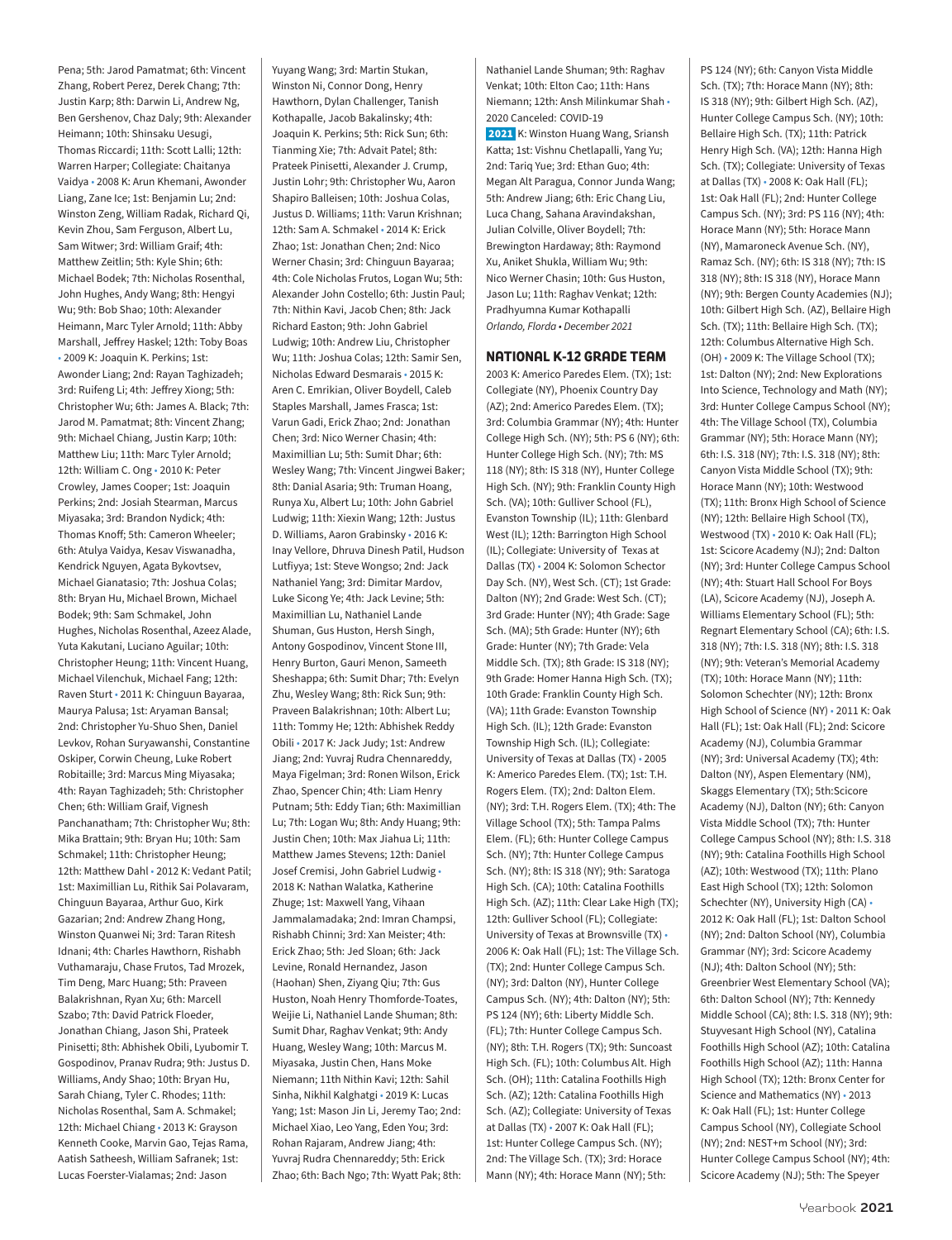### ORIGINAL LIFE MASTERS

These players have played at least 300 games with a rating at or above 2200.

Deepak Aaron • Nasser M. Abbasi • Farzad Abdi • Tatev Abrahamyan • Gregory Chiedozie Acholonu • Corey Acor • Mariano A. Acosta • Nicholas A. Adams • Robby Adamson • Charles D. Adelman • Utut Adianto • Victor Adler • Oladapu Oluto Adu • Jonathan J. Ady • John Ahlborg • Michael Aigner • Varuzhan Akobian • Artak Akopian • Vladimir Akopian • Harutyun Akopyan • Nasir Akylbekov • Lev Alburt • Dionisio Aldama • Faik Aleskerov • George D. Alexopoulos • Timur Aliyev • David Allen • Edward Allen • Rawle Allicock • Alfonso A. Almeida • Eleuterio A. Alsasua • Levon Altounian • Mesgen Amanov • Zhanibek Amanov • Armen Ambartsoumian • Thomas Amburn • Gunnar Andersen • Renard Anderson • Selby K. Anderson • Steven Andrews • Todd D. Andrews • Nikolay Andrianov • Emil Jozsef Anka • Babakuli Annakov • William James Aramil • Miles F. Ardaman • Donny Ariel • Vishnuvardhan Ariun • Mike Arne • David A. Arnett • Jeffrey Scott Arnold • Ken L. Arnold • Marc Tyler Arnold • Nikolay Arutyunov • Maurice A. Ashley • Suat Atalik • Pedram Atoufi • Sergei Azarov • Alexander Baburin • Kevin Bachler • Camilla Baginskaite • Victor C. Baja • Bruce Baker • Giorgi Bakhtadze • Adithya Bala • Praveen Balakrishnan • Alex Balandin • Aaron S. Balleisen • Leonid Balmazi • Joel Banawa • Siddharth G. Banik • Sinclair Banks • Mihail Bantic • Danny Barash • Oliver Aquino Barbosa • Rogelio Barcenilla, Jr. • Yuri Anatolievich Barnakov • Alex Barnett • Steven M. Barry • Sam Barsky • Thomas Bartell • John Bartholomew • Neil Basescu • David A. Bassett • Tsagaan Battsetseg • Richard N. Bauer • Julio J. Becerra • Matthew Aaron Beelby • Alexander Beider • Anjelina Belakovskaia • Ted Belanoff • Joseph Belfer • Alex Beliavsky • Mikhail Belorusov • Vladimir Belous • Samson Benen • Matthew William Bengtson • Daniel Benjamin • Joel Benjamin • Richard Benjamin • Allan D. Bennett • Sergey Berchenko • Salvijus Bercys • David Berczes • Peter Bereolos • Dmitriy Berkovich • Alex Betaneli • Vinay S. Bhat • John Bick • John C. Bidwell • Pieter Anton Bierkens • Mick Bighamian • James A. Black • Pavel Blatny • Pawel Blehm • Calvin Blocker • David Blohm • Josh S. Bloomer • Michael Bodek • Andrew Boekhoff • Jay Bonin • Carl Boor • Safal Bora • Denes Boros • Floyd A. Boudreaux, Jr. • Braden Bournival •

R. Bragg • Mika Brattain • Thomas Braunlich • Grigoriy Braylovskiy • Steven Breckenridge • Levan Bregadze • Thomas J. Britt • David Brodsky • Michael A. Brooks • Michael W. Brown • Tom Brownscombe • Ronald Armando Bruno, Jr. • Jarod J. Bryan • John Daniel Bryant • Todd Charles Bryant • John Michael Burke • Ronald Wayne Burnett • Michael James Bury • Luis Busquets • Stanislav Busygin • Bill J. Calton • Randy C. Canney • Kevin Y. Cao • Sam Lander Cabrera Capocyan • Liulia Cardona • Giovanni Carreto • Omar Cartagena • David E. Carter • Emmanuel Carter • Fabiano Caruana • Michael Casella • Nelson Castaneda • Joshua Ruiz Castillo • Thalia Cervantes • Ezra Chambers • Akshat Chandra • Kapil Chandran • Pascal Charbonneau • Christopher W. Chase • Nico Werner Chasin • Wilmer Chavira • Nicolas De T. Checa • Jacob Chen • Justin Chen • Andrew Cherepanov • Alex Cherniack • Alexander Chernin • Oliver Chernin • Jonathan Chiang • Sarah Chiang • Luis R. Chiong • Ioan Chirila • Isaac Chiu • Albert C. Chow • Larry M. Christiansen • Aexander Chua • Jacob Chudnovsky • Andrey Chumachenko • Robert Ciaffone • Johnny B. Clark • Ryan Daniel Clayton • Joshua Colas • Ernest Colding • John Cole • Teddy Coleman • Philip M. Collier • Curt D. Collyer • Eric Cooke • Jeff Cooper • Thomas L. Cooper • Benjamin Coraretti • Max Cornejo • Fidel Corrales Jimenez • Alexander John Costello • Richard A. Costigan • Daniel Josef Cremisi • Paul G. Cripe • Thomas A. Crispin James Maxwell Critelli • Steven D. Cross • Robert B. Cunningham • Robin Joseph Cunningham • John A. Curdo • Eugene Curtin • Ronald Cusi • Kevin Czuhai • Ricardo Daniel D'Arruda • Balaji Daggupati • Matthew Dahl • Maurice Dana • Marvin Dandridge • Srdjan Darmanovic • Manis Davidovich • Kevin Davidson • Lionel L. Davis • Loal W. Davis • Tony Davis • Nick E. de Firmian • Ricardo De Guzman • Jim Dean • Jared E. Defibaugh • Karl Dehmelt • Anton Paolo Del Mundo • Reynaldo Del Pilar • Kongliang Deng • Haik Oliver Der Manuelian • Conrado Diaz • Leonard S. Dickerson • Charles M. Diebert • Darko Dimitrijevic • Alexey Diulger • Maxim Dlugy • Konstantin Dolgitser • William John Donaldson • Thomas Dorsch • Jason R. Doss • Michael Dougherty • Kacper Drozdowski • Leroy W. Dubeck • Roman Dubinsky • William M. Duckworth • Alex Dunne • Raymond D. Duque • Roman Dzindzichashvili • James V. Eade • Jack Easton • Doug D. Eckert • Danny Edelman • Jaan Ehlvest • Mark Eidemiller • Lewis Eisen • Esad Elezaj • James S. Ellis • Tegshsuren Enkhbat • Andras Erdei • Sergey Erenburg • Marc Esserman •

Arthur Braden • Harvey Bradlow • David

Ashritha Eswaran • Joseph H. Fang • Jeffrey S. Faust • John P. Fedorowicz • Michael Feinstein • Boris Feldman • Yevgeny Feldman • Florin Felecan • Maggie Feng • Roland G. Feng • Daniel Fernandez • Arthur William Feuerstein • Paul T. Fielding • Martha Fierro • Alexander Miche Fikiet • Benjamin P. Finegold • Mark Jacob Finegold • Stanley Willmar Fink, Jr. • Nazar B. Firman • Eric V. Fischvogt • Alexander Fishbein • Kenneth L. Fitzgerald • Eric Fleischman • Andrei Costel Florean • Sabina-Francesca Foisor • Edward William Formanek • Igor Foygel • Richard Francisco • Jonathan A. Frankle • Ronald S. Frasco • Daniel Fridman • Joshua E. Friedel • Aviv Friedman • Josef I. Friedman • Lubomir Ftacnik • Romulo C. Fuentes • Rafal Furdzik • Nelson Gamboa • Valerian Gaprindashvili • Erick Garcia • Gildardo Garcia • Timur Gareyev • Pieta Garrett • Tamaz Gelashvili • Charles Gelman • Geoffrey Gelman • Vladimir Georgiev • Yevgeniy Gershov • David Gertler • Alec Getz • Shelby D. Getz • Sanjay Ghatti • Wilson K. Gibbins • Larry Gilden • Peter Gilruth • Mark Ginsburg • Eric J. Godin • Dennis V. Gogel • William Goichberg • Mitchell D. Goldberg • Alexander Goldin • AJ Goldsby • Rusudan Goletiani • Isay Golyak • Jayson Gonzales • Renier Gonzalez • Sergei Goregliad • Dov Gorman • Andrey Gorovets • Akshita Gorti • Aaron Grabinsky • Nathaniel J. Graham • William Graif • Julio Granda-Zuniga • David Grasso • John D. Graves • Peter Graves • Steven D. Greanias • Austen J. Green • Roy Greenberg • Kyron Waykuan Griffith • Ronald Joseph Gross • Yehuda Gruenfeld • Francisco L. Guadalupe II • Kazim Gulamali • Boris Gulko • Arthur Guo • Daniel Gurevich • Dmitry Gurevich • Ilya Gurevich • Carl A. Haessler • Anna Hahn • Joe Hanley • Eric Hansen • Luke Harmon-Vellotti • Warren Thomas Harper • Robert Harrington • Ian Harris • Neal D. Harris • Clifford G. Hart • David Hart • Jeffrey Haskel • David L. Hayes • Keith R. Hayward • Anthony Bi He • Tommy He • Jean Hebert • Nolan Hendrickson • Ronald Henry • Matthew J. Herman • Ron Hermansen • Alberto Hernandez • Gilberto Hernandez • Gustavo A. Hernandez • Holden Hernandez • Rodolfo H. Hernandez • Robert L. Hess • Craig Hilby • Bernard Hill • Julian Hodgson • Matthew B. Hoekstra • Asa Hoffmann • Bob Holliman • Conrad Holt • Seth Homa • Andrew Zhang Hong • Nathan E. Hoover • Graham Horobetz • Mark T. Hoshor • James B. Hove • Andrew Hoy • David Hua • Andy Huang • Gary Huang • Steve Hughes • Tyler B. Hughes • Brian Hulse • Patrick A. Hummel • Robert Hungaski • Robert Hurdle, Jr. • Ildar Ibragimov • Romeo Ignacio • Zoran Ilic • Akshay Indusekar • Dean Ippolito • Tigran

Ishkhanov • Alexander Ivanov • Takashi Iwamoto • Okechukwu Anele Nnej Iwu • Zviad Izoria • Burt T. Izumikawa • Jon Jacobs • Robert Merton Jacobs • Aaron Jacobson • Brandon Jacobson • Zurab Javakhadze • Adarsh Jayakumar • Ashwin Jayaram • Arvind Jayaraman • Ladia Jirasek • James A. Joachim • David C. John • Joel F. Johnson • Leonard Jeffrey Johnson • Craig W. Jones • Stephen L. Jones • Michael Jorgenson • Daniel Josenhans • Majur Juac • Xie Jun • Giorgi Kacheishvili • Denis Kadric • Frederick Kagan • Aaron Kahn • Gregory Kaidanov • Norik Kalantarian • Alexander Kalikshteyn • Alexander Kalinin • Illyr A. Kamberi • Marcin Kaminski • Gata Kamsky • Priyadharshan Kannappan • Vitaly Kanzaveli • Petros Karagianis • Andrew Karklins • Matthew R. Katrein • Alexander Katz • Michael S. Katz • Lawrence Charles Kaufman • Ray Kaufman • Nithin Kavi • Konstantin Kavutskiy • Adrian Keatinge-Clay • Dmytro Kedyk • Mikheil Kekelidze • William Kelleher • Richard Kelson • David J. Kerman • Mark D. Kernighan • Melikset Khachiyan • Djurabek Khamrakulov • Igor Khmelnitsky • Keaton Kiewra • Yoon-Young Kim • Alexander B. King • Petr Kiryakov • Lorand Kis • Erik Andrew Kislik • Jake Kleiman • Rafael Klovsky • Adnan Kobas • Watu Kobese • Richard W. Koepcke • Oliver T. Koo • Nathaniel W. Koons • Nicky Korba • Kassa Korley • Alexandra Kosteniuk • David Koval • Jesse Kraai • Ilya Krasik • Andrey Krasnov • Boris Kreiman • Alexandre Kretchetov • Varun Krishnan • Stanislav G. Kriventsov • Irina Krush • Sergey Kudrin • Vadim Kudryavtsev • Aravind Kumar • Nikhil Kumar • Viktor Kuperman • Peter J. Kurzdorfer • Lonnie S. Kwartler • Fabio La Rota • Jose Lahoz • Cyrus F. Lakdawala • Daniel Lancry • Chris K. Land • Julian Landaw • Michael Langer • John Langreck • Dan Lapan • Yury Lapshun • Ken Larsen • Zoran Lazetich • Alexandre Le Siege • Andy C. Lee • Daniel Lee • Michael Lee • Wang Sheng Lee • Aleksandr Lenderman • Bruce W. Leverett • David H. Levin • Eugene Levin • David Levine • James E. Lewis • Ben Li • Eric Yuhan Li • Ethan Li • Ruifeng Li • Zhaozhi Li • Awonder Liang • Errol E. Liebowitz • Andy Lin • Dachey Lin • Fred Lindsay • Yian Liou • Alex Litvak • Aristo S. Liu • Bovey Liu • Elliott J Liu • Richard C. Lobo • Dmitry London • William B. Longren • Angel Arribas Lopez • Spencer R. Lower • Daniel Lowinger • Jesse Lozano • Smbat Lputian • Albert Lu • Maximillian Lu • Ming Lu • David Lucky • Daniel J. Ludwig • John Gabriel Ludwig • Blas Lugo • Todd W. Lunna • Ronald G. Luther • Whee Ky Ma • Chris Mabe • Paul Mac Intyre • Arthur Macaspac • James Macfarland • Raul Machado •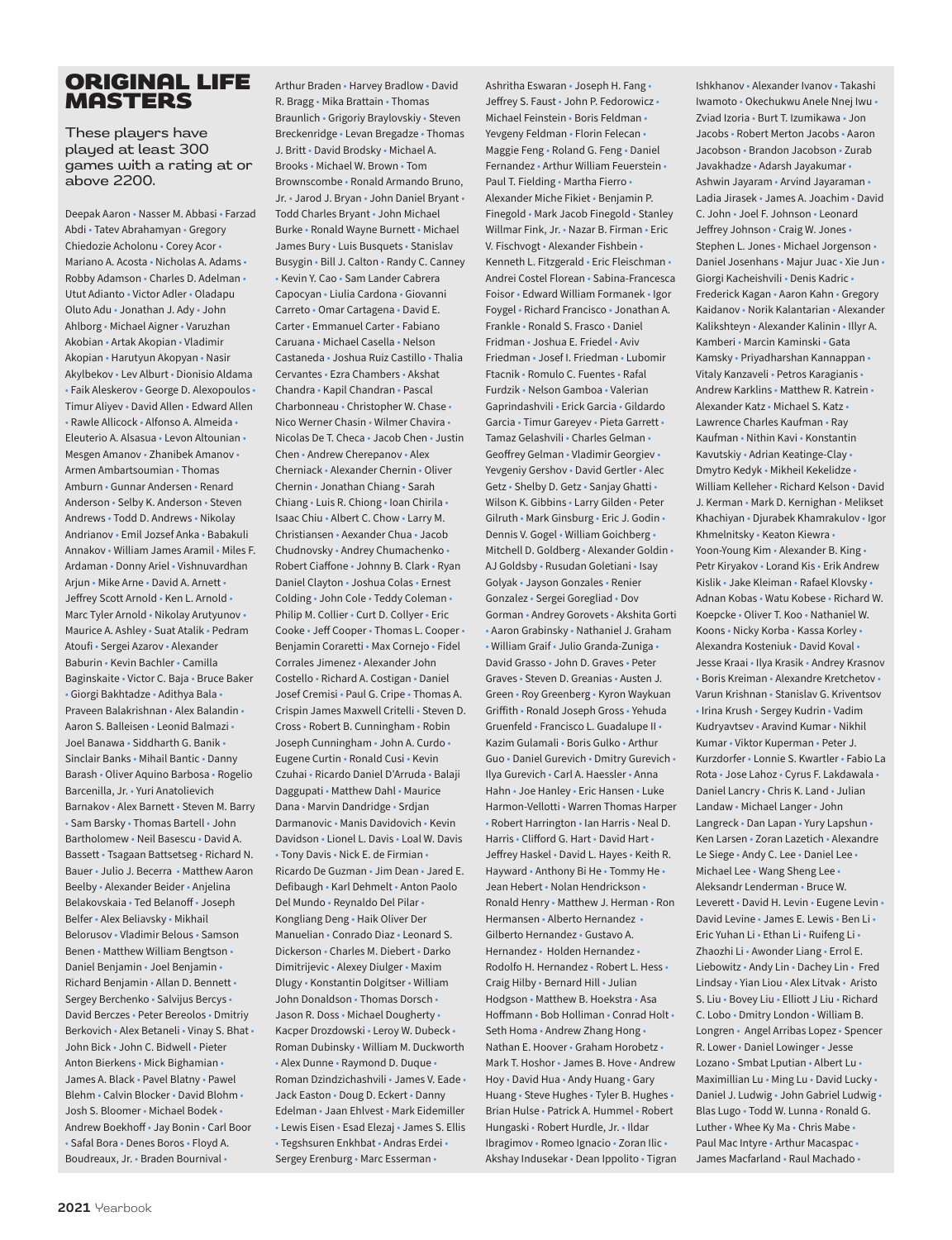### **ORIGINAL LIFE MASTERS CONTINUED**

Bartlomiej Macieja • Alan B. Mackey • Charles A. Maddigan • Thomas P. Magar • James J. Maki • Oscar Leonel Maldonado • Rodney A. Malpert • Adam Samuel Maltese • Farai Mandizha • Josh Manion • Garouch Manukyan • Hayk Manvelyan • Craig H. Mar • Yair Marcus • Igor Margulis • Yevgeniy Margulis • Giorgi Margvelashvili • Beatriz Marinello • Gregory Markzon • Denis Marrero • Roberto Martin Del Campo • Joseph N. Martin • Tom M. Martinak • Isaac Martinez • Marcel Martinez • Vadim Martirosov • Scott Massey • Andranik Matikozyan • Darryl Matthews • Steven F. Mayer • Brian McCarthy • John J. McCarthy • James M. McCarty • Dylan McClain • Shearwood McClelland III • Doug R. McClintock • James H. McCormick • Tim R. McEntee • Geoff McKenna • Vincent McCambridge • Gary E. McGowan • Kristopher C. Meekins • Alisa Melekhina • Volodymyr Melnykov • Bill Melvin • Boris Men • Carlos E. Mena • Gopal Menon • Louis A. Mercuri • Eugene B. Meyer • John C. Meyer • Vladimir Mezentsev • Slava Mikhailuk • Victor Mikhalevski • Daniel Isaac Miller • Ike S. Miller • Todd Q. Miller • James A. Mills • Lev Milman • Vadim Milov • Dragan Milovanovic • Rade Milovanovic • Artashes Minasian • Peter Minear • Tim Mirabile • Roberto Miramontes • Abhimanyu Mishra • Nikola Mitkov • Kamil Miton • Marcus Ming Miyasaka • Kevin Xiaowei Mo • Shahin Mohandesi • Mackenzie S. Molner • Dennis Monokroussos • Jordy Mont-Reynaud • Bobby G. Moore, Jr. • Elshan Moradiabadi • Ivan Morovic-Fernandez • Walter Morris • William Morrison • Ali Morshedi • Eric Moskow • Larry Moss • Movses Movsisyan • Stephen A. Muhammad • Sameer Mujumdar • Hans Multhopp • Michael A. Mulyar • Pappu Ln Murthy • Sean Nagle • Evgeny Najer • Akira Nakada • Hikaru Nakamura • Samrug Narayanan • John P. Nardandrea • Daniel A. Naroditsky • Robert Nasiff • Adrian Negulescu • Frankie Newton • Emily Quynh Nguyen • Viktorija Ni • Hans Niemann • Igor Nikolayev • Matthew Evans Noble • Honorio C. Nocon, Jr. • Michael E. Nolan • Kevin Noren • Yaacov Norowitz • Igor Novikov • Illia Nyzhnyk • Matthew J. O'Brien • Derek Oconnor • Ganbold Odondoo • Helgi Olafsson • Ruben Ondangan • Alexander Onischuk • Georgi Orlov • Eduardo N. Ortiz • William R. Orton III • Aleksandr Ostrovskiy • Lev Paciorkowski • Douglas Pader • Evan Park • Semion Palatnik • Jarod John M. Pamatmat • Vignesh Panchanatham • Magesh Panchanathan • Terry Panetta • Camilo Pangan • Raja Panjwani • Ananth Pappu • Rob Cifuentes Parada • Mark

Paragua • Matt J. Parry • Todd A. Partington • Mehmed Pasalic • William Mark Paschall • Advait Patel • Tony M. Patterson • William Patterson • John M. Patty • Justin Paul • Milos M. Pavlovic • Michael Italo Pearson • Peter Pelts • David Tianjian Peng • Carlos Perdomo • Eugene Perelshteyn • Mikhail Perelshteyn • Emmanuel Perez • Ignacio Perez • Robert M. Perez • Robert Persante • Jack Peters • Mikel G. Petersen • Gabriel Nicholas Petesch • James E. Petranovich • Jeff Phillips • Evgeny Pigusov • Mark A. Pinto • Avraam Pismennyy • Aaron C. Pixton • Roger M. Poehlmann • Klaus A. Pohl • Tim D. Pointon • Susan Zsuzsa Polgar • Vladimir Polyakin • Mikhail Ponomarev • Gil Popilski • Orest Popovych • Ryan W. Porter • John Russell Potter • Atousa Pourkashiyan • Paul J. Powell, Jr. • Leif Pressman • Matan Prilleltensky • Boris Privman • Peter Prochaska • Julian Proleiko • Vladimir Prosviriakov • David Pruess • Emilio Pupo • Viktors Pupols • Sam Quintanar • Arkady Rabinovich • Peter Radomskyj • Zillur Rahman • Vasik G. Rajlich • Scott Ramer • Alejandro Ramirez • Steve L. Ramos • John B. Randolph • Vivek V. Rao • Nick Raptis • Jacob Rasin • John Readey • Mark D. Reeve • Boris Reichstein • Jeffrey A. Reinberg • Larry Remlinger • Daniel M. Rensch • Nathan Resika • Stewart Reuben • William C. Reuter • Miro Reverby • Guillermo Rey • Thomas Riccardi • Robert W. Richard • John Riddell • Tanguy Ringoir • Charles Riordan • Mark Ritter • Stan Ritvin • James A. Rizzitano • Troy Alan Roberts • Adam Robinson • Saudin Robovic • Ray Robson • Eric O. Rodriguez • Norman Rogers • Michael A. Rohde • James Vincent Rohrbaugh • David Christian Roper • Eric S. Rosen • Evan S. Rosenberg • Nicholas J. Rosenthal • David Sheldon Ross • Steven G. Ross • John Rouleau • Robert James Rowley II • Maksim Royzen • Levy Rozman • Rodion Rubenchik • Guillermo A. Rey • Mauricio Ruiz • Corey John Russell • Mark R. Ryan • Andrew Ryba • Andrew Sacks • Julio C. Sadorra • Darmen Sadvakasov • Gennady Sagalchik • Anthony F. Saidy • Ildar Salakhutdinov • Jesse Noel Sales • Rico Salimbagat • Joel Salman • Nachum Salman • Neil V. Salmon • J. Eugene Salomon • Jorge E. Sammour-Hasbun • Andrew Samuelson • Stephen M. Sandager • Joan Santana • Erik Santarius • Justin J. Sarkar • Valdis Saulespurens • Allan G. Savage • Bradley Sawyer • Stephen P. Scannell • William Schill II • Sam A. Schmakel • Roland Schmaltz • Dr. Loren R. Schmidt • Dmitry Schneider • Ian Schoch • Nicholas Schoonmaker • Jonathan Schroer • Charles Schulien • Ylon Schwartz • Gabriel Schwartzman • William Sedlar • Valery Segal • Yasser Seirawan • Juan Sena • Gregory Serper •

Ilia Serpik • Vlad Serpik • Samuel Sevian • Enrico Sevillano • Steven C. Seward • Robert Sferra • Alexander Shabalov • Greg Shahade • Jennifer Shahade • Michael Shahade • Tal Shaked • Oleg Shakhnazarov • Gauri Shankar • Sam Shankland • Daniel E. Shapiro • Eugene Paul Shapiro • Michael Shapiro • Dashzegve Sharavdorj • Dale Eugene Sharp • Arthur Shen • Christopher Yu-Shuo Shen • Victor C. Shen • Joshua Sheng • Miron Sher • David Sherman • Alex I. Sherzer • Atulya Arya Shetty • Macon A. Shibut • Alex Shimanov • Kamran Shirazi • Shivkumar Shivaji • Igor Shliperman • Robert Shlyakhtenko • Denys Shmelov • Igor Shneider • Igor Shtern • Richard Shtivelband • Yury Shulman • Gary M. Shure • Joseph Shutzman • Noah Siegel • Gary Simms • Amon Solomon Simutowe • Josh Sinanan • Sahil Sinha • Frank Sisto • Gregg H. Small • Stanislau Smiatankin • Ilya Smirin • Bryan G. Smith • Kevin J. Smith • Todd Harold Smith • Wesley So • Leonid M. Sokolin • Robert M. Solomon • Andrew E. Soltis • Laszlo Somlai • Edward Song • Igor Sorkin • Wilson Spaqi • Mike Splane • David C. Sprenkle • Aleksanda Stamnov • Craig A. Stauffer • Josiah Stearman • Hannes Stefansson • Alan R. Stein • Peter Stein • Ilya Sterin • Tom G. Stiers • Jacek Stopa • Lawrence Storch • Stephen Stoyko • David J. Strauss • Titas Stremavicius • Alexander Stripunsky • Vladimir Strugatsky • Damir Studen • Andrey Stukopin • Raven M. Sturt • Robert M. Sulman • Sarunas Sulskis • Aaron Summerscale • Jan Suran • Peter Svidler • Robert James Szendroi • Steven J. Szpisjak • Rayan Taghizadeh • Jaime G. Tanaleon • Zachary Tanenbaum • Andrew Tang • Eric K. Tangborn • Furqan Tanwir • Laszlo B. Tapaszto • Larry Tapper • James Edward Tarjan • Timothy W. Taylor • Henry L. Terrie • Ilijas Terzic • James E. Thibault • Peter Thiel • Todd S. Thomas • Dexter Thompson • Throstur Thorhallsson • Frank Thornally • Bryce Tiglon • Bryan Tillis • David E. Timberlake • Lawyer Times • Andrew Lewis Titus • Anatoly Tonkonogy • Christopher Toolin • Eric Torman • Javier Antonio Torres • Matthew R. Traldi • Yefim Treger • Kayden W. Troff • Nels W. Truelson • Vincent Tsay • Rostislav Tsodikov • Igor Tsyganov • Tansel Turgut • Batchimeg Tuvshintugs • Bem Tyehimba • Shinsaku Uesugi • George O. Umezinwa • Charles Van Buskirk • Jan Van De Mortel • Lester L. Van Meter • Scott Varagona • Stan Vaughan • Guillermo Vazquez • Alexander Velikanov • David M. Vest • Sean Vibbert • Keith Vickers • David Vigorito • Franklin R. Vilaseco • Kesav Viswanadhan • Eli Vovsha • Mladen Vucic • Nenad Vulicevic • Carl Ernest Wagner • Jackson Wahl • Joshua Waitzkin • Brian D. Wall • Kenneth

T. Wallach • Andrew F. Walle, Jr. • Annie Wang • Eigen Wang • Jason Wang • Justin Wang • Kevin Wang • Michael Wang • Philip Wang • Qibiao Wang • Tianqi Wang • Wesley Wang • Kevin Wasiluk • John L. Watson • Benjamin Wayne Weaver • Richard Weaver • Joseph Weber • Len J. Weber • Sunil Weeramantry • Tibor Weinberger • Mitchell J. Weiss • Kenneth E. Wendling • James R. West • Davis Whaley • William A. Wharton • Andrew Wesley Whatley • Cameron Wheeler • Jerry T. Wheeler • Alan Perry Williams • Chris Williams • Justus Williams • William P. Williams • Elvin Wilson • Steven Winer • Elliott Charles Winslow • Michael D. Wiseman, Sr. • Patrick G. Wolff • Thomas L. Wolski • Foong Yin Wong • Russell Wong • William B. Wright • Christopher Wu • Derek Wu • Rochelle Wu • Stephen L. Wygle • Constantine Xanthos • Brandon Yang Xia • Jeffery Xiong • Grant Y. Xu • Eugenre Yanayt • Darwin Yang • Kevin Shen Yang • Roman Yankovsky • Daniel Yeager • Jonathan Yedidia • Alex Yermolinsky • Clarence C. Yeung • Sungho Yim • Carissa Shiwen Yip • Felix Jose Ynojosa Aponte • Christopher Woojin Yoo • Phillip A. York • Valentin Lyubomirov Yotov • Angelo Young • Jack Young • Ronald M. Young • Jennifer R. Yu • Peter C. Yu • Leonid G. Yudasin • Artur Yusupov • Andrew Zabrewski • Gennady Zaitchik • Mike Zaloznyy • Vitaly F. Zaltsman • Alonso Zapata • Andrei A. Zaremba • Anna Zatonskih • NM Brian Zavodnik • Eduard Zelkind • Alexander Zelner • Iryna Zenyuk • Chao Zhang • Yaroslav Zherebukh • Liran Zhou • Jack Qijie Zhu • Noureddine Ziane • Rashid Ziatdinov • Steven Zierk • Dmitry Zilberstein • Kenan Zildzic • Boris Zisman • Marko Zivanic • Mikhail Zlotnikov • Igor Zugic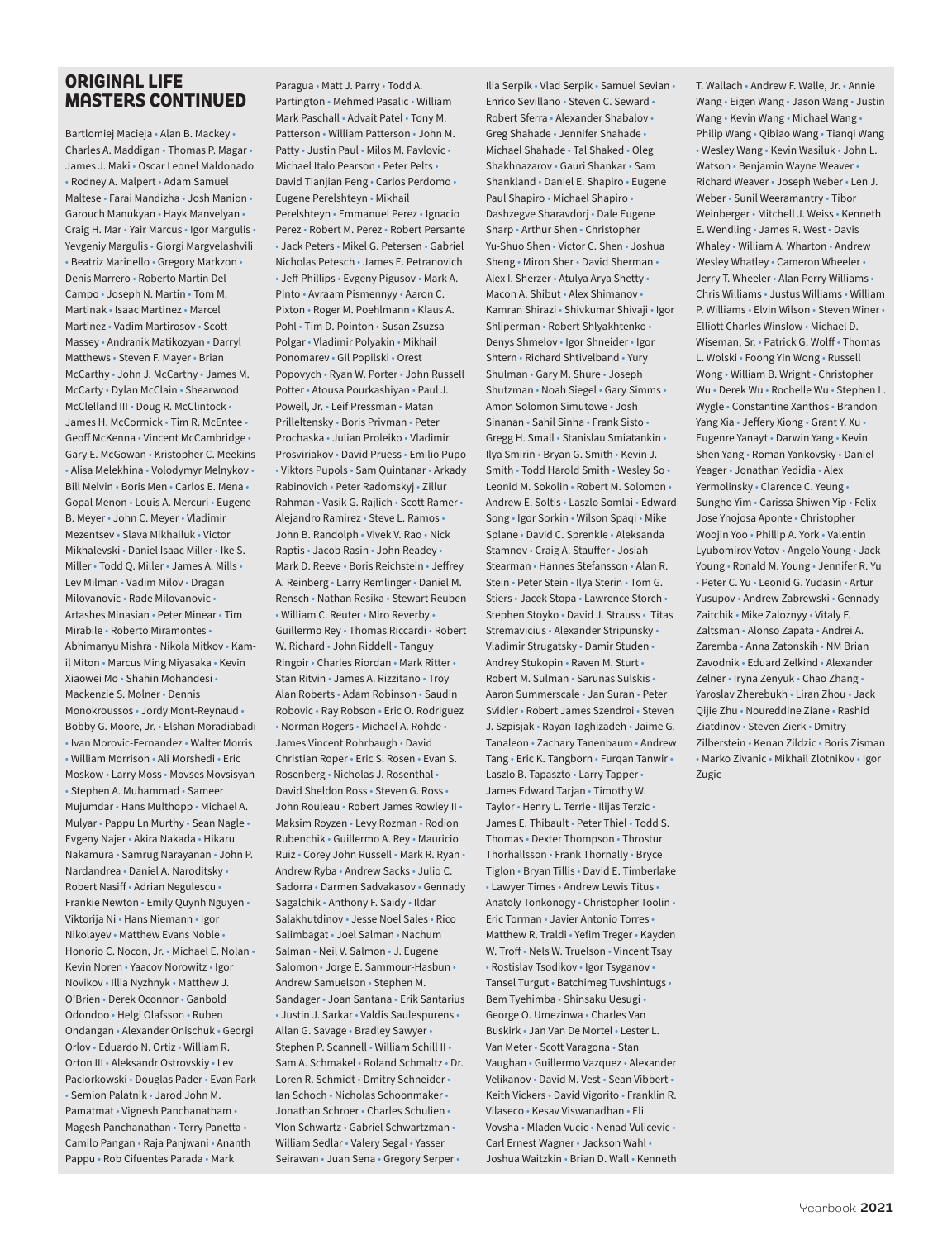Legacy School (NY); 6th: I.S. 318 (NY); 7th: I.S. 318 (NY); 8th: Basis Chandler (AZ); 9th NEST+m School (NY); 10th: Stuyvesant HS (NY); 11th: Whitney Young High School (IL); 12th: Stuyvesant HS (NY) • 2014 K: Kimball Wiles Elementary (FL); 1st: Dalton (NY); 2nd: P.S. 41 (NY); 3rd: Dalton (NY); 4th: Dalton (NY); 5th: The Speyer Legacy School (NY); 6th: The Speyer Legacy School (NY); 7th: I.S. 318 (NY); 8th: I.S. 318 (NY); 9th: Edgemont High School (NY); 10th: NEST+m School (NY); 11th: Stuyvesant HS (NY); 12th: Benet Academy (IL) • 2015 K: Oak Hall (FL); 1st: P.S. 77 - Lower Lab School (NY); 2nd: Oak Hall (FL); 3rd: P.S. 41 (NY); 4th: Dalton (NY); 5th: P.S. 33 - Chelsea Prep (NY); 6th: Jericho Middle School (NY); 7th: I.S. 318 (NY); 8th: I.S. 318 (NY); 9th: Whitney Young High School (IL); 10th: Stuyvesant HS (NY); 11th: Redmond High School (WA); 12th: Stuyvesant HS (NY) • 2016 K: Oak Hall (FL); 1st: Collegiate School (NY); 2nd: Dalton (NY); 3rd: Dalton (NY); 4th: The Speyer Legacy School (NY); 5th: Dalton (NY); 6th: Dalton (NY), Houston Middle School (TN); 7th: Jericho Middle School (NY); 8th: I.S. 318 (NY); 9th: Stuyvesant HS (NY); 10th: Whitney Young High School (IL); 11th: Millburn High School (NJ); 12th: Stuyvesant HS (NY) • 2017 K: Oak Hall (FL); 1st: Collegiate School (NY), Oak Hall (FL); 3rd: Dalton (NY); 4th: Oak Hall (FL); 5th: P.S. 41 (NY); 6th: Dalton (NY); 7th: Hunter College Campus School (NY); 8th: David Drive Middle (NC); 9th: Stuyvesant HS (NY); 10th: South Miami Senior High School (FL); 11th: Whitney Young High School (IL); 12th: Christian Brothers Academy (NJ) • 2018 K: Oak Hall (FL); 1st: Hunter College Campus School (NY); 2nd: The Speyer Legacy School (NY); 3rd: The Speyer Legacy School (NY); 4th: Joseph A. Williams Elementary School (FL); 5th: The Speyer Legacy School (NY); 6th: Hunter College Campus School (NY), I.S. 318 (NY); 7th: Dalton (NY); 8th: I.S. 318 (NY); 9th: Thomas Jefferson HS (VA); 10th: Stuyvesant HS (NY); 11th: Phillips Exeter Academy (NH); 12th: Whitney Young High School (IL) • 2019 K: The Speyer Legacy School (NY); 1st: Dalton (NY); 2nd: Hunter College Campus School (NY); 3rd: NEST+m School (NY); 4th: The Speyer Legacy School (NY); 5th: Joseph A. Williams Elementary School (FL); 6th: Lincoln Middle School (FL), Westglades Middle (FL); 7th: I.S. 318 (NY); 8th: Dalton (NY); 9th: Hunter College Campus School (NY); 10th: Jericho High School (NY); 11th: Newark Academy (NJ); 12th: Edgemont High School (NY) • 2020 Canceled: COVID-19

2021 K: The Speyer Legacy School (NY); 1st: Oak Hall (FL); 2nd: The Speyer Legacy School (NY); 3rd: Anderson School (NY); 4th: P.S. 10 (NY); 5th: Washington School (NJ); 6th: I.S. 318 (NY); 7th: Lincoln Middle School (FL), I.S. 318 (NY);

8th: Edgemont High School (NY); 9th: Columbia Grammar & Prep (NY); 10th: The Dalton School (NY); 11th: Stuyvesant High School (NY); 12th: Stuyvesant High School (NY)

*Orlando, Florda • December 2021*

### **NATIONAL YOUTH ACTION**

2001 K-3: Steven Zierk, Adam Ford; K-6: Kevin Krenk; K-9: Derek Lyon, Patrick Lacey; K-12: Zachary Tokar • 2002 K-3: Jason Chen K-6: Sam Edelstein, James Nitz, Benjamin Krause K-9: Timothy Moroney, Derek Lyon; K-12: Jesse Cohen • 2003 K-3: Darren Hou K-6: Zach Kasiurak K-9: Peter Yeh K-12: Zachary Beach • 2004 K-3: Brian Luo; K-6: Derek Johnson, Andrew Freix; K-9: James Critelli; K-12: Daniel Karbownik • 2005 K-3: Darwin Yang; K-6: Paul R. Taylor; K-9: Scott T. Low; K-12: Timothy M. Moroney • 2006 K-3: Venkat Eswara Tummala; K-6: Kevin Wang; K-9: Hartley Chiang; K-12: Christopher Michael Williams • 2007 K-3: Outeng He; K-6: Kevin Bu, Kevin Cao, Sean Vibbert, Robert Perez; K-9: Andrew Ng, Matthew Dahl; K-12: Stanley Yang • 2008 K-3: Winston Zeng; K-6: Michael Brown; K-9: Jeffrey Hung, Ian Santos; K-12: Ted Belanoff • 2009 K-3: Matthew J. Stevens; K-6: Jonathan Zhou; K-9: Kevin Y. Cao, Joshua Colas, Jialin Ding; K-12: Praveen Sanjay, Michael W. Auger • 2010 K-3: Praveen Balakrishnan, Rohit Desai; K-6: Rishi Rajendran; K-9: Andrew Ding, Jeevan Karemsetty; K-12: Victor Shen • 2011 East: K-3: Elliott Starkman; K-6: Ethan Hinds; K-9: Andy Beams; K-12: Reinaldo Perez, Jr. West: K-3: Joaquin Perkins; K-6: Albert Lu; K-9: Feiyue Yang, Tom Polgar-Shutzman; K-12: Prashantha Amarasinghe, Joshua Sheng

### **NATIONAL YOUTH ACTION TEAM**

2001 K-3: Twin City Chess Club; K-6: Twin City Chess Club; K-9: Lake Shore Cafe JHS; K-12: Evanston Township HS • 2002 K-3: Twin City Chess Club; K-6: Montessori Academy; K-9: Latin School of Chicago; K-12: Chess For Juniors (Rockford, IL) • 2003 K-3: West Suburban CC (MN) K-6: Chess Utopia (IL) K-9: Chicago All-Stars (IL) K-12: Page HS (TN) • 2004 K-3: Princeton Day School (NJ); K-6: Montgomery Chess (MD); K-9: Nilsson's Chess Warriors (CT); K-12: TJ Chess Club (VA) • 2005 K-3: Kings & Queens (IL); K-6: Atlanta Chess Center (GA); K-9: Atlanta Chess Center; K-12: Gulliver School (FL) • 2006 K-3: I.Q. Zone Chess Club (FL); K-6: Atlanta Chess Center (GA); K-9: Atlanta Chess Center (GA); K-12: Searcy High School (AR) • 2007 K-3: Sprague Half Day School (IL); K-6: Kings & Queens (IL); K-9: En Passant Chess Club (MO); K-12: Delmar Loop Chess Club (MO) • 2008 K-3: Americo Paredes Elementary (TX); K-6: Vela Middle School (TX); K-9: Vela Middle School (TX); K-12: Hanna High School (TX) • 2009 K-3: Chess Without

Borders (IL); K-6: District 103 (IL); K-9: Chess Club and Scholastic Center of Saint Louis (MO); K-12: Canterbury (IN); 2010 K-3: Dean of Chess (NJ); K-6: Dean of Chess (NJ); K-9: I.S. 318 (NY); K-12: Infinity Chess Academy (CT) • 2011 East: K-3: Riverside Elementary (FL); K-6: Tampa Chess Club (FL); K-9: Divine Savior Lutheran Academy (FL) West: K-3: Hanley Chess Academy (CA); K-6: American Chess Academy (CA); K-9: Conejo (CA); K-12: Hart High (CA)

### **NATIONAL JUNIOR CONGRESS**

2010 Josh Matti, Jacob Weaver, Shangbo Liao, Peter Chen, Sam Witwer, Jason Zhou • 2011 Chinguun, Bayaraa, Ben Rood, Advait Budaraju, Maiti Milind, Rayan Taghizadeh, Vignesh Panchanatham, Samuel Bekker, Bingjie Liu • 2012 6 & Under: Balaji Daggupati; 8 & Under: Joaquin K. Perkins; 10 & Under: Leyton Ho, Anirudh Seela; 12 & Under: Jeffrey Tao, Pranav Nagarajan; 14 & Under: Hernang J. Jangle, Joanna Liu; 16 & Under: Charles Tang; 18 & Under: Sudarsha Seshadri; 20 & Under: Ted Belanoff • 2013 6 & Under: Aksithi Eswaran; 8 & Under: Joaquin K. Perkins: 10 & Under: David C. Li, Dmitri V. Dobrynin; 12 & Under: Alexander Feghhi; 14 & Under: Cameron Wheeler, Siddharth G. Banik; 16 & Under: Vikram Vasan, Alekhya Nandula, Dhanush Venkatesh; 18 & Under: Charles Tang; 20 & Under: Edward Li • 2014 6 & Under: Raphael R. Manahan; 8 & Under: Callaghan McCarty-Snead; 10 & Under: Anthony Ge; 12 & Under: Annie Wang; 14 & Under: Craig Hilby, Danial Asaria; 16 & Under: Albert Lu; 20 & Under: Daniel Nicholas Pascoe • 2015 6 & Under: Sriram Krishnakumar; 8 & Under: Ahyan Zaman; 10 & Under: Adam Vichik; 12 & Under: Christopher Woojin Yoo; 14 & Under: Milind Maiti, Jordan Jiao; 16 & Under: Pranav Nagarajan, Wen Yang Du; 18 & Under: Michael Lei Wang, Arvind Sankar: 20 & Under: Charles Tang • 2016 6 & Under: Nitish Nath; 8 & Under: Pranav Sairam; 10 & Under: Adrian Kondakov; 12 & Under: Justin Feng; 14 & Under: Shaunak Maruvada; 16 & Under: Chris Xiong; 18 & Under: Brett M. Wong, Bryce M. Wong; 20 & Under: Steven Y. Hwang · 2017 6 & Under: Rohan Rajaram; 8 & Under: Nitish Nath; 10 & Under: Advaith Vijayakumar; 12 & Under: Jaisuraj Kaleeswaran, Hersh Singh; 14 & Under: Akshar Aiyer; 16 & Under: Kireeti Devarakonda; 18 & Under: Steven Y. Hwang • 2018 6 & Under: Yahor Hrynko; 8 & Under: Nitish Nath, Omya Vidyarthi; 10 & Under: Atul R. Kamath; 12 & Under: Daniel Shubin; 14 & Under: Justin Feng; 16 & Under: Kireeti Devarakonda; 16/18 & Under: Vyom Vidyarthi • 2019 6 & Under: Zephyr Teng Wang; 8 & Under: Shravan Sriram; 10 & Under: Brian Huang, Nitish

Nathan, Marcus Vasquez, Daniel Shao; 12 & Under: Hersh Singh; 14 & Under: Destynn Keuchel; 18/16 & Under: Gabriel Sam • 2020 6 & Under: Ethan Guo; 8 & Under: Vedant Talwalkar, Allen Yang; 10 & Under: Omya Vidyarthi, Andrew Guo; 12 & Under: Aghila Nachiappan; 14 & Under: Hersh Singh; 20/18/16 & Under: Arun Dixit (20 & Under), Anika Rajaram (18 & Under), Arul Viswanathan (16 & Under)

 2021 6 & Under: Andrew Zou, Owen Xu, Tarig Yue; 8 & Under: Harvey Hanke, Vijay Srinivas Anandh, Jayden Wu, Suhas Indukuri, Sharath Radhakrishnan; 10 & Under: Aaradhya Panda, Jocelyn Chen, Alexander Braun, Aavi Bharucha; 12 & Under: Matthew Gao, Sean Kelly, Derin Goktepe; 14 & Under: Hersh Singh, Nitish Sg Nathan; 16/18 & Under: Terry Luo, Brejesh Chakrabarti *Online: Covid-19 • April 2021*

### **SUSAN POLGAR NATIONAL INVITATIONAL FOR GIRLS CHAMPIONS**

2004 Roza Eynullayeva • 2005 Alisa Melekhina, Anya Corke, Abby Marshall • 2006 Abby Marshall • 2007 Julia Kerr, Eunice Rodriguez • 2008 Courtney Jamison • 2009 Yang Dai • 2010 Rebecca Lelko • 2011 Apurva Virkud • 2012 Alice Dong • 2013 Luisa Mercado Mendoza • 2014 Kimberly Ding, Natasha Morales Santos, Neeshmy Nunez Gonzales • 2015 Thalia Cervantes • 2016 Laura Zayas Gonzalez, Alice Dong • 2017 Nastassja Matus • 2018 Sasha Konovalenko, Thanh Thuy Tien Nguyen, Antonella Romero, Shreya B. Mangalam, Svitlana Demchenko • 2019 Rebecca A. Lelko • 2020 Priyanka Nutakki

### **ALL-GIRLS NATIONAL**

2015 Under 8: Maya Behura; Under 10: Anh Nhu Nguyen, Nivedita T. Morris, Maya Doron-Repa; Under 12: Naomi Bashkansky; Under 14: Camille Y. Cao; Under 16: Maggie Luo; Under 18: Becca Lampman, Jackie Peng, Alice Dong, Anupama Rajendra · 2016 Under 8: Kally Wen; Under 10: Emma Cheng, Beatrice Low, Natalia Zduniewicz; Under 12: Minda Chen; Under 14: Marissa Li, Sophie Morris-Suzuki; Under 16: Thalia Cervantes, Miranda Liu; Under 18: Anu; pama Rajendra · 2017 Under 8: Alice Lee; Under 10: Rui Yang Yan; Under 12: Veronika Vancza; Under 14: Minda Chen, Shree Ayinala; Under 16: Julia Sevilla; Under 18: Sophie Morris-Suzuki, Miranda Liu • 2018 Under 8: Aliano Fausto; Under 10: Iris Mou; Under 12: Nura Baalla, Stephanie Velea; Under 14: Sheena Zeng; Under 16: Joanna Liu; Under 18: Nastassja Matus • 2019 Under 8: Alexandra Phung; Under 10: Riya Kanury, Mary Elisabeth Tracy; Under 12: Iris Mou; Under 14: Sophie Tien; Under 16: Aria Hoesley; Under 18: Alice Lee •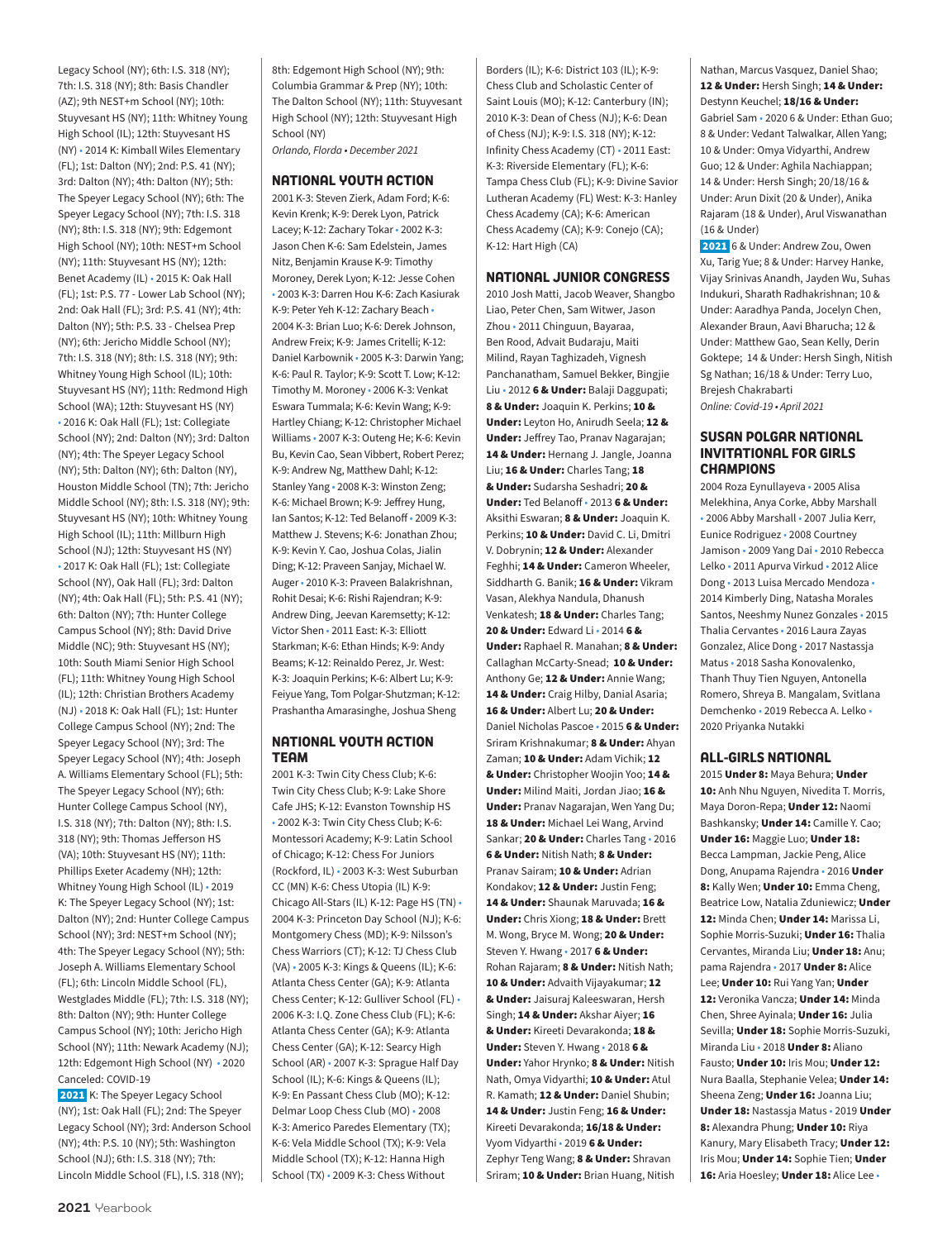2020 Canceled: COVID-19 2021 Canceled: COVID-19

### **ALL-GIRLS NATIONAL TEAM**

2015 Under 8: P.S. 139 (NY); Under 10: Dalton (NY): Under 12: Weibel Elementary (CA); Under 14: I.S. 318 (NY); Under 16: Rocky Run MS (VA); Under 18: Catalina Foothills H.S. (AZ) • 2016 Under 8: Speyer Legacy (NY); Under 10: Weibel Elementary (CA); Under 12: Dalton (NY); Under 14: University Prep Science & Math (MI); Under 16: Earl Stem (IL); Under 18: Hunter College High School (NY) • 2017 Under 8: P.S. 33 (NY); Under 10: Weibel Elementary (CA); Under 12: Dalton (NY); Under 14: I.S. 318 (NY); Under 16: Miller Jordan M.S. (TX); Under 18: Stuyvesant H.S. (NY) · 2018 Under 8: P.S. 77 (NY); Under 10: Dalton (NY); Under 12: Weibel Elementary (CA), Success Academy Hudson Yards (NY); Under 14: Dalton (NY); Under 16: I.S. 318 (NY); Under 18: Success Academy H.S. of Liberal Arts (NY) • 2019 Under 8: Oak Hall School (FL); Under 10: P.S. 77 (NY); Under 12: Dalton (NY); Under 14: I.S. 318 (NY); Under 16: Durham Academy (NC); Under 18: Greenwich Academy (CT) • 2020 Canceled: COVID-19 2021 Canceled: COVID-19

### **COLLEGE CHAMPIONS**

### **PAN-AM INTERCOLLEGIATE INDIVIDUAL**

1945 Kiven Plesset • 1947 Robert Byrne • 1949 Paul Dietz • 1951 James Sherwin • 1953 Albert Weissman • 1955 Edmar Mednis • 1957 Charles Kalme • 1959 Leslie Ault • 1961 Larry Gilden • 1963 Henry Davis • 1965 Marc Yoffie • 1967 Carl Wagner • 1969 Camille Coudari • 1979 Michael Rohde • 2005 Davorin Kuljasevic • 2006 Stanislaw Smiatankin • 2007 Kurt Schneider, Andrew Hubbard, Axel Bachmann • 2008 Salvijus Bercys • 2009 Sasha Kaplan, Leonid Kritz, Davorin Kuljasevic, Bogdan G. Vioreanu • 2010 Goran Vojinovic, Erik Santarius • 2011 Giorgi Margvelashvili, Andre Diamant, Andrew Shvartsman • 2012 Wesley So • 2013 Wesley So, Ray Robson • 2014 Ashwin Jayaram • 2015 Ray Robson, Manuel Leon Hoyos • 2016 Manuel Leon Hoyos, Cemil Ali Marandi, Tanguy Ringoir • 2017 Pavlo Vorontsov • 2018 Tanmay Khattar • 2019 Alexander Ipatov, Yannick Kambrath, Aaron Grabinsky 2021 Andrew Tang

*Online: Covid-19 • January 2021 (For 2020/21 Title)*

### **PAN-AM INTERCOLLEGIATE TEAM**

1946 CCNY • 1948 CCNY • 1950 Columbia • 1952 Columbia • 1954 Fordham • 1956 University of Chicago • 1958 University of Chicago • 1960 Columbia • 1962 Brooklyn

• 1964 San Jose State • 1965 University of Toronto • 1966 MIT • 1967 University of California Berkeley • 1968 University of Chicago • 1969 McGill • 1970 MIT • 1971 Columbia • 1972 University of Chicago • 1973 Toronto, Chicago • 1974 University of Toronto • 1975 Nebraska, Harvard • 1976 University of South Florida • 1977 University of Pennsylvania • 1978 Yale • 1979 MIT • 1980 University of Toronto • 1981 University of Toronto • 1982 University of Toronto • 1983 Yale • 1984 Columbia • 1985 Rhode Island College • 1986 Chicago, Harvard • 1987 Yale • 1988 Harvard • 1989 Berkeley, Harvard • 1990 Harvard • 1991 University of Illinois Urbana-Champaign; High School: Matt Tom, Jennifer Skidmore, Aaron Wenger • 1992 University of Minnesota • 1993 Borough of Manhattan Community College • 1994 Borough of Manhattan Community College • 1995 Brooklyn College A • 1996 University of Maryland Baltimore County A • 1997 Borough of Manhattan Community College • 1998 University of Maryland Baltimore County B • 1999 University of Maryland Baltimore County • 2000 University of Texas at Dallas, University of Maryland Baltimore County • 2001 University of Maryland Baltimore County, University of Texas at Dallas • 2002 University of Maryland Baltimore County B • 2003 University of Texas at Dallas, Team A • 2004 University of Texas at Dallas • 2005 University of Maryland Baltimore County-A • 2006 University of Texas at Dallas • 2007 University of Texas at Dallas, Team A • 2008 University of Texas at Dallas, Team B; University of Maryland, Baltimore County • 2009 University of Maryland, Baltimore County "A" • 2010 University of Texas at Dallas, Team A • 2011 University of Texas at Dallas, Team A • 2012 University of Texas at Dallas, Webster University-B, University of Maryland, Baltimore County, Webster University-A, University of Illinois at Urbana-Champaign • 2013 Webster University A • 2014 Webster University A • 2015 Texas Tech-A, University of Texas Rio Grande Valley-A, Webster University-B, Columbia University-A • 2016 Webster University-B, Webster University-A • 2017 Webster University-A • 2018 Webster University-A • 2019 Texas Tech University-A 2021 Webster University-A *Online: Covid-19 • January 2021 (For 2020/21 Title)*

### **THE PRESIDENT'S CUP (FINAL FOUR)**

2001 University of Texas at Dallas • 2002 University of Texas at Dallas • 2003 University of Maryland, Baltimore County • 2004 University of Maryland, Baltimore County • 2005 University of Maryland, Baltimore County • 2006 University of Maryland, Baltimore County • 2007 University of Texas at Dallas •

2008 University of Texas at Dallas • 2009 University of Maryland, Baltimore County • 2010 University of Maryland, Baltimore County • 2011 Texas Tech University • 2012 Texas Tech University • 2013 Webster University • 2014 Webster University • 2015 Webster University • 2016 Webster University • 2017 Webster University • 2018 University of Texas Rio Grande Valley • 2019 University of Texas Rio Grande Valley • 2020 Canceled: COVID-19 **2021** University of Texas Rio Grande

Valley *Online: Covid-19 • April 2021*

### **TOURNAMENT OF COLLEGE CHAMPIONS**

2008 Daniel Fernandez • 2009 Gergely Antal • 2010 Timur Gareyev

### **AMERICAN CLASSICS**

### **AMERICAN OPEN**

1965 Pal Benko • 1966 Larry Kaufman, Robion Kirby • 1967 Anthony Saidy • 1968 James Lazos • 1969 Ray Martin • 1970 Robert Byrne • 1971 Carl Pilnick, Larry Evans, Walter Browne, Ross Stoutenborough, David Strauss • 1972 Larry Remlinger • 1973 James Tarjan • 1974 Kim Commons, Peter Biyiasis • 1975 Kim Commons, David Strauss • 1976 Walter Browne, Yasser Seirawan, John Pike • 1977 Jack Peters, Cicero Braga • 1978 David Strauss, Paul Whitehead • 1979 Perry Youngworth • 1980 Walter Browne, John Grefe, David Strauss • 1981 Nick de Firmian, John Watson • 1982 Jack Peters, James Tarjan, Ian Rogers • 1983 Larry Christiansen, David Strauss, Nikolai Minev • 1984 Jack Peters, Igor Ivanov • 1985 Yasser Seirawan, Igor Ivanov, David Strauss • 1986 Lev Alburt, Walter Browne, Boris Gulko • 1987 Yasser Seirawan • 1988 Jack Peters • 1989 Gata Kamsky, Larry Christiansen, Maxim Dlugy, Walter Browne, Nick de Firmian • 1990 Walter Browne, Igor Ivanov • 1991 Joel Benjamin • 1992 Cris Ramayrat, Jeremy Silman, David Strauss, Anthony Saidy • 1993 Loek van Wely • 1994 Dmitry Gurevich • 1995 Igor Ivanov • 1996 Alex Yermolinsky • 1997 Alex Goldin, Igor Ivanov, Walter Browne • 1998 Cyrus Lakdawala, Pavel Blatny • 1999 Eduard Gufeld • 2000 Andranik Matikozian • 2001 Melikset Khachian • 2002 Pavel Blatny, Yury Shulman • 2003 Suat Atalik, Varuzhan Akobian, Pavel Blatny • 2004 Melikset Khachiyan • 2005 Vladimir Mezentsev • 2006 David Pruess, Melikset Khachiyan • 2007 Alex Yermolinsky • 2008 Melikset Khachiyan • 2009 Melikset Khachiyan, Andranik Matikozyan, Julian W. Landaw • 2010 Joshua Friedel, Enrico Sevillano, Melikset Khachiyan • 2011 Varuzhan Akobian • 2012 Melikset Khachiyan • 2013 Timur

Gareyev, Mackenzie S. Molner • 2014 Timur Gareyev • 2015 Varuzhan Akobian, Dionisio Aldama • 2016 Timur Gareyev, John Daniel Bryant • 2017 Vladimir Belous • John Daniel Bryant, Danial Asaria • 2019 Cameron Wheeler, Justin J. Sarkar • 2020 Canceled: COVID-19 2021 Melikset Khachiyan *Orange, California • November 2021* 

### **LINA GRUMETTE MEMORIAL CLASSIC**

1980 Peter Biyiasis, Walter Browne, Larry Christiansen, Jack Peters • 1981 Walter Browne, Larry Christiansen, Nick de Firmian, Jack Peters • 1982 Igor Ivanov • 1983 Larry Christiansen, Dan Durham, Miguel Quinteros, Kamran Shirazi, James Tarjan • 1984 James Tarjan • 1985 Yasser Seirawan, David Ross • 1986 Larry Christiansen, Nick de Firmian, Dmitry Gurevich, Igor Ivanov, Sergey Kudrin, Larry Remlinger, Kamran Shirazi • 1987 Larry Christiansen • 1988 Walter Browne, Larry Christiansen, Jack Peters • 1989 Larry Christiansen, Igor Ivanov 1990 Thomas Wolski • 1991 Dmitry Gurevich, Walter Browne, Doug Root, Emmanuel Perez • 1992 Larry Remlinger • 1993 Nick de Firmian • 1994 Dmitry Gurevich • 1995 Igor Ivanov, Zsuzsa Polgar, Walter Browne • 1996 Yona Kosashvili • 1997 Igor Ivanov • 1998 Cyrus Lakdawala, Eduard Gufeld, Michael Brooks • 1999 Cyrus Lakdawala, Sergey Kudrin • 2000 Rashid Ziatdinov, Armen Ambartsoumian • 2002 Varuzhan Akobian • 2003 Vladimir Mezenstev • 2004 Enrico Sevillano • 2005 Andranik Matikozyan • 2006 Aleks Wojtkiewicz, Enrico Sevillano • 2007 Enrico Sevillano • 2008 Melikset Khachiyan, Andranik Matikozyan • 2009 Melikset Khachiyan, Enrico Sevillano, Andranik Matikozyan, John Daniel Bryant • 2010 John Daniel Bryant • 2011 Melikset Khachiyan • 2012 Jack Peters • 2013 Jack Peters • 2014 Michael Brown • 2015 Joshua Sheng, Ilia Serpik • 2016 Philip Xiao Wang • 2017 John Daniel Bryant, Jack Peters • 2018 John Daniel Bryant • 2019 Michael Casella

#### **WORLD OPEN**

1973 Walter Browne • 1974 Bent Larsen • 1975 Pal Benko, Alan Trefler • 1976 Anatoly Lein, Bernard Zuckerman • 1977 John Fedorowicz, Ron Henley • 1978 Peter Biyiasis, Florin Gheorghiu, Bernard Zuckerman, Heikki Westerinen, Yasser Seirawan, Javier Sanz, Inguar Asmundsson • 1979 Haukur Angantysson, Anthony Miles, Florin Gheorghiu, Walter Browne, Arthur Bisguier, Bernard Zuckerman, John Fedorowicz • 1980 Larry Christiansen, Roman Dzindzichashvili, Florin Gheorghiu, Anthony Miles, Lawrence Day • 1981 Igor Ivanov, Dmitry Gurevich, Joel Benjamin, Michael Rohde • 1982 Nick de Firmian, John Fedorowicz, Dmitry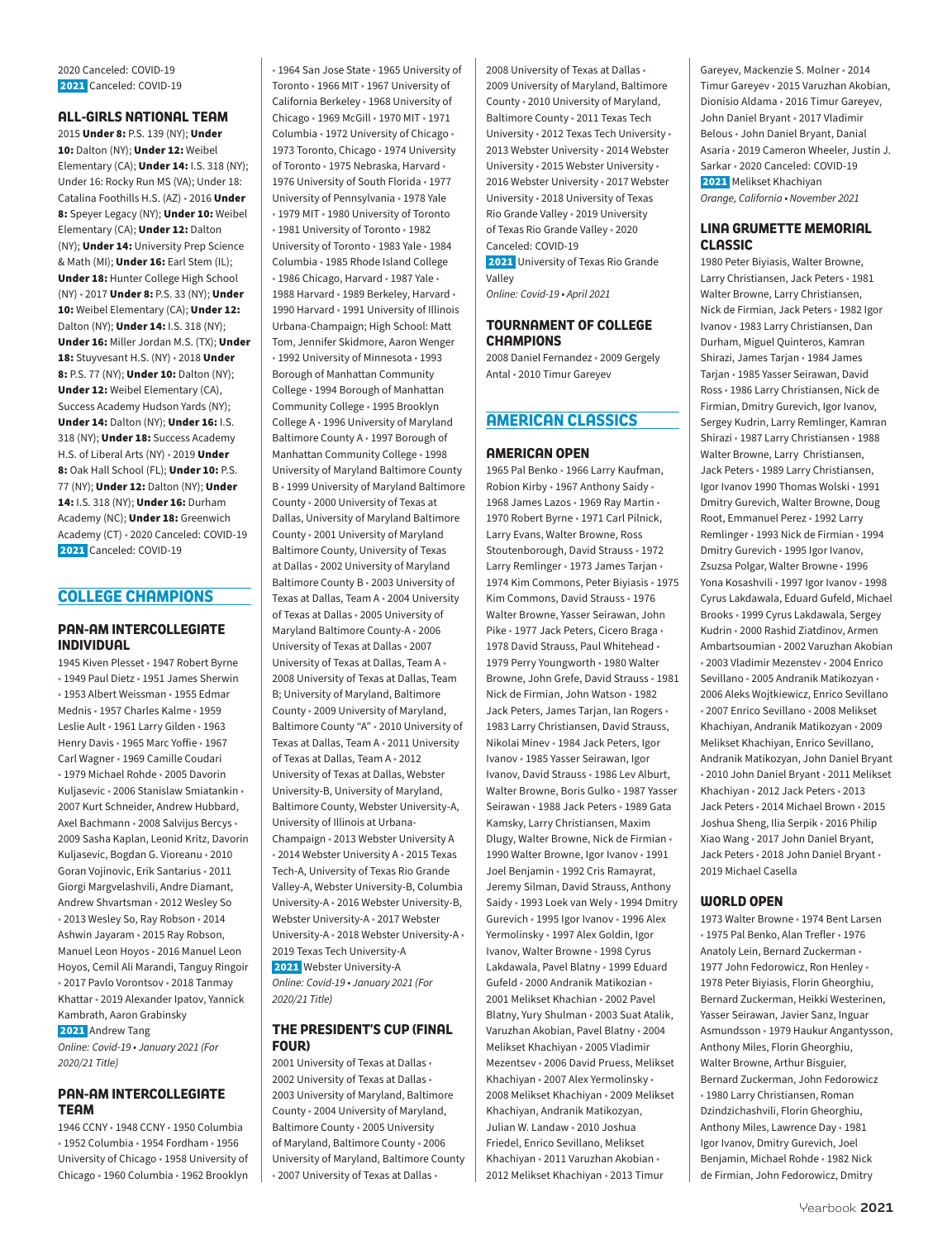Gurevich, Eugene Meyer • 1983 Kevin Spraggett, Miguel Quinteros, Kamran Shirazi, Leonid Bass, Vitaly Zaltsman • 1984 Joel Benjamin • 1985 Maxim Dlugy, Dmitry Gurevich, Yehuda Gruenfeld • 1986 Nick de Firmian • 1987 Boris Gulko, Anthony Miles • 1988 Maxim Dlugy • 1989 Mikhail Gurevich, Alex Chernin, Michael Rohde, Walter Browne, Lev Alburt, Larry Christiansen, John Fedorowicz, Alexander Ivanov, Gildardo Garcia, V. Epishin • 1990 Igor Glek • 1991 Gata Kamsky, Alex Yermolinsky, Johann Hjartarsson, Sam Palatnik • 1992 Gregory Kaidanov • 1993 Alex Yermolinsky • 1994 Artashes Minasian • 1995 Alex Yermolinsky • 1996 Alex Yermolinsky • 1997 Alexander Shabalov • 1998 Alexander Goldin • 1999 Gregory Serper • 2000 Joel Benjamin, Jaan Ehlvest, Sergey Kudrin, Gregory Serper, Alexander Ivanov, Pavel Blatny, John Fedorowicz, Alexander Goldin • 2001 Alexander Goldin, Ilya Smirin, Alexander Onischuyk, Leonid Yudasin, Yury Shulman, Joel Benjamin, Alexander Ivanov • 2002 Ilya Smirin, Alexander Onischuk, Artur Yusupov, Jaan Ehlvest, Alek Wojtkiewicz, Benjamin Finegold, Jonathan Rowson, Varuzhan Akobian, Kamil Miton • 2003 Jaan Ehlvest • 2004 Varuzhan Akobian • 2005 Kamil Miton • 2006 Gata Kamsky, Leonid Yudasin, Vadim Milov, Ildar Ibragimov, Alexander Ivanov, Jaan Ehlvest, Aleks Wojtkiewicz, Giorgi Kacheishvili, Joel Benjamin • 2007 Varuzhan Akobian, Alex Stripunsky, Hikaru Nakamura, Chanda Sandipan, Leonid Yudasin, Evgeny Najer, Alex Shabalov, Victor Mikhalevski, Julio Becerra • 2008 Parimarjan Negi, Alexander Moiseenko, Evgeny Najer, Lubomir Ftacnik • 2009 Hikaru Nakamura, Evgeny Najer • 2010 Victor Laznicka • 2011 Gata Kamsky, Michael Adams • 2012 Igor Sokolov, Alexander Shabalov • 2013 Varuzhan Akobian, Quesada Yuniesky, Lazaro Bruzon, Viktor Laznicka, Sergey Erenburg, Tamaz Gelashvili, Parimarjan Negi, Alejandro Ramirez, Yury Shulman, Conrad Holt • 2014 Ilya Smirin, Illia I. Nyzhnyk, Conrad Holt • 2015 Ilya Smirin, Aleksandr Lenderman, Illia I. Nyzhnyk, Rauf Mamedov, Alexander Ipatov, Romain Edouard, Ehsan Ghaemmaghami, Axel Bachmann • 2016 Illia I. Nyzhnyk, Alex Shimanov, Vasif Durarbayli, Victor Bologan, Tamaz Gelashvili, Gil Popilski, Gabor Papp • 2017 Tigran L. Petrosian • 2018 Illia I. Nyzhnyk • 2019 Liem Quang Le, Jeffery Xiong k • 2020 Panneerselvam Iniyan, Sanan Sjugirov

 2021 Hans Niemann, John Burke *Philadephia, Pennsylvania • July 2021*

#### **NORTH AMERICAN OPEN**

1991 Walter Browne • 1992 Joel Benjamin, John Fedorowicz, Roman Dzindzichashvili • 1993 Dmitry Gurevich, Maxim Dlugy, Walter Browne, Georgi Orlov • 1994

Michael Brooks, Walter Browne, Nick de Firmian, Igor Ivanov • 1995 Igor Ivanov, Dmitry Gurevich, Sergey Kudrin • 1996 Gregory Kaidanov, Ilya Gurevich, Walter Browne, Igor Ivanov, Sergey Kudrin • 1997 Boris Gulko • 1998 Alexander Chernin, Ilya Gurevich, Alexander Beliavsky, Gregory Serper • 1999 Julian Hodgson • 2000 Nikolay Andrianov, Utut Adianto, Alexander Shabalov • 2001 Alex Onischuk, Gregory Kaidanov • 2002 Alexander Onischuk • 2003 Gregory Kaidanov • 2004 Alexander Shabalov • 2005 Hikaru Nakamura • 2006 Hikaru Nakamura • 2007 David Pruess, Hikaru Nakamura • 2008 Georgi Kacheishvili • 2009 Varuzhan Akobian, Alexander Shabalov, Victor Mikhalevski, Joshua Ed Friedel, Alex Yermolinsky • 2010 Giorgi Kacheishvili, Jiri Stocek • 2011 Francisco Vallejo-Pons • 2012 Timur Gareev • 2013 Giorgi Kachieshvili, Yi Wei, Sergey Erenburg, Timur Gareev, Alex Shimanov, Varuzhan Akobian, Aleksandr Lenderman, Chen Wang • 2014 Wesley So • 2015 Alexey Dreev, Gata Kamsky, Eylon Nakar • 2016 Tamaz Gelashvili, Ruifeng Li, Joshua E. Friedel • 2017 Samuel Sevian, Ruifeng Li, Robert L. Hess, Arun Prasad Subramanian, Dionisio Aldama • 2018 Jinshi Bai • 2019 Hovhannes Gabuzyan, Zviad Izoria • 2020 D Gukesh, Bryan Solano Cuya, Jakhongir Vakhidov

 2021 Awonder Liang, Vladimir Akopian *Las Vegas, Nevada • December 2021*

### **AMERICAN WORLD CHAMPIONS**

### **1987 WORLD YOUTH: 12 AND UNDER GIRLS**

Yvonne Krawiec *San Juan, Puerto Rico • July 1987*

#### **1987 WORLD YOUTH: 10 AND UNDER**

John Viloria *San Juan, Puerto Rico • July 1987*

### **1987 WORLD YOUTH: 10 AND UNDERGIRLS**

Susan Urminska *San Juan, Puerto Rico • July 1987*

#### **1990 WORLD YOUTH: 10 AND UNDER**

Nawrose Nur *Fond du Lac, Wisconsin • July 1990*

### **2007 WORLD YOUTH: 12 AND UNDER**

Daniel Naroditsky *Antalya, Turkey • November 2007*

### **2008 WORLD SENIOR**

Larry Kaufman *Bad Zwischenahn, Germany • October 2008*

**2010 WORLD YOUTH: 18 AND UNDER**

Steven Zierk *Halkidiki, Greece • October 2010*

### **2011 WORLD YOUTH: 8 AND UNDER**

Awonder Liang *Caldas Novas, Brazil • November 2011*

### **2012 WORLD YOUTH: 14 AND UNDER**

Kayden Troff *Maribor, Slovenia • November 2012*

### **2012 WORLD YOUTH: 12 AND UNDER**

Samuel Sevian *Maribor, Slovenia • November 2012*

### **2013 WORLD YOUTH: 10 AND UNDER**

Awonder Liang *Al Ain, United Arab Emirates • December 2013*

### **2016 WORLD JUNIOR CHESS CHAMPIONSHIP**

Jeffery Xiong *Bhubaneswar, India • August 2016*

### **2016 WORLD CADETS CHAMPIONSHIP: OPEN U12**

Nikhil Kumar, Andrew Z. Hong *Batumi, Georgia • October 2016*

### **2016 WORLD CADETS CHAMPIONSHIP: GIRLS U10** Rochelle Wu

*Batumi, Georgia • October 2016*

### **2019 WORLD SENIOR TEAM, 50+**

Alex Shabalov, Jaan Elvest, Joel Benjamin, Igor Novikov, Alex Yermolinsky *Rhodes, Greece • April 2019*

### **2020 WORLD SENIOR TEAM, 50+**

Alex Shabalov, Gregory Kaidanov, Joel Benjamin, Igor Novikov, Alex Yermolinsky *Prague, Czech Republic • March 2020*

### **2020 FIDE ONLINE WORLD CADETS & YOUTH RAPID CHESS CHAMPIONSHIPS**

Vidyarthi Omya (Girls Under 10) Alice Lee (Girls Under 12) Dimitar Mardov (Open Under 12) Carissa Yip (Girls Under 18) *ONLINE: COVID-19 • December 2020*

### **2021 FIDE ONLINE CADETS & YOUTH RAPID SUPER FINAL**  Alice Lee (Girls Under 12)

*ONLINE: COVID-19 • December 2021*

### **CORRESPONDENCE CHESS**

A great many players are active in tournaments run and rated by US Chess. Most popular is the annual Golden Knights Championship, a three-stage event, although US Chess offers several

other options. You'll find advertisements for these events in every issue of Chess Life. Many over-the-board players find that correspondence chess improves their play, and correspondence also appeals to those who for various reasons cannot play in over-the-board (OTB) tournaments. Correspondence chess is also played for its own value. There is no limit to the number of games one can have going at once. For further information, contact the Correspondence Chess Dept. at US Chess, P.O. Box 3967, Crossville, TN, 38557-3967. The correspondence rating system is similar to the OTB system, and a written explanation is free on request (a stamped, self-addressed envelope is appreciated). Players who earn ratings over 2000 and have 25 or more games rated are issued special certificates. If you qualify and haven't received one, please write to us.

International correspondence chess titles are awarded by the International Correspondence Chess Federation, an affiliate of FIDE. Titles are awarded for outstanding performance in ICCFsponsored events.

### **U.S. CORRESPONDENCE**

1974-1976 Anthony Cayford • 1976-1978 Eugene Martinovsky • 1978-80 Victor Contoski • 1980-1982 Curtis Carlson • 1982-1985 Paul Fielding, Ken Plesset • 1985-1987 Robert Reynolds • 1987- 1989 David Taylor • 1989-1991 Eugene Martinovsky, Mark Lonoff • 1991-1993 Stephen Jones • 1993-1995 Jon Edwards • 1995-1997 Stephen Jones, Tim Murray, Robin Smith • 1997-2000 Konstantin Dolgitser, Craig Jones • 2000-2002 Robin Smith • 2002-2005 Randy Schmidt • 2005-2006 Edward Duliba • 2007-2009 Thomas Biedermann, Lawrence Coplin • 2010 Edward Duliba • 2011 John Ballow • 2013 Wolff Murrow, Carl Siefring • 2015 Grayling Hill

### **GOLDEN KNIGHTS**

1943 (Victory Tournament) John H. Staffer • 1944 (Postal Chess Championship) Marvin C. Palmer • 1945 (1st Annual Golden Knight) C. F. Rehberg • 1946 Richard L. Aikin who beat Robert G. Konkel in playoff • 1947-1948 (3rd, 1947-8 Annual Championship) Leon Stolzenberg • 1949 James T. Sherwin • 1950 Leon Stolzenberg • 1951 John H. Staffer • 1952-1953 Ignas Zalys • 1954 R. Klugman • 1955 Hans Berliner • 1956 Hans Berliner • 1957 Raymond Doe who beat L. Joyner & D. Smith in playoff • 1958 J. Witeczek who beat J. Egner, B. Pehnec, L. Stolzenberg in playoff • 1959 Hans Berliner who beat R. Steinmeyer in playoff • 1960 Leon Stolzenberg • 1961-1962 Lionel B. Joyner who beat Bill Goichberg, Ference Nusser, Henry Rothe and Norris Weaver in playoff; • 1963 Gary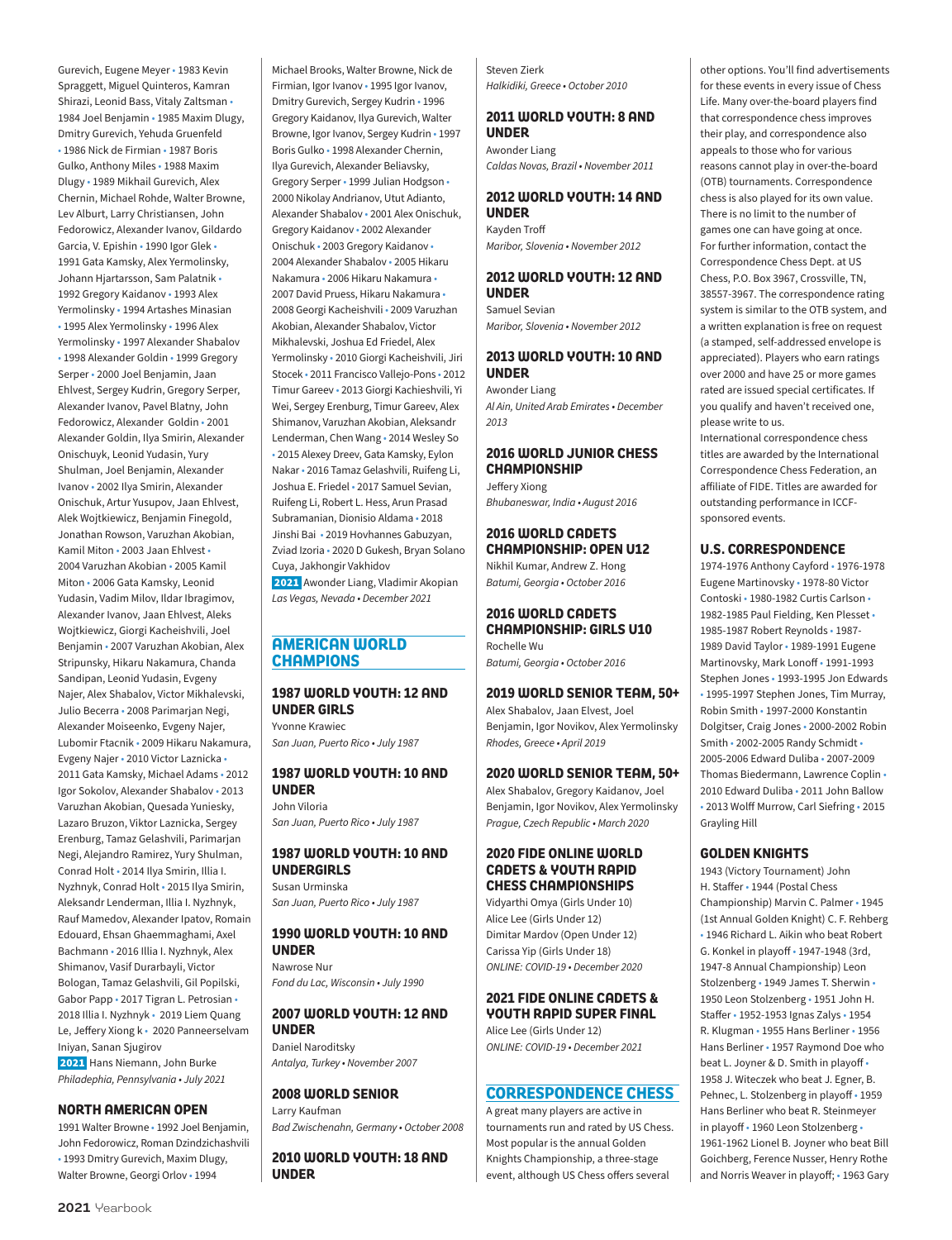R. Abram who beat Gerald Goodman in playoff • 1964 Anton Sildmets • 1965 Brian E. Owens who beat William G. Robertie in playoff • 1966 Harry Mayer • 1967 William F. Gray who beat Joseph Vogel and Ignas Zalys in playoff • 1968 Kenneth Collins • 1969 Robert H. Burns who beat Arthur K. Keske, Kenneth Collins and Raymond V. Tiltins in playoff • 1970 Juris Jurevics who beat R. J. Bijkerk, Peter Cleghorn and Peter Winston in playoff • 1971 Robert G. Cross • 1972 "Fischer Boom" – 10 players tied for first with a playoff: Tony Greenberg, Ronald Ellis, Gary L. Russell, David L. O'Bryant, Dennis Penovacz, Leo Harrington, Kiven Plesset, Robert M. Jacobs, Ed Kennedy, R. A. Cayford — Champion after playoff • 1973 Bill Maillard, R. Cayford, George Krauss • 1974 Ben Bednarz • 1975 R. Salgado • 1976 K. Redinger • 1977 Tom Sweeney • 1978 Richard Aiken, Walter Milbratz • 1979 Tom Friedel • 1980 Gary Kubach • 1981 Tom Friedel • 1982 S. Kowalski, S. Sindng, M. Vaughan • 1983 Rob Salgado • 1984 Edmund Hermelyn • 1985 Andre Reichman • 1986 M. Colucci, G. Kirby, J. Timms • 1987 Stanley J. Elowich • 1988 Curt Jones • 1989 Jon Applebee • 1990 Murray Kurtz, John Penquite • 1991 Joseph A. Schwing • 1992 Edward P. Duliba, Charles Van Buskirk • 1993 Anthony D. Eaker • 1994 Robert Ilderton • 1995 Robert F. Keating • 1996 Robert F. Keating • 1997 Chris O'Connell • 1998 Corky Schakel • 1999 John Burton • 2000 Abe Wilson • 2001 John Burton • 2002 Chuck Cullum • 2003 John Burton • 2004 Chuck Cullum • 2005 Abe Wilson • 2006 William Buss, James Tracz • 2007 Daniel Woodard • 2008 James Rhodes • 2009 Wilbur Tseng • 2010 Michael Buss • 2011 James Tracz • 2012 Michael Buss • 2013 Gary Adams

### **USCF ABSOLUTE**

1976 Robert M. Jacobs • 1977 Steven Tennant • 1978 Frank Camaratta • 1979 Christopher Van Dyck • 1980 David Eisen • 1981 Kiven Plesset, David Eisen • 1982 Robert E. Hux, Manfred Zitzman • 1983 Robert E. Hux • 1984 • Errol Leibowitz • 1985 James O'Brien • 1986 Errol Leibowitz • 1987 James O'Brien • 1988 James O'Brien • 1989 James Bovay III • 1990 Frank Kargol • 1991 Ronald A. Lifson • 1992 Louis Owen, Vernon Vix • 1993 Dan Fleetwood • 1994 Stephen Barbre • 1995 David E. Burris • 1996 Kiven Plesset • 1997 Stephen Barbre, Paul L. Thompson • 1998 W. E. Maillard, Edward P. Duliba • 1999 David Novak • 2000 Richard Title, Jan Z. Koziol • 2001 David J. Novak • 2002 Ted Brandhorst • 2004 Ted Brandhorst, Corky Shakel • 2005 William Boucher, Keith Rodriguez • 2006 Laurence Anderson, Walter Brower • 2007 Edward Duliba • 2008 Ciaran O'Hare • 2009 Dave Sogin, Gary Walters • 2010 Harry Ingersol • 2011 John Menke • 2012 John Menke • 2013

Wilbur Tseng • 2014 Tony Kain • 2015 Kristo Miettinen • 2016 Danny Horwitz • 2017 Harry Ingersol • 2018 Robert Rizzo

### **ELECTRONIC KNIGHTS**

2004 John Menke • 2005 Gillmore Hoefdraad • 2006 Cesar Blanco • 2007 James Sawaski • 2008 Wilbur Tseng • 2009 Wilbur Tseng • 2010 Stephen McGregor • 2011 Tim Corkum • 2012 Anthony Kain • 2013 Samir Alazawi • 2014 Chris Lewis • 2015 John Millett • 2016 Tim Corkum • 2017 Ferdinand Burmeister • 2018 Tim Corkum

### **INTERNATIONAL TITLISTS**

FIDE awards titles for outstanding achievement in three areas of chess competition: Over-the-board play, correspondence play, and composition.

### **OVER-THE-BOARD PLAY**

FIDE uses a complex but flexible formula to detemine eligibility for over-the-board (OTB) titles. Basically the average rating of a qualifying event is used to determine how many points a titled player—a grandmaster for example—would be expected to make. Players who score that number of points achieve a "norm" toward that title. To earn a title, a player must make several such norms and fulfill other requirements, such as maintaining a minimum rating. The international arbiter title is awarded to tournament directors on the basis of applications submitted to FIDE.

### **GRANDMASTERS (GM)**

Varuzhan Akobian • Lev Alburt • Babakuli Annakov • Marc Arnold • Maurice Ashley • Praveen Balakrishnan • Julio Becerra Rivero • Joel Benjamin • Vinay Bhat • Peter Biyiasas • David Brodsky • Michael Brown • John M. Burke • Fabiano Caruana • Akshat Chandra • Nicolas Checa • Larry Christiansen • Fidel Corrales Jimenez • Nick de Firmian • Maxim Dlugy • Leinier Dominguez Perez • Roman Dzindzichashvili • Jaan Ehlvest • Sergey Erenburg • John Fedorowicz • Benjamin Finegold • Alexander Fishbein • Joshua Friedel • Timur Gareyev • Alexander Goldin • Renier Gonzalez • Boris Gulko • Dmitry Gurevich • Ilya Gurevich • Ron Henley • Holden Hernandez Carmenate • Robert Hess • Conrad Holt • Andrew Hong • Robert Hungaski • Alexander Ivanov • Zviad Izoria • Brandon Jacobson • Gregory Kaidanov • Gata Kamsky • Lawrence Kaufman • Lubomir Kavalek • Melikset Khachiyan • Jesse Kraai • Boris Kreiman • Irina Krush • Sergey Kudrin • Aleksandr Lenderman • Ruifeng Li • Awonder Liang • Abhimanyu Mishra • Mackenzie Molner • Elshan Moradiabadi • Hikaru Nakamura • Daniel Naroditsky • Hans Niemann • Igor Novikov • Alexander Onischuk •

Semon Palatnik • Eugene Perelshteyn • Yuniesky Quesada Perez • Alejandro Ramirez • Ray Robson • Kenneth Rogoff • Michael Rohde • Gennadij Sagalchik • Gabriel Schwartzman • Yasser Seirawan • Grigory Serper • Samuel Sevian • Enrico Sevillano • Alexander Shabalov • Tal Shaked • Sam Shankland • Joshua Sheng • Miron Sher • Alex Sherzer • Yury Shulman • Bryan Smith • Wesley So • Andrew Soltis • Alexander Stripunsky • Dariuz Swiercz • Andrew Tang • James Tarjan • Kayden Troff • Michael Wilder • Patrick Wolff • Jeffery Xiong • Darwin Yang • Alex Yermolinsky • Gennadi Zaichik • Yaroslav Zherebukh • Raset Ziatdinov • Steven Zierk

### **INTERNATIONAL MASTERS (IM)**

Viktor Adler • Levon Altounian • Armen Ambartsoumian • Nilton Arias • Praveen Balakrishnan • Joel Banawa • Thomas Bartell • John Bartholomew • Leonid Bass • Alexander Battey • Mikhail Baturyn • Salvijus Bercys • Gabriel Bick • Calvin Blocker • Andrei Blokhin • Michael Bodek • Jay Bonin • Safal Bora • Joseph Bradford • Michael Brooks • John Daniel Bryant • Ronald Burnett • Omar Cartagena • Teddy Coleman • Alexander Costello • Richard Costigan • Balaji Daggupati • Kong Liang Deng • Dorsa Derakhshani • John Donaldson • Daniel Edelman • Tegshsuren Enkhbat • Marc Esserman • Larry Evans • Joseph Fang • Ali Farahat • Florin Felecan • Daniel Fernandez • Andrei-Costel Florean • Edward Formanek • Igor Foygel • Sanjay Ghatti • Dumitru Ghizdavu • Mark Ginsburg • Rusudan Goletiani • Aaron Grabinsky • Kyron Griffith • Arthur Guo • Daniel Gurevich • Luke Harmon-Vellotti • Anthony He • Matthew Herman • Craig Hilby • Andrew Hong • Dean Ippolito • Ladia Jirasek • Alexander Kaliksteyn • Albert Kapengut • Julio Kaplan • Alexander Katz • Konstantin Kavutskiy • Igor Khmelnitsky • Keaton Kiewra • Erik Kislik • Jake Kleiman • Nikhil Kumar • Cyrus Lakdawala • Yury Lapshun • Matthew Larson • Michael Lee • Ben Li • Zhaozhi Li • Jason Liang • Yian Liou • Dimitri London • Daniel Ludwig • John Ludwig • Blas Lugo • Josh Manion • Salvatore Matera • Vincent McCambridge • Eugene Meyer • Marlo Micayabas • Lev Milman • Rade Milovanovic • Abhimanyu Mishra • Alejandro Moreno • Walter Morris • Stephen Muhammad • Michael Mulyar • Sean Nagle • Yaacov Norowitz • Steven Odendahl • Georgi Orlov • Aleksandr Ostrovskiy • Nazi Paikidze • Vignesh Panchanatham • William Paschall • Advait Patel • Jack Peters • Vladimir Prosviriakov • David Pruess • Stuart Rachels • Vasik Rajlich • Vivek Rao • Kenneth Regan • Larry Remlinger • Daniel Rensch • Guillermo Rey • Bruce Rind • James Rizzitano • Douglas Root • Eric Rosen • Levy Rozman • Anthony Saidy • Erik Santarius • Justin Sarkar • Sam Schmakel

• Dmitry Schneider • Jonathan Schroer • Gregory Shahade • Arthur Shen • Victor Shen • Joshua Sheng • James T. Sherwin • Atulya Shetty • Igor Shliperman • Mikhail Shur • Jeremy Silman • Sahil Sinha • Leonid Sokolin • Edward Song • Josiah Stearman • Alan Stein • David Strauss • Raven Sturt • Eric Tangborn • Timothy Taylor • Bryce Tiglon • Rostislav Tsodikov • David Vigorito • Kesav Viswanadha • Mladen Vucic • Joshua Waitzkin • Annie Wang • Justin Wang • Kevin Wang • Philip Wang • John Watson • Norman Weinstein • Cameron Wheeler • Justus Williams • Elliott Winslow • JonathanYedidia • Carissa Yip • Christopher Woojin Yoo • Vitaly Zaltsman • Anna Zatonskih • Dmitry Zilberstein • Mikhail Zlotnikov • Bernard Zuckerman

### **FIDE MASTERS (FM)**

Nasser Abbasi • Corey Acor • Robby Adamson • Charles Adelman • Harutyun Akopyan • Brian Allen • Renard Anderson • Todd Andrews • Miles Ardaman • Donny Ariel • David Arnett • Danial Asaria • Kevin Bachler • Alex Balandin • Alexander Barnett • Paul Bartron • David Bassett • Richard Bauer • Matthew Beelby • Noah Belcher • Boris Belopolsky • Mikhail Belorusov • Samson Benen • Matthew Bengtson • Allan Bennett • Peter Bereolos • Alexander Betaneli • Ralph Betza • Alex Bian • John Bick • Rudy Blumenfeld • Andrew Boekhoff • Carl Boor • Milorad Boskovic • Braden Bournival • David Bragg • Mikhail Braude • Steven Breckenridge • Thomas Brownscombe • Jarod Bryan • Brandon Burrows • Luis Busquets • Michael Casella • Nelson Castaneda • Thalia Cervantes Landeiro • Lawrence Chachere • Kapil Chandran • Christopher Chase • Nico Chasin • Jonathan Chen • Justin Chen • Ryo Chen • Xiao Cheng • Jonathan Chiang • Albert Chow • Richard Chow • Alexander Chua • Kasrou Chubook • Jacob Chudnovsky • Joshua Colas • Curt Collyer • Wayne Conover • James Critelli • Robin Cunningham • John Curdo • Ronald Cusi • Balaji Daggupati • Ivars Dahlberg • Gregory De Fotis • Nirosh De Silva • Jim Dean • Ben Dean-Kawamura • Karl Dehmelt • Victor Delgado • Bradley Denton • Haik Der Manuelian • Zivorad Djuric • Konstantin Dolgitser • Svetos Dorobanov • Jason R. Doss • Anatoly Dozorets • Ralph Dubisch • Eduard Duchovny • William Duckworth • Alex Dunne • Dan Durham • Jim Eade • Doug Eckert • Roy Ervin • Ashritha Eswaran • Bela Evans • Zakhar Fayvinov • Michael Feinstein • Steven Feldman • Maggie Feng • Roland Feng • Leonid Filatov • Richard Francisco • Valery Frenklakh • Josef Friedman • Jacob Furfine • Charles Galofre • Stanislav Garber • Pieta Garrett • Evgeny Gersov • David Gertler • Alec Getz • Shelby Getz • Kirk Ghazarian • Peter Giannatos • Lawrence Gilden • Morris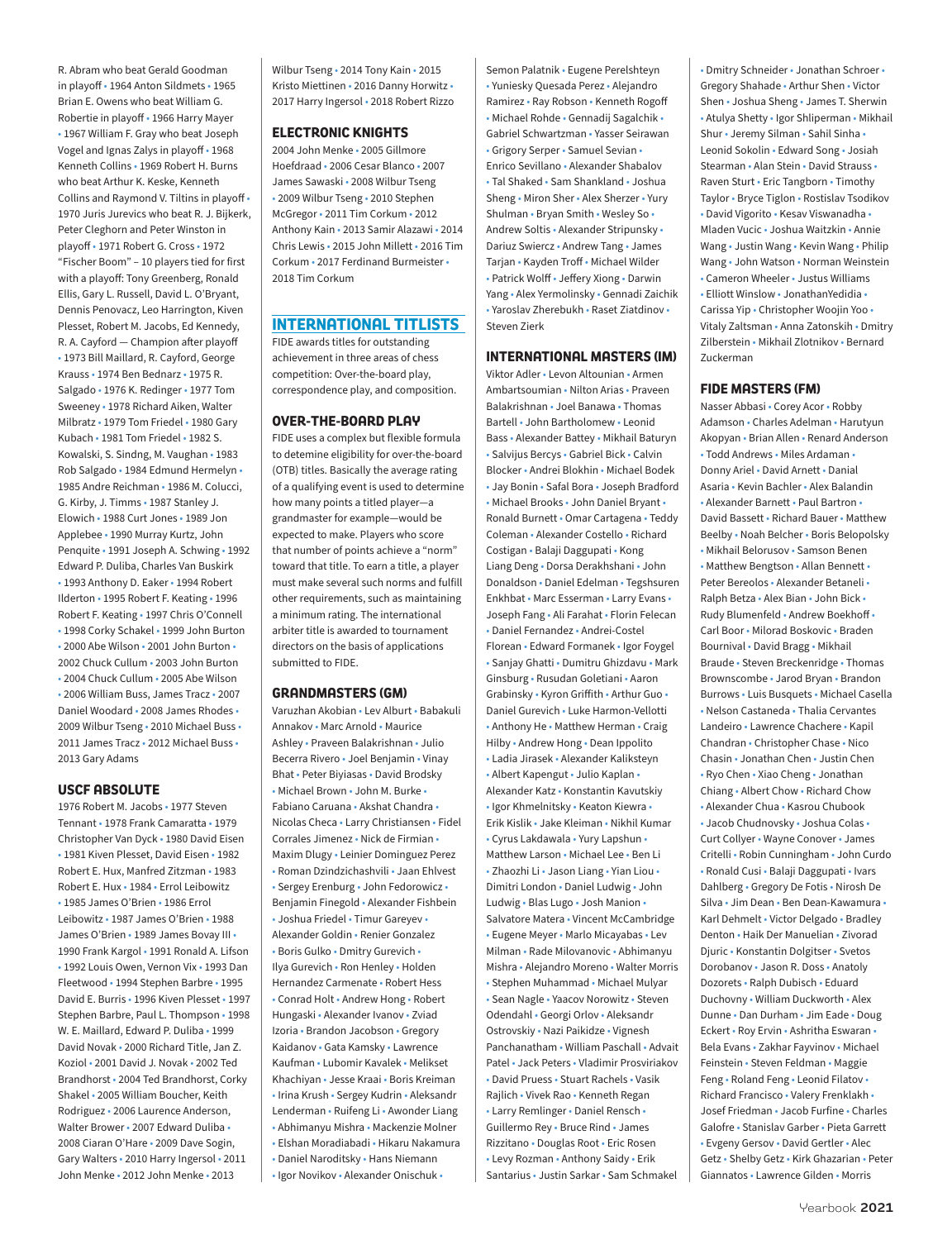Giles • David Glueck • William Goichberg • Mitchell Goldberg • Ryan Goldenberg • Isay G. Golyak • Sergei Goregliad • Dov Gorman • Akshita Gorti • Jerome Gottesman • Nathaniel Graham • Steven Greanias • David Griego • Kyron Griffith • Christopher Gu • Kazim Gulamali • Earl Hall • Warren Harper • Matt J. Hassen • Keith Hayward • Anthony He • Tommy He • Mark Heimann • Jose Hernandez Torres • Charles Hertan • Matthew Hoekstra • Asa Hoffmann • John Hoggatt • Seth Homa • Andy Huang • Andrew Hubbard • Tyler B. Hughes • Brian Hulse • Patrick Hummel • Gus Huston • Takashi Iwamoto • Burt Izumikawa • Steve Jacobi • John N. Jacobs • Jon Jacobs • Aaron Jacobson • Adarsh Javakumar • Krishan Jhunjhnuwala • Leonard Johnson • Stephen Jones • Daniel Josenhans • Sandeep Joshi • Evan Ju • Illyr Kamberi • Oleg Kaminsky • George Francis Kane • Andrew Karklins • Jeffrey Kastner • Leonid Kaushansky • Valentin Kavnatsky • Adrian Keatinge-Clay • Dmitry Kedyk • William Kelleher • Joey Kelly • Richard Kelson • Jeffrey Kent • Yoon-Young Kim • Erez Klein • Lawrence Klein • Mike Klein • David E. Koenig • Paul Kolinko • Paul Koploy • Andrew Krasnov • Varun Krishnan • Aravind Kumar • Nikhil Kumar • Roger La Flair • Fabio La Rota • Chris Land • Julian Landaw • Michael Langer • Kenneth Larsen • Andy Lee • Spencer Lehmann • Bruce Leverett • David Levin • Louis Levy • Eric Li • Ethan Li • Jason Liang • Dachey Lin • Fred Lindsay • John Litvinchuk • Aristo Liu • Elliott Liu • William Longren • Marc Lonoff • Bruci Lopez • Albert Lu • Maximillian Lu • David Lucky • Paul Mac Intyre • Milind Maiti • James Maki • Craig Mar • Dimitar Mardov • Gregory Markzon • Marcel Martinez • John McCarthy • Doug McClintock • Alisa Melekhina • Boris Men • John Meyer • Ervin Middleton • Slava Mikhailuk • Jovan Miletic • Marcus Miyasaka • Dennis Monokroussos • Benjamin Moon • Jason Morefield • Matthew Morris • William Morrison • Ali Morshedi • Movses Movsisyan • Hans Multhopp • Akira Nakada • Bach Ngo • Tan Nguyen • Trung Nguyen • Igor Nikolayev • Nawrose Farh Nur • Kevin Pan • Camilo Pangan • Evan Park • David Parsons • Justin Paul • Peter Pelts • David Peng • Shunkai Peng • Mikhail Perelshteyn • Ignacio Perez • Dalton Perrine • Gabriel Petesch • Mark Pinto • Aaron Pixton • Danila Poliannikov • Alan Pollard • Orest Popovych • Ryan W. Porter • Joshua Posthuma • Leif Pressman • Boris Privman • Liam Putnam • Arkady Rabinovich • Nick Raptis • Cyrus Razavi • John Readey • Boris Reichstein • Tony Renna • Nathan Resika • Robert Reynolds • Michael-Allen Reznikov • Charles Riordan • Mark Ritter • Eric Rodriguez • Norman Rogers • David Roper • Robert Rowley • Daniel Rozovsky

Richard Russell • Robert R. Salgado • Rico Salimbagat • Joel Salman • Nachum Salman • Miguel Salomon • Jorge Sammour-Hasbun • Andrew Samuelson • Tian Sang • Valdis Saulespurens • Allan Savage • William Schill • Igor Schneider • Charles Schulien • James Schuyler • Ylon Schwartz • Sandeep Sethuraman • Michael Shahade • Daniel Shapiro • Christopher Shen • Jason Shi • Macon Shibut • Shivkuma Shivaji • Aaron Shlionsky • Robert Shlyakhtenko • Igor Shtern • Joseph Shutzman • Andrew Nathaniel Shvartsman • Gregg Small • Nathan Solon • David Sprenkle • Josiah Stearman • Matthew Stevens • Stephen E. Stoyko • Edwin Straver • Vladimir Strugatsky • Robert Sulman • Rayan Taghizadeh • James Thinnsen • Frank Thornally • Eddy Tian • John C. Timm • Ken Tomkins • Javier Torres • Wayne Trosclair • Vincent Tsay • Igor Tsyganov • Aydin Turgut • David Tylevich • Thomas M. Ulrich • Charles Van Buskirk • Steven Van Enk • Lester Van Meter • Tanuj Vasudeva • Joseph Veach • Alexander Velikanov • Sean Vibbert • John Viloria • Anish Vivekananthan • Dmitriy Volkov • Anatoly Volovich • Milan Vukcevich • Jason Wang • Wesley Wang • Kevin Wasiluk • Tibor Weinberger • William Wharton • Andrew W. Whatley • Jerry Wheeler • Paul Whitehead • Justus Williams • Steven Winer • Andy Woodward • Christopher Wu • Eugene Yanayt • Ruixin Yang • Riley Yates-Doerr • Daniel Yeager • Karl Yee • Marc Yoffie • Ronald Young • Perry Youngworth • Jennifer Yu • Peter Yu • Oleg Zaikov • Andrie Zaremba • Eduard Zelkind • Alexander Zelner • Liran Zhou • Boris Zisman

### **WOMEN GRANDMASTERS (WGM)**

Tatev Abrahamyan • Anna Akhsharumova • Anjelina Belakovskaia • Thalia Cervantes • Sabina-Francesca Foisor • Anna Gershnik • Alla B. Grinfeld • Irina Levitina • Katerina Nemcova • Katerina Rohonyan • Jennifer Shahade • Anna Sharevich • Yanira Vigoa Apecheche • Annie Wang • Jennifer R. Yu

### **WOMEN INTERNATIONAL MASTERS (WIM)**

Naomi Bashkansky • Tsagaan Battsetseg • Sharon Burtman • Agata Bykovtsev • Thalia Cervantes Landeiro • Rachel Crotto • Vesna Dimitrijevic • Esther Epstein • Ashritha Eswaran • Gina L. Finegold • Akshita Gorti • Elina Groberman • Anna Hahn • Alena Kats • Shernaz Kennedy • Inna Koren • Megan Lee • Yuliya Levitan • Simone Liao • Joanna Liu • Beatriz Marinello • Alisa Melekhina • Elizabeth Neely • Emily Nguyen • Viktorija Ni • Alexey Root • Diane Savereide • Marilyn Simmons • Dorothy O. Teasley • Cindy Tsai • Julia Tverskaya • Rochelle Wu • Evelyn Zhu

### **INTERNATIONAL ARBITERS (IA)**

Rudolph Abate • Michael Atkins • Kenneth Ballou • Todd Barre • Christopher Bird • Harold Bogner • Leonid Bondar • Frank Brady • William Broich • Walter Brown, Jr. • Thomas Brownsbombe • Wayne Clark • Anand Dommalapati • Edward Steven Doyle • Eduard Duchovny • Adam Gale • Oscar Garcia • Peter Giannatos • William Goichberg • Francisco Guadalupe • Jon Haskel • David Hater • Randall Hough • Steve Immitt • Korey Kormick • David Kuhns • Michael Kummer • Thomas Langland • Myron Lieberman • Robert Messenger • James Meyer • Martin Morrison • Grant Oen • Glenn Petersen • Boris Postovsky • Tim Redman • Boyd Reed • Alexander Relyea • Tony Rich • L. Thad Rogers • Sophia Rohde • Robert Singletary • Bill Snead • Harold Stenzel • Robert Sutter • Robert B. Tanner • Tracey Vibbert • Brian Yang

### **FIDE ARBITER (FA)**

Rudolph Abate • Michael Atkins • Kenneth Ballou • James Berry • Christopher Bird • William Broich • Walter Brown, Jr. • William Buklis • Wayne Clark • Lawrence Cohen • Anand Dommalapati • John Donaldson • Bryon Doyle • Oscar Garcia • Robert Getty • Peter Giannatos • Francisco Guadalupe • Ankit Gupta • Andre Harding • Jon Haskel • David Hater • Enrique Huerta • Mike Hoffpauir • Robert Hungaski • Steve Immitt • Juan Pablo Jauregui • Gregory Keener • Tongon Khurelchuluun • Chris Kim • Richard Koepcke • Korey Kormick • David Kuhns • Michael Kummer • Thomas Langland • Alan Losoff • John McCumiskey • Maya McGreen • Robert Messenger • Grant Oen • Glenn Panner • Daniel Edward Parmet • Matthew Phelps • Bryan Quick • Andrew Rea • Boyd Reed • Louis Reed • Michael Regan • Alexander Relyea • Tony Rich • Bradley Rogers • Luis Salinas • Samuel Shoykhet • Judit Sztaray • Abel Talamantez • Batsaikhan Tserendorj • Martha Underwood • Gregory Vaserstein • Tracey Vibbert • Jeff Wiewel • Brian Yang • Betsy Zacate

### **FIDE SENIOR TRAINER (FST)**

GM Lev Alburt • IM Armen

Ambartsoumian • GM Jaan Ehlvest • GM Boris Gulko • GM Robert Hungaski • GM Gregory Kaidanov • GM Melikset Khachiyan • Michael Khodarkovsky • GM Semon Palatnik • Boris Postovsky • GM Yasser Seirawan • GM Miron Sher

#### **FIDE TRAINER (FT)**

Steven Abrahams • FM Robby Adamson • GM Maurice Ashley • FM Kevin Bachler • Michael Ciamarra • GM Fidel Corrales Jimenez • WGM Dorsa Derakhshani • FM Eduard Duchovny • Alex Eydelman • IM Ali Farahat • GM Renier Gonzalez • Miguel Iniguez • GM Sergey Kudrin • John MacArthur • WIM Beatriz Marinello • Lou

Mercuri • GM Elshan Moradiabadi • Matan Prilleltensky • IM Vladimir Prosviriakov • Jay Stallings • Paul Swaney • Bryan Tillis • Batsaikhan Tserendorj

#### **FIDE INSTRUCTOR (FI)**

WFM Chouchanik Airapetian • Miguel Ararat • John Buky • Joseph Concepion Calapati • Michael Ciamarra • FM Nirosh De Silva • Daniel DeLuca • FM Zivorad Djuric • Raymond Duque • IM Ali Farahat • Gregory Keener • Alexander King • Mikhail Koganov • Robert Lazorchak • Arjoe Loanzon • David MacEnulty • Sean Manross • Damian Nash • WGM Katerina Nemcova • Frank Niro • Grant Oen • Adia Onyango • Tony Pabon • Cornelius Rubsamen • Paulo Santanna • Juan Tica • Anatoly Tonkonogy • Batsaikhan Tserendorj • Daniel Vulis • F. Leon Wilson

### **DEVELOPMENTAL INSTRUCTOR (DI)**

Stacey Banks • Susan Berger • Derick Bryant • GM Nick de Firmian • IM John Donaldson • Paul Grossman • Jon Haskel • David Heiser • Eric Heiser • S.E. Henderson • Harry Heublum • Alice Holt • GM Melikset Khachiyan • Rachel Levin • Dora Martinez • Shawn Martinez • Dale Miller • Jaafar Mohsin • John Morgan • Ivonne Mykytyn • Jerry Nash • Medina Parrilla • Jayashree Sekar • Alexander Veksler

### **INTERNATIONAL ORGANIZERS (IO)**

Michael Atkins • James Berry • Frank Brady • Anand Dommalapati • Edward Steven Doyle • FM William Goichberg • Francisco Guadalupe • Ankit Gupta • Jon Haskel • Steve Immitt • Mikhail Korenman • Thomas Langland • Alan Losoff • WIM Beatriz Marinello • Grant Oen • GM Semon Palatnik • Tony Rich • L. Thad Rogers • Sophia Rohde • Lary Rust • Luis Salinas • Patricia Smith

If you would like more info on FIDE, please check their website at FIDE.com.

### **CORRESPONDENCE GRANDMASTERS**

Dr. Jason Bokar • Joseph A. DeMauro • Dr. Edward P. Duliba • Daniel M. Fleetwood • Stephen E. Ham • Timothy Murray • Jon Ostriker • V.V. Palciauskas • Carl Siefring • John C. Timm • Alik S. Zilberberg

### **CORRESPONDENCE INTERNATIONAL MASTERS**

John Dain Adams • Anthony Albano • Wayne W. Ballantyne • John Ballow • Kyle Biedermann • William Boucher • Joseph E. Callaway • Frank Camaratta • Wayne Conover • Robert G. Cross • Karl Dehmelt • Mehran Divanbaigyzand • René P. du Cret • Christopher Van Dyck • Douglas D. Eckert • David J. Eisen • Robert N. Fass • Igor Foygel • William E. Fuller • Bart F. Gibbons • Isay Golyak • Steve

• Rodion Rubenchik • Corey Russell •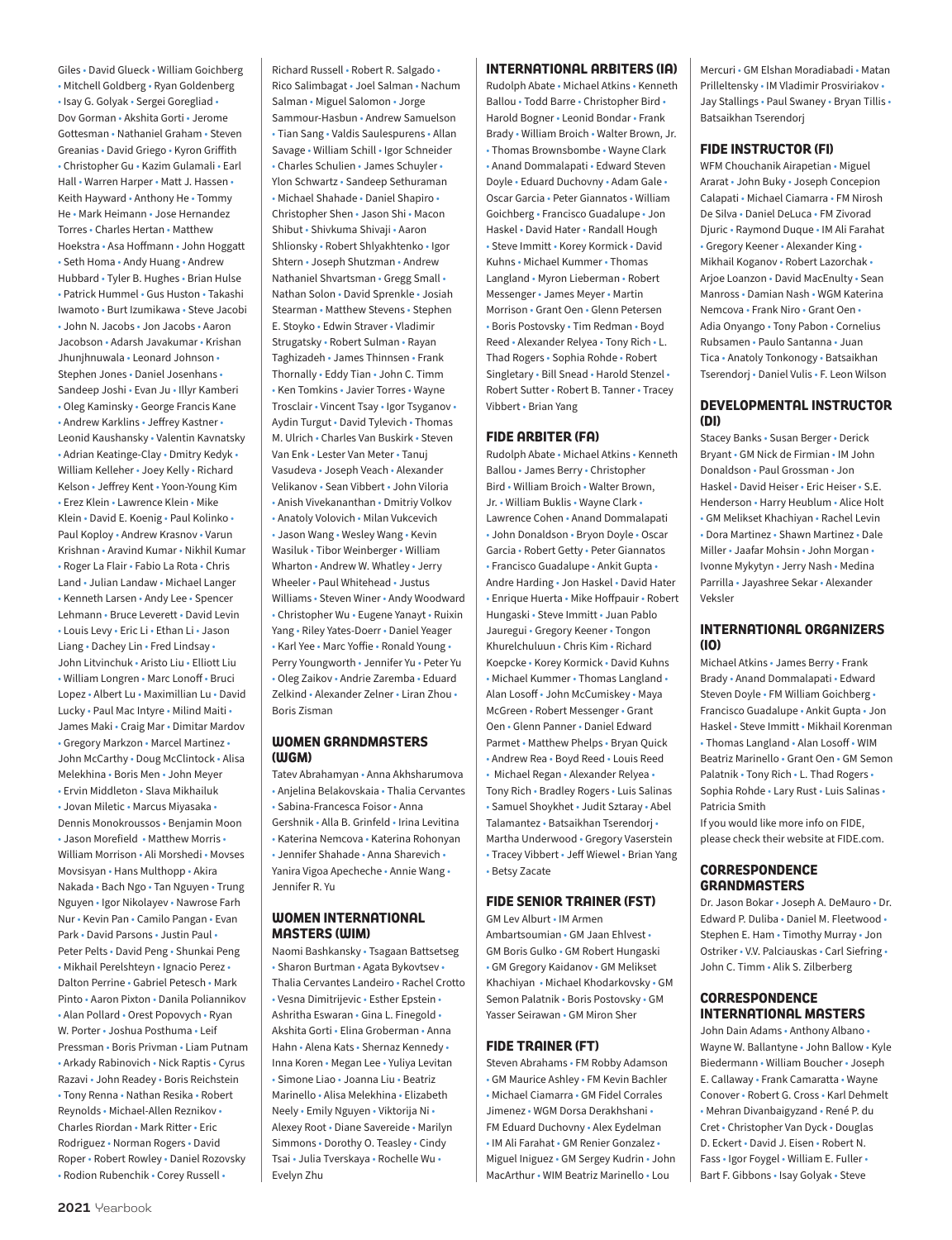Grant • Wesley Green • Keith Hayward • Angel Hernandez • H.W. Hickman • Grayling V. Hill • Harry Ingersol • Robert M. Jacobs • C. Bill Jones • Craig Jones • Tony Kain • John Kalish • Spencer R. Kell • Oliver Koo • Chris Lewis • Edgardo V. Limayo • Marc Lonoff • William Maillard • Denny Marbourg • Edwin Meiners • Michael Melts • John R. Menke, Sr. • J. Mousessian • Cesar Musitani • Eric Osbun • Daniel Parmet • Larry Parsons • Prof. R.I. Reynolds • Robert Rizzo • Keith Rodriguez • Allan G. Savage • Corky Schakel • Glen D. Shields • James Shuler • James Skeels • Kurt W. Stein • Dr. Martin Stengelin • Hisham N. Sunna • Eric Tangborn • Dr. S. Tennant • Paul L. Thompson • Jeffrey L. Tilghman • Alan L. Watson • Thomas Williams • Dr. Walter Wood • Daniel S. Woodard

### **CORRESPONDENCE INTERNATIONAL LADIES MASTERS**

Dr. Gina (nee IoSasso) Langan • Dr. C.A. Rosenfield

### **CORRESPONDENCE SENIOR INTERNATIONAL MASTERS**

Wieland Belka • Thomas Biedermann • Wesley T. Brandhorst • Richard S. Callaghan • Richard A. Cayford • Jon Edwards • Kevin W. Embrey • Kenneth Holroyd • Keith Holzmeuller • Bobby Johnson • Stephen L. Jones • John Knudsen • Gary L. Kubach • Neil Kulick • Jerry Meyers • Kristo Miettinen • Michael Millstone • Wolff Morrow • David R. Myers • Ciaran O'Hare • Dr. Anotole Parnas • N. Eric Pedersen • Dan Perry • Michael C. Proof • Kenneth M. Reinhart • Christopher T. Sergel • Wilbur Tseng • Jerry Weisskohl

### **CORRESPONDENCE CHESS MASTERS**

Vladimir Vladimirovich Antonov • Michael Brooks • Ivars Cintins • James Clarke • Tim Corkum • Christopher Deakin • Peter Dessaules • Dennis M. Doren • Steve R. Douglas • David C. Eklund • Adel Faridani • Joseph Gates • Rama Gitananda • Leonid Gleyzer • Mihai Harabor • Donald J. Harvey • Daniel Hauser • Greg Henderson • Daniel M. Horwitz • Kenneth E. Jones • Leonid Korogodski • Michael H. Lambert • Eric Landes • Andrew Leonard • Chris Lewis • David McCann • Tom Morrell • Pablo Moujan • Paul Muljadi • Daniel Nenneman • Daniel Parmet • Richard M. Perry • Carmelo Risquet • David Sogin • Mark Stephenson • George Stone • Benjamin Trent • Glenn Tripp • Brian Villarreal • John C. Walton • Peter S. Zaas

### **CORRESPONDENCE CHESS EXPERT**

Jorge Acosta • Clarence Anderson • Eric Arnold • G. Robert Arnold • Ferdinand Burmeister • Michael Byrne • Tim Cordes • Tim Corkum • Robert Cousins

• Christopher Deakin • Larry D. Dulany • K.E.D.G. Edwards • George Eichhorn • James R. Ellis • Barry E. Endsley • Daniel Flory • Joseph Gates • Timothy Geier • Steve Greig • Andre Harding • Michael Hehir • Alex Herrera • Daniel M. Horwitz • Richard Jenkins • Michael Lambert • Steven O. Ledford • Michael Lee • Gordon Magat • William S. Merrell • Alexis Moriarty • Mark Neale • Grant Oen • Carl Palmateer • Kele Perkins • William E. Perry • Brennan Price • John Procopi • Alexander Relyea • Patrick J. Ryan • Douglas Stewart • Ida Tateo • Matthew Tedesco • Donald Zaas • Joel Zaas • Anthony J. Zawadski

### **CORRESPONDENCE INTERNATIONAL ARBITERS**

D.R. Adamson • Bryce Avery • Tom Biedermann • Dr. T. Bullockus • J. Franklin Campbell • Maurice Carter • T. Dougherty • Grayling Hill • A.A. Jones • B. Koppin • Michael Millstone • Alex Relyea • K. Rodriguez • C. Schakel • J. Skeels • Wesley Underwood • A. Wright For more information on ICCF, write to ICCF-US, 360 K Street, Brawkey, CA 92227, or e-mail bied26@ gmail.com.

### **COMPOSITION**

Titles for composers of chess problems and endgame studies are overseen by FIDE's Permanent Commission for Chess Composition. The commission periodically issues albums of composers' best pieces. A composer receives points for each problem and endgame chosen for an album. Twenty-five points are needed for an international master title, 70 for a grandmaster title.

### **GRANDMASTER FOR CHESS COMPOSITION**

Richard Becker

**INTERNATIONAL MASTER FOR CHESS COMPOSITION**  George P. Sphicas

### **INTERNATIONAL JUDGE FOR CHESS COMPOSITION**

David Brown • Mike Prcic • Eugene Rosner

### **FIDE MASTER FOR CHESS COMPOSITION**

Mark Kirtley • Thomas Volet

### **SOLVERS**

These titles are awarded by the Society of U.S. Chess Problemists. StrateGems solvers can gain titles real fast. They publish over one hundred originals quarterly and solvers are eligible to solve any number they want. See strategems. net.

Master Solvers: Robert J. Bales Jr. • Paul Birnbaum • Ted Brandhorst • David Dana-Bashian • Kenneth Davenport • Matthew Dickey • Richard Fellrath • Barry Keith •

Eugene Levin • William Longren • Eloy Martinelli • Stephanos Pantazis • Martin Rubin • Peter Szusz

U.S. Expert Solvers: Walter Anthony • Gabriel Balinth • Todd Barre • Ladislav Belcsak • John Blood • Albert Bobb • Joseph Bohac • Edward Boyle • Brad Bradford • Donald Burden • Victor Burdick • Renato Casalino • Gennaro Cozzolino • K.A. Czerniecki • Rob deFonce • Jerry De Gattis • Karl Deibler • Steven Dowd • Dunn Danny • William Fraser • Anthony Friemoth • David Funston • Geoff Gawdun • J.H. Ghoraghi • Anatoly Goldberg • Fletcher Gross • Charles Harnach • Bruce Johnson • Frederick Kagan • Henryk Kalafut • Edward Knighton • Thomas Langland • Maurice Leysens • Martin Lubell • David P. Lynn • Alex Markevitch • Dan Maxwell • Monte McClure • Terry McManus • Ryan McCracken • T. Louis Meaker • Martin Moskowitz • David Moulton • Jacob Nemchenok • Mario Pachajoa • Jose Antonio Pagan • Stanley Perlo • Joseph Rettegi • David Robinson • Thur Row • Paul Salem • Paul Sayre • Herbert Seidman • Ricky Shepherd • Jerry Slavich • Alwin Sopungco • William Sprague • Dailon Stauvers • Dr. David Steinberg • Paul Steiner • Hisham Sunna • Harry Tamvakis • Robin Taylor • Donald Thompson • Row Thur • Yefim Treger • Gary Ware • Dennis Williams • Robert Williams • Sidney Zarkin

### **US CHESS TITLES**

### **OVER-THE-BOARD PLAY**

The Tournament Life section of Chess Life lists hundreds of tournaments each month in varying formats—standard chess, quick chess, blitz chess something for everyone. If you're new to competitive chess, be sure to see "Information for Organizers, TDs, and Affiliates" and "Information for Players" online at main.uschess.org/ go/tlainfo. Over-the-board (OTB) ratings are calculated by computer using a complex formula. An explanation of the system is available through a link on the US Chess website. Players who earn OTB ratings over 2200 are issued certificates to recognize their achievement. If you qualify for a certificate but have not received one, please write us. Here are the ratings classes:

| 2400 & above |
|--------------|
| 2200-2399    |
| 2000-2199    |
| 1800-1999    |
| 1600-1799    |
| 1400-1599    |
| 1200-1399    |
| 1000-1199    |
| 800-999      |
| 600-799      |
| 400-599      |
| 200-399      |
|              |

Class J 199 & below Minimum Rating 100

### **MASTERS EMERITI**

THE MASTER EMERITUS title is a special honor awarded to players, now for the most part inactive, who led distinguished chess careers before the institution of the US Chess rating system. Current ratings of masters emeriti are not published if they are below 2200, in which case 2200 is the rating used for pairing and reporting purposes.

• Armando Bucelo, Sr.

### **US CHESS AWARDS**

### **DISTINGUISHED SERVICE AWARD**

1979 George Cunningham, Arpad Elo, Burt Hochberg, George Koltanowski • 1980 Ed Edmondson, Isaac Kashdan, Paul Webb • 1981 John Collins, Marshall Rohland, Frank Skoff • 1982 Fred Cramer, Lina Grumette, Gary Sperling • 1983 Arnold Denker, Van Vandenburg, Bill Goichberg • 1984 Lynne Babcock, Pearle Mann, George Tiers • 1985 Denis Barry, Harold Dondis, Tim Redman • 1987 Leroy Dubeck • 1988 Gerard Dullea • 1989 Myron Lieberman, Don Schultz · 1990 Steve Doyle • 1991 Harry Sabine, Yasser Seirawan • 1992 Harold Winston • 1993 Robert Erkes, Carol Jarecki, Helen Warren • 1994 C. Norman Peacor, Fred Townsend • 1995 Martin Morrison, Jerry Hanken • 1996 Woodrow Harris • 1997 Anthony Cottell, Frank Camaratta • 1998 Glenn Petersen, Faneuil Adams • 1999 Jerry Spann (posthumous) • 2001 Sid Samole (posthumous) • 2002 Randall Hough, Rachel Lieberman • 2003 Dr. Lee Hyder • 2004 Dr. Joseph Wagner • 2005 Shane Samole • 2006 Mike Nolan • 2007 Fred Gruenberg • 2008 Al Losoff • 2009 John McCrary, Beatriz Marinello • 2010 Steve Shutt, Dr. Frank Brady • 2011 Judy Misner, Joan DuBois • 2012 Randy Bauer, John Donaldson • 2013 Walter Brown • 2014 Jim Berry • 2015 Al Lawrence (TX), Pal Benko (Hungary) • 2016 Bill Goichberg (NY), Dewain Barber (S-CA) • 2017 Ruth Haring (N-CA), Mike Atkins (MD) • 2018 Gary Walters (OH) • 2019 Francisco Guadalupe (TX), Dr. Mark Glickman (MA) • 2020 FM Sunil Weeramantry (NY) 2021 W. Allen Priest (KY), Mike Nietman (WI), IA Ken Ballou (MA) (posthumous)

### **OUTSTANDING CAREER ACHIEVEMENT AWARD**

1986 Allen Hinshaw, Helen Hinshaw, Bob Dudley, Robert Erkes, George Mirijanian • 1987 Alan Benjamin, Phyllis Benjamin • 1989 Peter Lahde, Alina Markowski, Larry Paxton, Glenn Petersen • 1990 Roger Blaine, Lee Hyder, Russell Miller • 1991 Mike Goodall, Ira Lee Riddle, Fjola Vandenburg • 1993 Robert Karch, Robert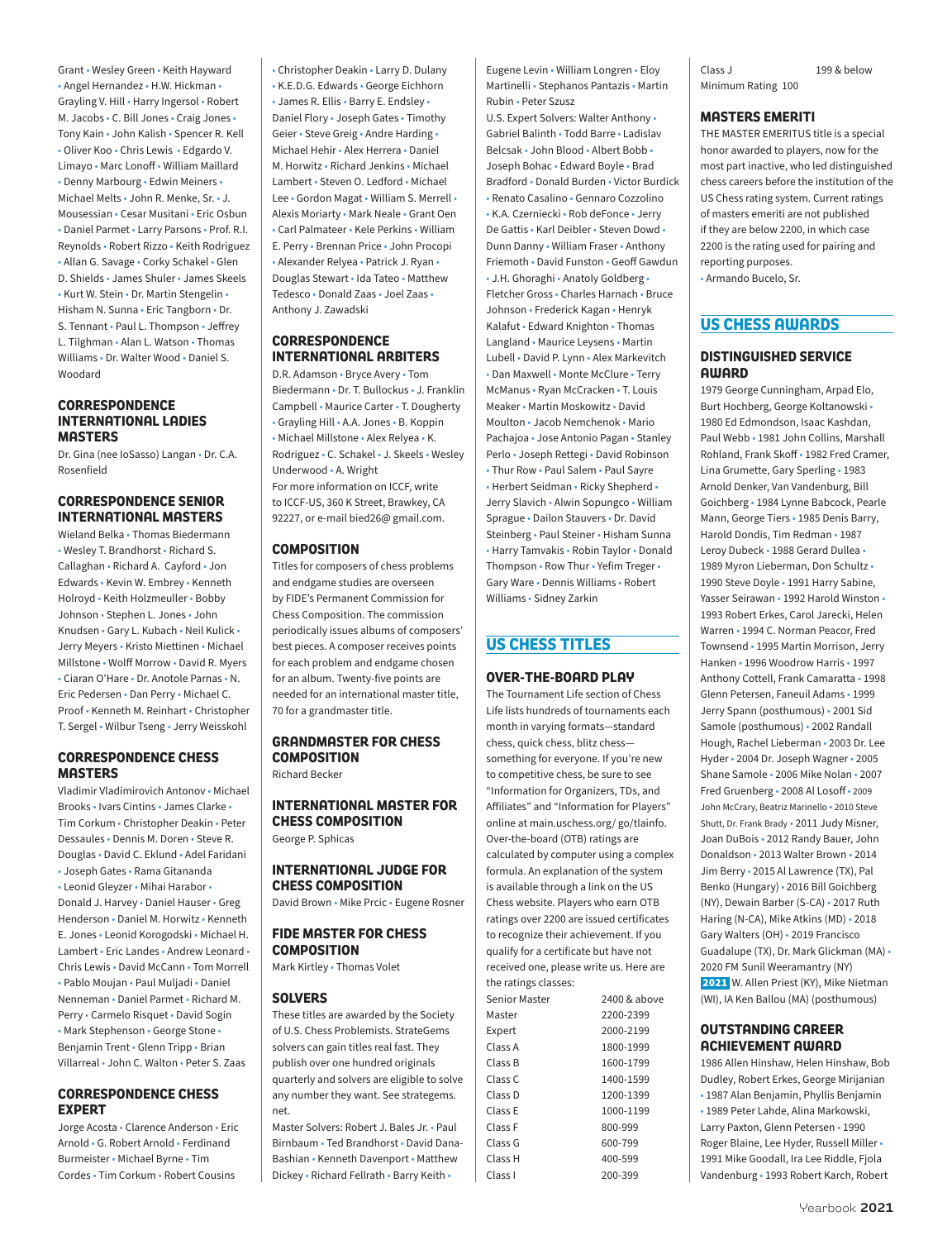P. Smith • 1994 Clarence Callaway • 1995 Pete Nixon, Warren Pinches • 1996 Burt Hochberg • 1997 J.C. Thompson, Leroy Dubeck, Bill Snead • 1998 Steve Frymer • 1999 Stuart Laughlin, Robert Fisher, James Hurt • 2000 Harold Dondis • 2001 John Collins • 2002 Robert Ferguson, Jerry Hanken, Carol Jarecki • 2003 John Donaldson, Thad Rogers • 2004 Jay Bonin • 2005 Ralph Bowman • 2006 Guss Gosselin, Fred Goldhirsch, Doug Bellizzi, David McEnulty, Jerry Weikel • 2007 Fred and Carol Kleist, Gordon Barrett, Stephen Dann • 2008 Selby Anderson, Glen Buckendorf, John Hillery • 2009 Tim Sawmiller, Gary Fox, Tim Just • 2010 Val Semitis, Hal Terrie, Chuck Ensey, Mike Nagaran • 2011 Scott Parker, Frank Berry, Tom Martinak, Bob Smith, Mike Zacate • 2012 Duane Polich, Michael Morris, Neil Dale, Barry Eacker • 2013 Garrett Scott, Luke Ludwig, Mike Selig, David Kuhns, Curt Brasket • 2014 Gary Kitts (MI), Harvey Lerman (FL) • 2015 L. Gordon Brooks (S-CA), Robert Haines (NM), Jim Talmadge (AZ) • 2016 Carl Dotson (IL), Riley Dan Driver (OH), Sharon Driver (OH), Larry Bell (KY), Roger Gotschall (IA)—Posthumously • 2017 Murrel Rhodes (IL), GM Larry Kaufman (MD), John Roush (WV), R. Mark Johnson (VA), FM Macon Shibut (VA), Ernest W. Schlich (VA) • 2018 Jim Nickell (WI), Guy Hoffman (WI), Jim Eade (CA) • 2019 Stephen Schneider (GA), Fred Wilson (NY), Richard Koepcke (NCA) • 2020 Bruce Pandolfini (NY), IM John Watson (CA) 2021 FM Alex Dunne (PA)

### **SPECIAL SERVICES AWARD**

1983 Hal Bogner, Arnold Denker, Thad Rogers, Hyman Rogosin, Eric Schiller, Don Schultz • 1985 Lackland Bloom, Martin Morrison • 1986 Fred Gruenberg, Richard O'Keefe, C. Norman Peacor, Ron Warnicki • 1988 Fred Townsend, David Welsh • 1990 Denis Barry • 1991 Larry Evans, Lev Alburt • 1992 Ron Lohrman, Les Leroy Smith • 1993 Jeremy Gaige, John Varis • 1994 Garrett Scott, John McCrary, Warren Pinches • 1995 Jo Eglen, Doris Thackrey • 1996 Herb Hickman, Hanon Russell, Helen Warren • 1997 Jim Pechac, Denis Barry, Robert John McCrary • 1998 Harold Stenzel, Gary & Addie Prince • 1999 Tim Just, Mike Carr, Alice Loranth (posthumous) • 2000 Ken Horne (posthumous), Sid Samole, Rachel Lieberman • 2001 Tom Doan, Pat Hoekstra, Myron Lieberman • 2002 Dewain Barber, Ralph Bowman, Mark Glickman, Al Lawrence, Mike Nolan • 2003 Lynne Chapman, Kelly Jacobs, Ken Sloan • 2004 Bob Persante, Don Mihokovich • 2005 Neil Falconer • 2006 Kim Cramer, John Donaldson, Mikhail Korenman, Greg Shahade • 2007 Steve Doyle, Ernie Schlich • 2008 Hal Karlsson, Tim Tobiason, Alexey Root, Jim Stallings, Russell Harwood, Kerry Lawless • 2009 Calvin Olsen, David Moeser • 2010 Jay

Stallings, John Blackstone • 2011 Andy Ansel, Jeff Smith, Mark Herman • 2012 Jeff Roland, Eric Holcomb, Elliott Neff, Arun Sharma • 2013 Bill Williams • 2014 Alan Kaufman (MI) • 2015 Dave Grimaud (SC), Ron Kensek (NM), Steve Perea (NM), Barbara DeMaro (NY) • 2016 David Moody (MI), John Hilbert (NY), Dennis Monokroussos (IN), Guy Hoffman (WI), David and Sheila Heiser (IL) • 2017 Maureen Grimaud (SC), Tom Dart (IL) • 2018 Richard Reich (WI), Eduardo Bauza Mercere (NY) • 2019 Peter Dyson (FL), Sam and Miller Copeland (SC), Robert Simpson (NY) • 2020 Mark Wells (NM), Jonathan Crumiller (NJ) 2021 Robert Franklin (NC), Pete

Tamburro (NJ)

### **MERITORIOUS SERVICES AWARD**

1980 Robert Tanner • 1985 Joseph Wagner • 1986 Lincoln Chess Foundation, Glenn Meachum, Ben Munson, Sunil Weeramantry • 1987 Don Maddox, Jules Stein, Charles Pashayan • 1988 Harry Lyman • 1991 Imre Konig, George Leighton • 1992 David Mehler • 1993 Allen Kaufman, Dale Brandreth • 1994 Paul Shannon, Randall Hough • 1995 Frank Brady, Ernest Marx, Bill Colias (posthumous) • 1996 Paul Gold, Myron Lieberman • 1997 Alan Sherman, Randall Swanson, Jim Warren • 1998 James Bolton, Richard Verber • 1999 Erv Sedlock, Selby Anderson, Ken Smith (posthumous) • 2000 No award given • 2001 Gary Prince • 2002 Joe Ippolito, Ollie LaFreniere, Beatriz Marinello • 2003 Mike Nolan, Harry Sabine • 2004 Sunil Weeramantry • 2005 Herman Drenth • 2006 Jim Brotsos, Jon Haskel, Wilder Wadford, Jon & Barbara Fortune • 2007 Richard Shorman, John Hilbert, Dan Heisman, Grant Perks • 2008 Luis Salinas, Gary Dorfner, Lloyd Hunter • 2009 Jennifer and Mike Skidmore, Steve Steppe • 2010 Jim Stallings, Dewain Barber, Richard Buchanan, Alan Anderson, Danny Rensch • 2011 David Causey, Caesar Lawrence, Barbara Reed • 2012 Russell "Rusty" Miller, Kevin Korsmo • 2013 Peter Webster, Henry Meifert (posthumously), Stephen Dillard • 2014 Justin Morrison (GA), Daniel Fuller (MS), Dr. Rose Marie Stutts (AL) • 2015 Daniel Rensch (AZ), Robby Adamson (AZ), Enrique Huerta (AZ), Elizabeth Shaughnessy (N-CA) • 2016 Mike Joelson (OH), Hans Multhopp (OH), Joe Riegsecker (IN), Roger Blaine (IN) • 2017 Jean Troendle (LA), Andy Rea (VA), Anand Dommalapati (VA), Ed Westing (WA), Ralph Mikel (DC) • 2018 Brad Phillips (WI), Fred Lange (WI), Randy Bubolz (WI), Jerry Neugarten (IL) • 2019 Dr. Clyde Smith (SC), Dr. Jeanne Sinquefield (MO) • 2020 Paul Covington (CO), Edward Baur (MO), Thomas Braunlich (OK), Janelle Losoff (NV), Jeffrey Ashton (TX), Walter M. High (NC)

 2021 Lauren Goodkind (CA), Richard Smouse (AZ)

### **COMMITTEE OF THE YEAR**

1982 Computer Committee • 1988 Hall of Fame Committee • 1989 Scholastic Committee • 1990 Tournament Direction Certification Committee • 1993 Special Committee on Rulebook • 1994 Ratings Committee • 1995 Computer Communications Committee • 1996 Chess in Education Committee • 1997 Finance Committee • 1998 Internet Committee • 1999 Rules Committee, Finance Task Force • 2000 Scholastic Committee • 2001 Internet Computer, Outreach • 2002 FIDE Advisory • 2003 Women's Chess Committee • 2004 College Chess Committee • 2005 Finance Committee • 2006 International Affairs • 2007 Financial Review Committee • 2008 Bylaws Committee • 2009 LMA • 2010 Tournament Director Certification Committee • 2011 Scholastic Committee • 2012 Ratings Committee • 2013 Bylaws Committee • 2014 Senior Committee • 2015 Website Advisory Committee • 2016 Women's Committee • 2017 Ethics Committee • 2018 Accessibility and Special Circumstances Committee • 2019 Ethics Committee • 2020 Scholastic Committee

 2021 Nominating Committee: David Grimaud, Chair

### **CHESS CITY OF THE YEAR**

1983 Pasadena, California • 1984 New York, New York • 1985 Foxboro, Massachusetts • 1986 Charlotte, North Carolina; Somerset, New Jersey • 1987 Pulaski, Virginia; Terre Haute, Indiana • 1988 Albuquerque, New Mexico; Memphis, Tennessee, Southfield, Michigan • 1989 Knoxville, Tennessee; Peoria, Illinois; Seattle, Washington; Tempe, Arizona, Lexington, Kentucky • 1993 Durango, Colorado; Reno, Nevada • 1994 Bloomington, Illinois; New York, New York • 1995 Chicago, Illinois; Key West, Florida • 1996 Tucson, Arizona; New York, New York • 1997 Knoxville, Tennessee; Sioux Falls, South Dakota • 1998 Peoria, Arizona • 1999 San Francisco, California; Gilbert, Arizona • 2000 Louisville, Kentucky; Dallas, Texas • 2001 Kansas City, Missouri • 2002 Miami, Florida; New York City; Seattle, Washington • 2003 Nashville, Tennessee • 2004 Lindsborg, Kansas • 2005 Minneapolis, Minnesota • 2006 Crossville, Tennessee; Palm Beach Gardens, Florida • 2007 Stillwater, Oklahoma • 2008 Tulsa, Oklahoma; Lubbock, Texas • 2009 St. Louis, Missouri • 2010 Nashville, Tennessee • 2011 St. Louis, Missouri • 2012 Los Angeles, California • 2013 Chicago, Illinois • 2014 Brownsville, Texas • 2015 Sunrise, Florida • 2016 Louisville, Kentucky • 2017 Franklin County, Mississippi • 2018 Charlotte,

North Carolina • 2019 Philadelphia, Pennsylvania • 2020 New York, New York 2021 None named

#### **KOLTANOWSKI AWARDS**

1979 Gold: Bill Church, Jacqueline Piatigorsky, Louis Statham • 1980 Gold: Thomas Emery, Lessing Rosenwald • 1981 Gold: Fred Cramer; Silver: Howard Gaba, Fred Gruenberg, Al Hansen • 1982 Gold: Rea Hayes; Silver: Nobert Leopoldi • 1983 Silver: Stephen Jones, Don Richardson, John Rykowski, Ralph Slottow . 1984 Gold: Jose Cuchi; Silver: M. Vacheron · 1985 Gold: Frank Normali; Silver: R. W. Twombly • 1986 **Gold:** Shelby Lyman, NCR Corporation; **Silver:** Fanueil Adams, Jr., Paul Arnold Associates, Equitable Life Assurance, Prudential Insurance • 1987 Gold: Frank Samford • 1988 Gold: Sid Samole • 1989 Gold: Novag Industries, Les Crane • 1990 Gold: Arnold Denker, Helen Warren • 1991 Gold: Ted Field: Silver: Neil Falconer • 1992 Gold: Banker's Trust • 1994 Silver: Dr. Martin Katahn · 1995 Gold: Interplay Productions, Brian Fargo · 1996 Gold: Saitek Industries, Ltd.; Silver: Zamagias Properties · 1997 Gold: Interplay Productions: Silver: Novag Industries, Wizards of the Coast • 1998 Gold: Chess In the Schools; Silver: Internet Chess Club · 2000 Gold: The University of Texas at Dallas (UTD); **Silver:** The University of Texas at Dallas; (UTD) • 2001 Gold: The Seattle Chess Foundation • 2002 Gold: Floyd and Bernice Sarisohn, Dato Tan Chin Nam • 2003 Gold: Dr. Martin (Dick) Katahn Gold: Tennessee Tech University • 2004 Gold: Kasparov Chess Foundation · 2005 Gold: Al Blowers (from HB Foundation) • 2006 Gold: America's Foundation for Chess · 2007 Gold: Frank K. Berry • 2008 Gold: Hanon Russell • 2009 Gold: Rex Sinquefeld · 2011 Gold: Rex Sinquefield; Silver: Doyle Engelen, Booz Allen Hamilton, Inc. . 2012 Gold: Rex Sinquefield, Jeanne Sinquefield • 2013 Gold: Rex and Jeanne Sinquefield and the Chess Club and Scholastic Center of Saint Louis; Gold: Garry Kasparov and the Kasparov Chess Foundation; Silver: Trophies Plus • 2014 Gold: Bill Goichberg and the Continental Chess Association • 2015 Gold: Frank Berry (OK); Silver: Amy Lee (BC) · 2016 Gold: Dr. Jeanne and Rex Sinquefeld (MO); Gold: Frank P. Samford III (AL) · 2017 Gold: US Chess Trust; Silver: Two Sigma · 2018 Gold: Dewain Barber; Silver: Two Sigma, Richard and Barbara Schiffrin (PA) • 2019 Gold: The Saint Louis Chess Club (MO), Two Sigma; Silver: Dewain and Susan Barber (SCA), Richard and Barbara Schiffrin (PA), David and Maureen Grimaud (SC) • 2020 Gold: Frank P. Samford III (GA), Saint Louis Chess Club (Dr. Jeanne and Rex Sinquefield) (MO), John D. Rockefeller V (MD); Silver: New Jersey State Chess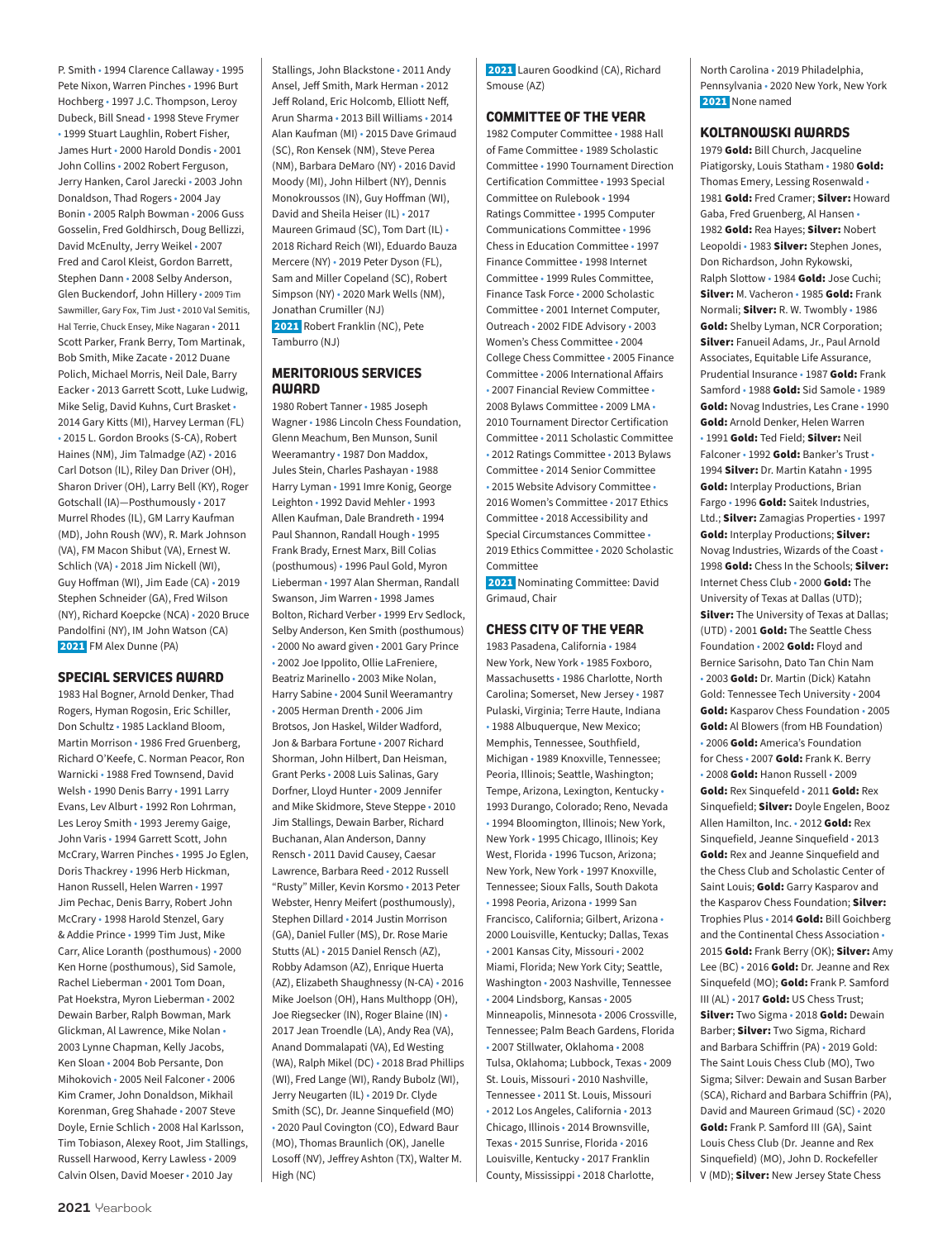Federation, American Intercultural Education (Lin Johnson) (NC), Richard and Barbara Schiffrin (PA), Maureen and David Grimaud (SC)

2021 Gold: Saint Louis Chess Club (MO), John D. Rockefeller V (MD): Silver: David H. Raymond (FL)

### **U.S. CHESS HALL OF FAME INDUCTEES**

1986 Paul Morphy, Robert Fischer, Reuben Fine, Frank Marshall, Isaac Kashdan, George Koltanowski, Harry Pillsbury, Sammy Reshevsky • 1987 Sam Loyd, Wilhelm Steinitz • 1988 Arpad Elo, Hermann Helms • 1989 I.A. Horowitz • 1990 Hans Berliner • 1991 John Collins, • 1992 Arnold Denker, George MacKenzie, Gisela Gresser • 1993 Pal Benko, Victor Palciuaskas • 1994 Larry Evans, Robert Byrne, Arthur Bisguier • 1995 Ed Edmondson • 1996 Fred Reinfeld • 1997 Kenneth Harkness • 1998 Milan Vukcevich • 1999 Benjamin Franklin (posthumous) • 2000 Edmar Mednis • 2001 Lubomir Kavalek • 2002 Donald Byrne (posthumous) • 2003 Lev Alburt, Walter Browne • 2004 Anatoly Lein, Leonid Shamkovich • 2005 Yasser Seirawan • 2006 Jeremy Gaige, Irving Chernev • 2007 No Inductees • 2008 Joel Benjamin, Larry Christiansen, Nick de Firmian • 2009 Burt Hochberg, John Fedorowicz • 2010 Diane Savereide, Herman Steiner, Jackson Showalter • 2011 Boris Gulko, Andy Soltis • 2012 Alex Yermolinsky • 2013 Gregory Kaidanov, Mona May Karff • 2014 Abraham Kupchik, Jacqueline Piatigorsky • 2015 Alexander Shabalov • 2016 Maurice Ashley, Gata Kamsky • 2017 Aron Nimzowitsch • 2018 Alex Onischuk, Bill Goichberg • 2019 Max Judd, William Lombardy, Susan Polgar • 2020 Rex Sinquefield, Dr. Jeanne Cairns Sinquefield

2021 Dr. Frank Brady, IM James ("Jimmy") Sherwin

### **SCHOLASTIC SERVICE AWARDS**

1994 Harry Sabine • 1995 Ron Lohrman • 1996 Lee LaFrese • 1997 Robert Ferguson • 1998 Sunil Weeramantry • 1999 Faneuil Adams (posthumous) • 2000 Dewain Barber • 2001 Beatriz Marinello • 2002 Jack Mallory • 2003 Ralph Bowman • 2004 Individual: GM Arnold Denker; **Organization:** Gilbert Unified School District #41, Gilbert, Arizona • 2005 Elizabeth Tejada • 2006 Tim Redman • 2007 Susan Polgar; Brownsville, TX School District • 2008 Steve Shutt Michael Khodarkovsky, Southern Arizona Chess Association • 2009 Aviv Friedman, After School Activities Partnership • 2010 Greg Shahade, Berkeley Chess School (CA) • 2011 Bruce Pandolfini, Chess-In-The-Schools (NY) • 2012 David Mehler, U.S. Chess Center (DC) • 2013 Elizabeth Spiegel • 2014 Mitchell Denker (posthumously) (NC) • 2015 Individual:

Roger Gotschall (IA); Organization: U.S. Chess Trust · 2016 Individual: Kevin Fite (MI) • 2017: Individual: David MacEnulty (NY) • 2018: Individual: Elizabeth Shaughnessy (CA) • 2019 Individual: Jon Haskel (FL), Russell Harwood (TX) • 2020 Individual: Christina Schweiss (VA); Organization: The Renaissance Knights Chess Foundation (IL) 2021 Individual: Danny Rohde (NY); Organization: Internet Chess Club

**ORGANIZER OF THE YEAR** 1994 Bill Goichberg • 1995 Al Losoff • 1996 Nick Conticello, Manhattan Chess Club • 1997 Jose Cuchi, E. Steven Doyle • 1998 Robert Tanner • 1999 De Knudson, John Donaldson • 2002 Yasser Seirawan and America's Foundation for Chess (formerly the Seattle Chess Foundation) • 2003 Arden Dilley, Phillip Simpkins • 2004 Michael Korenman • 2005 Maurice Ashley • 2006 Cris Collingsworth ProScan Foundation • 2007 Sevan Muradian • 2008 Jerry Weikel, Tom Braunlich • 2009 Tony Rich • 2010 Tony Rich • 2011 Ankit Gupta • 2012 Chad Schneider • 2013 Mike Regan • 2014 The Chess Club and Scholastic Center of Saint Louis • 2015 Al and Janelle Losoff (NV) • 2016 Alex Relyea (NH) • 2017 Dr. Judit Sztaray (N-CA) • 2018 Sophia Rohde (NY), Glenn Panner (IL) • 2019 Jon Haskel (FL) • 2020 Jay Stallings  $(CA)$ 

2021 FA Abel Talamantez (CA-N)

### **FRANK J. MARSHALL AWARD**

1994 Albert Sandrin • 1995 Arthur Dake • 1996 Arnold Denker • 1997 Maurice Ashley, John Donaldson • 1998 Arthur Bisguier • 1999 Faneuil Adams (posthumous) • 2001 Pal Benko • 2002 GM Lev Alburt • 2003 GM Sam Palatnik, GM Yasser Seirawan • 2004 John Curdo • 2005 Igor Ivanov • 2006 Shaun Alexander Foundation • 2007 Gregory Kaidanov • 2008 John Watson • 2009 John Fedorowicz • 2010 Michael Aigner • 2011 Dean Ippolito • 2012 Anthony Saidy • 2013 William Martz (posthumously) • 2014 IM Greg Shahade • 2015 Don Schultz (FL) • 2016 GM Alex Onischuk (TX), GM Irina Krush (NY) • 2017 IM Walter Shipman (N-CA and NY)—posthumously, IM Danny Kopec (NY)—posthumously • 2018 Viktors Pupols (WA), Franc Guadalupe (TX) • 2019 GM Melikset Khachiyan (CA) • 2020 FM Aviv Friedman (NJ) 2021 IM Stuart Rachels (AL)

### **GRANDMASTER OF THE YEAR**

1997 Alex Yermolinsky • 1998 Joel Benjamin • 1999 Nick de Firmian • 2001 Yasser Seirawan • 2002 Larry Christiansen • 2003 Maurice Ashley, Susan Polgar • 2004 Alexander Shabalov • 2005 Hikaru Nakamura • 2006 GM Ildar Ibragimov, WGM Anna Zatonskih • 2007 Gata Kamsky • 2008 Gata Kamsky • 2009 Yury Shulman • 2010 Hikaru Nakamura • 2011 Hikaru

Nakamura, Gata Kamsky • 2012 Hikaru Nakamura • 2013 GM Hikaru Nakamura, WGM and IM Irina Krush • 2014 GM Alex Onischuk • 2015 GM Sam Shankland (N-CA) • 2016 GM Fabiano Caruana (MO) • 2017 GM Wesley So (MN) • 2018 GM Fabiano Caruana (MO) • 2019 GM Hikaru Nakamura (NY), GM Sam Shankland (NCA) • 2020 GM Fabiano Caruana (MO) 2021 GM Wesley So (MO)

### **HONORARY CHESS MATES**

1998 Ethel Collins, Nina Denker, Nancy Edmondson, Leah Koltanowski, Carrie Marshall • 2001 Norma Reshevsky • 2002 Madge Byrne • 2003 Baiba Mednis • 2004 Bernadette Doyle, Brenda Goichberg, Teresa Schultz • 2005 Doris Barry, Phyllis Benjamin, Carol Weinberg • 2006 Jim Warren, Dolores Wagner, Elizabeth Tanner • 2007 Donna Gruenberg, Jan Rogers • 2008 Janelle Losoff, Annette Buckendorf • 2009 No Award Given • 2010 Phil Smith, Joan Schlich • 2011 Ami Hall • 2012 Susan Barber, Kathy Miller • 2013 Olga Ashurkina • 2014 Joan Priest • 2015 Myron and Rachel Lieberman (AZ) • 2016 David Grimaud (SC) • 2017 Helen and Allen Hinshaw (VA) • 2018 Bonnie Guadalupe (TX), Edith Just (IL) • 2019 Carolyn Weeramantry (NY) • 2020 Maxine Brady (NY)

2021 None named

### **THE GALLERY OF DISTINGUISHED CHESS JOURNALISTS**

2004 Hermann Helms Burt Hochberg, Dr. Frank Brady, GM Larry Evans, Al Horowitz, Harold Dondis • 2005 GMs Andy Soltis, GM Robert Byrne and Fred Reinfeld • 2006 George Koltanowski, Glenn Petersen, Lubomir Kavalek, Irving Chernev • 2007 Alex Dunne, Yasser Seirawan • 2008 Bruce Pandolfini • 2009 Shelby Lyman • 2010 John Hillery

### **CHESS JOURNALIST OF THE YEAR AWARD**

1994 John Donaldson • 1995 Shelby Lyman • 1996 Burt Hochberg • 1997 Jerry Hanken • 1998 Yasser Seirawan • 1999 Michael Franett 2000 Larry Evans • 2001 Hanon Russell • 2002 Yasser Seirawan 2003 Fred Wilson • 2004 Andrew Soltis • 2005 Frisco del Rosario • 2006 Pete Tamburro • 2007 Mig Greengard • 2008 Macauley Peterson • 2009 Alexandra Kosteniuk • 2010 Dan Heisman • 2012 Mike Klein • 2013 Jamaal Abdul-Alim • 2014 Brian Jerauld • 2015 Mike Klein • 2016 Al Lawrence • 2017 Vanessa West; Honorable Mention—Pete Tamburro • 2018 Mike Klein • 2019 Al Lawrence • 2020 John Hartmann

2021 John Hartmann

### **CHESS CLUB OF THE YEAR**

1999 Pittsburgh Chess Club • 2001 Rochester Chess Club, Dumont Chess

Club • 2002 Metrowest Chess Club (Mass.) • 2003 Rochester Chess Club, Miami International Chess Academy • 2004 Marshall Chess Club • 2005 Mechanic's Institute & East Bay Chess Club • 2006 St. George Chess Club • 2007 Atlanta Chess Center • 2008 Dallas Chess Club • 2009 Fresno Chess Club • 2010 Chess Club and Scholastic Center of Saint Louis • 2011 Metropolitan Chess Club of Los Angeles • 2012 Portland Chess Club, Seattle Chess Club • 2013 Franklin-Mercantile Chess of Philadelphia (PA) • 2014 Central Florida Chess Club (FL) • 2015 NorCal House of Chess (N-CA) • 2016 Sacramento Chess Club (N-CA) • 2017 Hampton Roads Scholastic Chess Club (VA) • 2018 Bay Area Chess, Inc. (CA) • 2019 The Charlotte Chess Center (NC) • 2020 San Diego Chess Club (CA)

2021 Toms River Chess Club (NJ)

### **SPECIAL TASK FORCE AWARD**

2002 President's Special Committee on Finances; Computer Evaluation Task Force • 2003 Rulebook Revision Task Force

### **CHESS COLLEGE OF THE YEAR**

2000 University of Maryland at Baltimore County (UMBC) • 2001 University of Texas at Dallas (UTD) • 2002 University of Maryland at Baltimore County, St. Johns University, Rhode Island College • 2003 Stanford University • 2004 Miami Dade Community College • 2005 U Cal at Berkeley • 2006 University of Connecticut School of Engineering, Texas Tech University • 2007 University of Texas at Brownsville • 2008 University of Texas at Dallas, Texas Tech University • 2009 University of Utah, Miami University (OH) • 2010 El Centro Community College, Dallas • 2011 University of Maryland Baltimore County • 2012 University of Texas at Dallas • 2013 Princeton University (NJ) • 2014 Texas Tech University (TX) • 2015 Webster University (MO) • 2016 Oberlin College (OH) • 2017 Saint Louis University (MO) • 2018 University of Texas-Rio Grande Valley (TX) • 2019 University of Texas-Rio Grande Valley (TX) • 2020 Texas Tech University (TX)

**2021** University of California, Berkeley  $(CA)$ 

### **TOURNAMENT DIRECTOR OF THE YEAR**

2004 Carol Jarecki • 2005 Steve Immitt • 2006 Walter Brown • 2007 Mike Atkins • 2008 Frank K. Berry • 2009 Francisco Guadalupe • 2010 Jon Shacter • 2011 Luis Salinas • 2012 Tim Just • 2013 Wayne Clark • 2014 Bob Messinger • 2015 Mike Hoffpauir (VA) • 2016 Tom Langland (N-CA) • 2017 NTD Korey J. Kormick (TN) • 2018 Chris Bird (MA) • 2019 David Hater (GA) • 2020 Glenn Panner (IL) 2021 FA Joseph Yun (OH)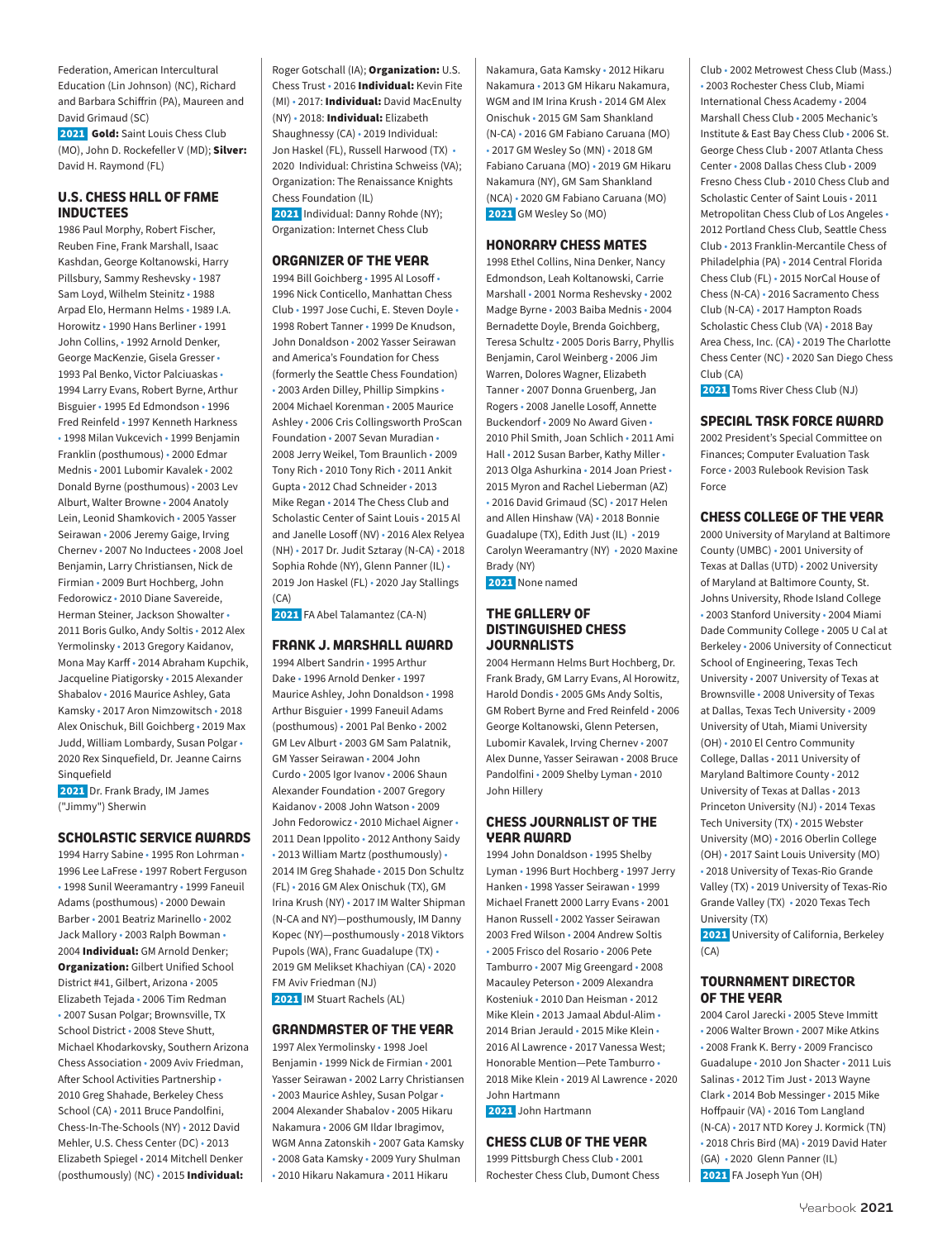### **TOURNAMENT DIRECTOR LIFETIME ACHIEVEMENT AWARD**

2012 Martin Morrison • 2013 Harry Sabine • 2014 Denis Barry (posthumously), E. Steven Doyle, L. Thad Rogers, Stephen Dillard • 2015 Bill Goichberg (NY), Carol Jarecki (NY), Ira Lee Riddle (posthumously) (PA), Joe Lux (NJ) • 2016 Walter Brown (TN), Sevan Muradian (posthumously) (IL) • 2017 NTD George M. Mirijanian (MA), NTD Ernest W. Schlich (VA) • 2018 Erv Sedlock (FL) • 2019 Steve Immitt (NY) • 2020 Todd J. Barre (IL) 2021 IO Franc Guadalupe (TX)

### **OUTSTANDING PLAYER ACHIEVEMENT AWARD**

2016 Jeffery Xiong (TX) • 2017 IM Jay Bonin (NY) • 2018 Andrew Karklins (IL), GM Timur Gareyev (KS) • 2019 GM Alex Onischuk (TX) • 2020 Viktors Pupols (WA), GM Dmitry Gurevich (IL), IM Michael Brooks (MO)

2021 FM John A. Curdo (MA)

### **OUTSTANDING TEAM PERFORMANCE AWARD**

2016 World Team Championship (GM Sam Shankland, GM Alex Lenderman, GM Alex Onischuk, GM Daniel Naroditsky, GM Varuzhan Akobian, Coach GM Gregory Kaidanov) • 2017 2016 gold medal winning U.S. Olympiad team • 2018 2017 U.S. World Cadet team • 2019 2018 Olympiad team, 2018 World Senior team • 2020 World Cadet Team 2021 US Team in FIDE Olympiad for People with Disabilities: Coach Lior Lapid

### **WOMAN CHESSPLAYER OF THE YEAR AWARD**

2016 Carissa Yip (MA) • 2017 Nazi Paikidze (NV) • 2018 WGM Sabina Foisor (NC) • 2019 WGM Jennifer Yu (VA) • 2020 IM Carissa Yip (MA) 2021 GM Irina Krush (NY)

**SPECIAL FRIEND OF THE USCF AWARD**

2006 Phil Haley • 2007 Garry Kasparov • 2011 Alexandra Kosteniuk • 2012 Barbara Pryor • 2014 Harris Rosen • 2016 Francis Slay (MO) • 2017 Sen. John Davison "Jay" Rockefeller IV • 2018 Flynn Sign Company Co. Inc. (TN)

### **ACCESSIBILITY AND SPECIAL CIRCUMSTANCES PERSON OF THE YEAR**

2018 Michael Lenox (IL), Michael Aigner (CA) • 2019 Alex Relyea (NH) • 2020 Abel Talamantez (CA-N) 2021 Joan DuBois (TN)

### **DAN HEISMAN AWARD FOR EXCELLENCE IN CHESS INSTRUCTION**

2021 Bruce Pandolfini (NY)

### **SCHOLARSHIPS AND FELLOWSHIPS**

### **SAMFORD FELLOWSHIP WINNERS**

1987 Joel Benjamin • 1988 Maxim Dlugy • 1989 Patrick Wolff • 1990 Alex Fishbein • 1991 Ilya Gurevich • 1992 Alex Sherzer • 1993 Ben Finegold • 1994 Gata Kamsky • 1995 Josh Waitzkin • 1996 Tal Shaked • 1997 Boris Kreiman • 1998 Dean Ippolito • 1999 Gregory Shahade • 2000 Michael Mulyar • 2001 Eugene Perelshteyn • 2002 Varuzhan Akobian • 2003 Dmitry Schneider • 2004 Rusudan Goletiani • 2005 Hikaru Nakamura • 2006 David Pruess • 2007 Josh Friedel • 2008 Irina Krush, Vinay Bhat • 2009 Ray Robson • 2010 Robert Hess • 2011 Aleksandr Lenderman • 2012 Timur Gareev, Alejandro Ramirez • 2013 Sam Shankland • 2014 Daniel Naroditsky • 2015 Samuel Sevian, Kayden Troff • 2016 Wesley So • 2017 Jeffery Xiong • 2018 Awonder Liang, Samuel Sevian • 2019 Awonder Liang, Samuel Sevian • 2020 Nicolas Checa, Awonder Liang, Carissa Yip, Christopher Yoo

 2021 Praveen Balakrishnan, Akshat Chandra, Nicholas Checa, Abhimanyu Mishra, Hans Niemann, Carissa Yip, Christopher Yoo

### **SCHOLAR-CHESSPLAYER AWARDS**

1999 Philip Wang, Jordy Mont-Reynaud, Brandon Ashe, David Pruess, Anthony Rozenvasser, Steven Winer • 2000 Jordy Mont-Reynaud, Harutyun Akopyan, Britt Nils Ryerson, Kristofer Y. Shrestha, Robert J. Crume, Kevin Douglas Vallier • 2001 Patrick Hummel, Marc Esserman, Casey McCracken, Sergey Shchukin, Vinay Bhat, Andrew Read, Caitlin Coslett • 2002 Patrick Hummel, Casey McCracken, Matthew Traldi, Cindy Tsai, Kris MacLennan, Albert Yeh, Yana Turovskaya • 2003 Matthew Hoekstra, Cindy Tsai, A.J. Steigman, Anna Levina, Curt Collyer, Nikita Panasenko, Anath Pappu • 2004 Asuka Nakamura, Aaron Pixton, Ryan Milisits, Jake Kleiman, Patrick Mihelich, David Jacob, Euphemia Mu • 2005 Keaton Kiewra, John Bartholomew, Laura Ross, Matthew Ho, Kevin Binz, William Stewart, Eduard Shalimov • 2006 Oleg Zaikov, Alexander King, Ankur Bakshi, Kevin Binz, Peter Tu, Thomas Gossell, Adam Holmes • 2007 Vaishnav Aradhyula, Eric Dong, Francisco Guadalupe, Trevor Jackson, Peter Yeh • 2008 Sarkis Agaian, Jonathan Cox, Benjamin Marmont, Michael Sobin, Adam Weser • 2009 Adithya Balasubramanian, Robert Lau, Haotian Zheng, Michael Thaler, Troy Daly • 2010 Rohan Agarwal, Richard Herbst, Abby Marshall, Jake Miller, Victor Shen • 2011 Chaz Daly, Andrew

Ng, Eigen Wang, Kevin Zhang, Andrew Shvartsman • 2012 Yang Dai, Joshua Mu, Andrew Ng, Jesse Orlowski, Alexandra Weiner • 2013 Miles Hinson, Anna Matlin, Kevin Mo, Benjamin Tong, Thomas Ulrich • 2014 Jeevan Karamsetty, Varun Krishnan, Aleksandr Ostrovskiy, Arthur Shen, Atulya Shetty • 2015 Jackson Chen (CO), Rachel Gologorsky (FL), Simone Liao (CA), Akshay Malhotra (TX), Darwin Yang (TX) • 2016 IM Safal Bora (MI), WIM Agata Bykovtsev (S-CA), IM Akshat Chandra (NJ), IM Daniel Gurevich (GA), Christopher Yang (PA) • 2017 Ethan Li (NY), Zhaozhi (George) Li (IL), Prateek Pinisetti (AZ), Joshua Sheng (CA), Warren Wang (NY) • 2018 Abhimanyu Banerjee (FL), Maggie Feng (OH), Craig Hilby (CA), Seth Talyansky (OR), Andrew Tang (MN) • 2019 Forest Chen (TN), Albert Liang (GA), Emily Nguyen (TX), Jennifer Yu (VA), Howard Zhong (OK) • 2020 Praveen Balakrishnan (VA), David Brodsky (NY), Akira Wood Nakada (NY), Kimberly Liu (CA), Annie Wang (CA)

 2021 Destynn Keuchel (OH), Christopher Shen (OH), Wesley Wang (NY), Iris Zhou (MO), Evelyn Zhu (NY)

### **GRAND PRIX WINNERS**

1979 Arthur Bisguier • 1980 Roman Dzindzichashvili • 1981 Dmitry Gurevich • 1982 Igor Ivanov • 1983 Igor Ivanov • 1984 Igor Ivanov • 1985 Igor Ivanov • 1986 Igor Ivanov • 1987 Jay Whitehead • 1988 Igor Ivanov • 1989 Igor Ivanov • 1990 Igor Ivanov • 1991 Alexander Ivanov • 1992 Gregory Kaidanov • 1993 Alexander Ivanov • 1994 Alexander Ivanov • 1995 Alex Yermolinsky • 1996 Alexander Ivanov • 1997 Igor Ivanov • 1998 Alex Stripunsky • 1999 Alek Wojtkiewicz • 2000 Alek Wojtkiewicz • 2001 Alek Wojtkiewicz • 2002 Alek Wojtkiewicz • 2003 Alek Wojtkiewicz • 2004 Alek Wojtkiewicz • 2005 Jaan Ehlvest • 2006 Jaan Ehlvest • 2007 Zviad Izoria • 2008 Alex Lenderman • 2009 Alex Lenderman • 2010 Alex Lenderman • 2011 Sergey Kudrin • 2012 Mikheil Kekelidze • 2013 Aleksandr Lenderman • 2014 Mark C. Paragua • 2015 Gata Kamsky • 2016 Ruifeng Li • 2017 Elshan Moradiabadi • 2018 Fidel Corrales Jimenez • 2019 Hovhannes Gabuzyan • 2020 Zurab Javakhadze 2021 Vladimir Belous

### **US CHESS GOVERNANCE**

### **NATIONAL OFFICERS**

These elected volunteer officers constitute the Executive Board, the executive committee to the Delegates. They meet quarterly and monitor the affairs of US Chess on an almost daily basis. President: Michael Hoffpauir, president@uschess.org • Vice President: Randy Bauer, vp@uschess.org • VP Finance: Chuck Unruh, vpfinance@

uschess.org • Secretary: Fun Fong, secretary@uschess.org • Members-at-Large: David Day, DavidChessDay@gmail. com; John Fernandez, john.fernandez@ gmail.com; David Hater, dhater1@aol. com; Kevin Pryor, pryorkevin@yahoo. com. To contact any Executive Board member by mail, write to them c/o US Chess, P.O. Box 3967, Crossville, Tennessee 38557-3967.

### **US CHESS TRUST**

U.S. Chess Trust, P.O. Box 838, Wallkill, NY 12589, info@uschesstrust.org.

### **2020-2021 US CHESS COMMITTEE CHAIRPERSONS**

Accessibility and Special Circumstances: Stephanie Berk, Chair, stephanie\_berk@ aol.com; Judit Sztaray, Vice Chair, judit.sztaray@gmail.com • Audit: Jon Haskel, jon@bocachess.com • Bylaws: Guy Hoffman, Co-Chair, schachfuhrer@ hotmail.com; Richard Koepcke, Co-Chair, richardkoepcke@yahoo.com • Chess In Education: Ranae Bartlett, Co-Chair, ranae.bartlett@gmail.com; John Galvin, Co-Chair, galvinchess@gmail.com Clubs: Abel Talamantez, talamantez@milibrary. org • College Chess: Alex Onischuk, alex.onischuk@ttu.edu • Competition Integrity: Brian Yang, yang.brian@ymail. com • Conflict of Interest: TBD • Election: Mike Nietman, mike.nietman@charter. net • Endowment Fund Trust: Charles D. Unruh, chunruh@aol.com • Ethics: Harold Stenzel, captnhal@live.com • FIDE Events: Tony Rich, Chair, trich@ saintlouischessclub.org; Brian Yang, Vice Chair, yang.brian@ymail.com • Finance: Charles Unruh, chunruh@aol. com • Life Member Asset Trust: Charles Unruh, Co-Chair, chunruh@aol.com; Leroy Dubeck, Co-Chair, lwdubeck@ aol.com; Beatriz Marinello, Secretary, beatriz@chesseducators.com • Military: Jim Hollingsworth, texasarmedforces@ gmail.com • Nominating: David Grimaud, Chair, dwgrimaud@aol.com; Sophia Rohde, Vice Chair, littlehouseofchess@ gmail.com • National State Invitationals: Jon Haskel, jon@bocachess.com • Programs: Bill Brock, billbrock1958@ gmail.com • PPHB Claims: Steve Immitt, chesscentr@aol.com • Ratings: Mike Regan, mregan@stsci.edu • Recognitions: John McCrary, chessrjm@gmail.com • Reserve Fund/PPHB Investment: Charles D. Unruh, chunruh@aol.com • Rules: Mike Regan, mregan@stsci. edu • Scholastic Council & Committee: Sunil Weeramantry, Chair, pawntunes@ gmail.com; John D. Rockefeller V, Vice Chair, JohnDRockefellerV@icloud. com • Senior: Paul Covington, Co-Chair, paul@covingtoncomputers.com; David Grimaud, Co-Chair, dwgrimaud@ aol.com; Michael Mulford, Vice Chair, mmulfish@yahoo.com • States and Affiliates: Lakshmana Viswanath,